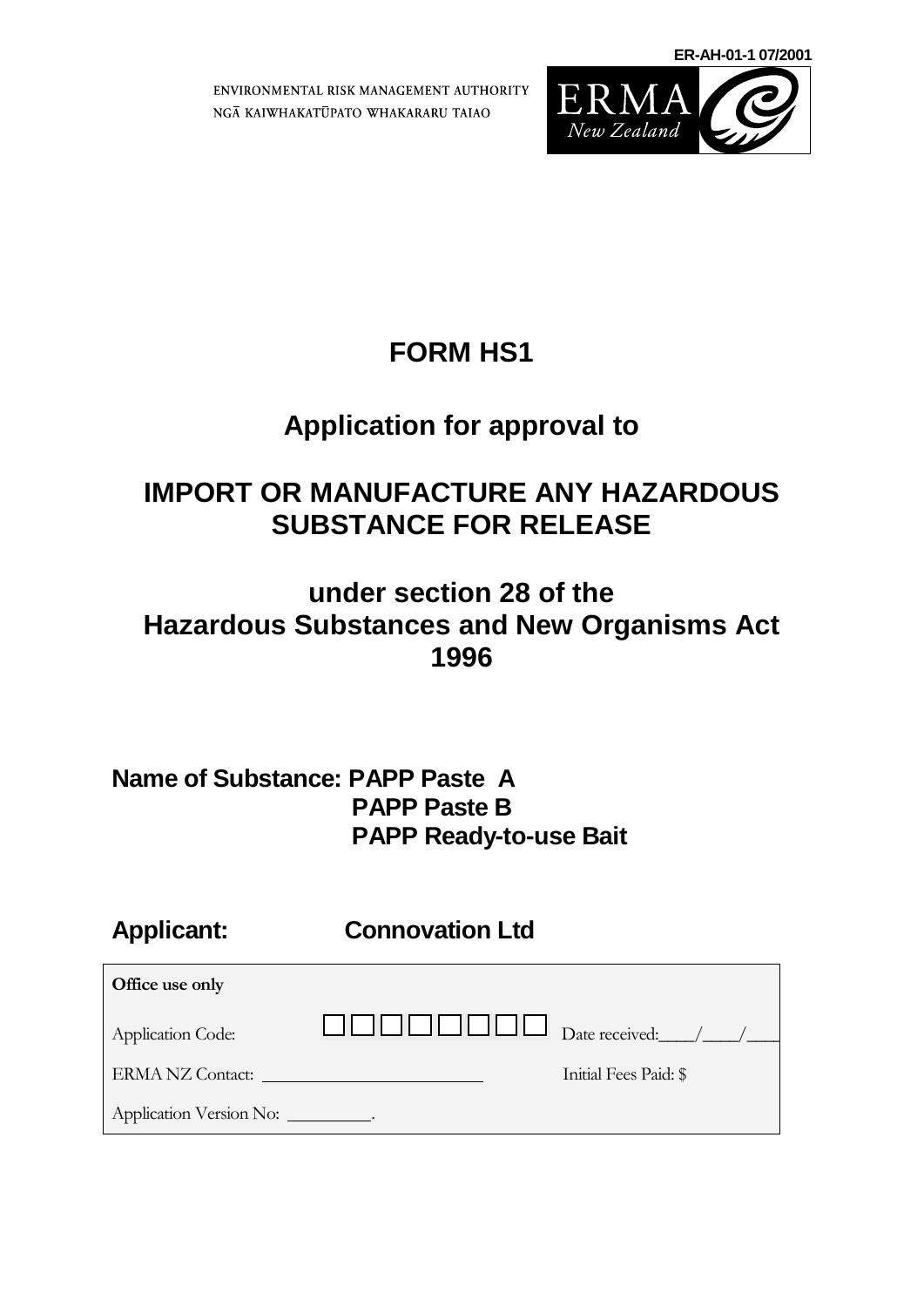**1.1 Name and postal address in New Zealand of the organisation making the application:**

**Name:** Connovation Limited **Address:** PO Box 58 613, Manukau City 2141. **Phone:** 09 273 4333 **Fax:** 09 273 4334

#### **1.2 The applicant's location address in New Zealand (if different from above):**

**Address:** 36B Sir Williams Avenue, East Tamaki, Auckland

#### **1.3 Name of the contact person for the application:**

**Name:** Jeanette Drysdale **Position:** Registration Consultant **Address:** PO Box 72 275, Papakura 2244 **Phone:** 09 299 9435 **Fax:** 09 299 6434 Email: [drysdale\\_ja@xtra.co.nz](mailto:drysdale_ja@xtra.co.nz)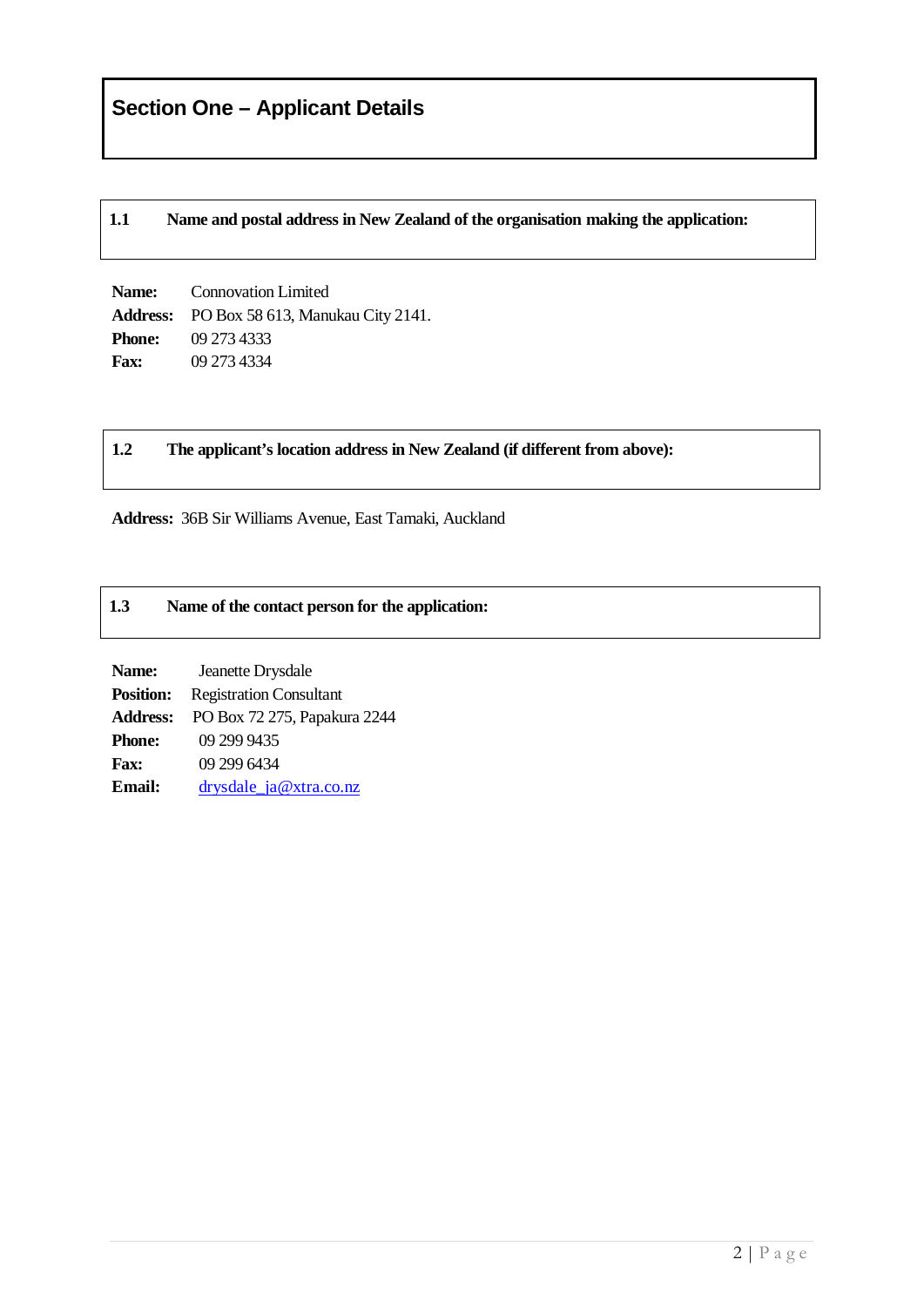### **Section Two – Application Type and Related Approvals Required**

#### **2.1 Is the information in this application relevant to import, manufacture or both:**

| $\bullet$ | Import only?                                                                 | Nο  |
|-----------|------------------------------------------------------------------------------|-----|
|           | Manufacture only?                                                            | Nο  |
|           | Import and manufacture?                                                      | Yes |
|           | If import only, indicate whether or not manufacture is likely in New Zealand | N/A |

#### **2.2 If the information in the application relates to manufacture in New Zealand, provide information on the proposed manufacturing process and any alternatives.** (See comments under "Section 2.2 of Form" in the User Guide)

The three substances, PAPP Paste A, PAPP Paste B and PAPP Ready-to-use Bait, contain the active ingredient para-aminopropiophenone (PAPP). The active ingredient would be imported and the PAPP Paste A and PAPP Paste B would be manufactured in New Zealand. The details of the manufacturing and proposed manufacturing batch process are provided as *Confidential Appendix 1*. The third substance, PAPP Ready-to-use Bait, would be prepared from the PAPP Paste A to form a PAPP Ready-to-use Bait that would be then used in a bait station (*Confidential Appendix 2*).

#### **2.3 If you have reasons for not providing detailed information in this application, explain what they are and provide some justification.**

#### N/A

#### **2.4 If this substance(s) needs an approval under any other legislation, has an application for this approval been made? (Optional)**

| <b>Name of Approval</b>                                  | <b>Application made</b> |
|----------------------------------------------------------|-------------------------|
| Agricultural Compounds and Veterinary Medicines Act 1997 | <b>Yes</b>              |
| Food Act 1981                                            | N/A                     |
| Medicines Act 1981                                       | N/A                     |
| Chemical Weapons (Prohibition) Act 1996                  | N/A                     |
| Radiation Protection Act 1965                            | N/A                     |
| Biosecurity Act 1993                                     | N/A                     |
| Resource Management Act 1991                             | N/A                     |
| Other (please specify):                                  |                         |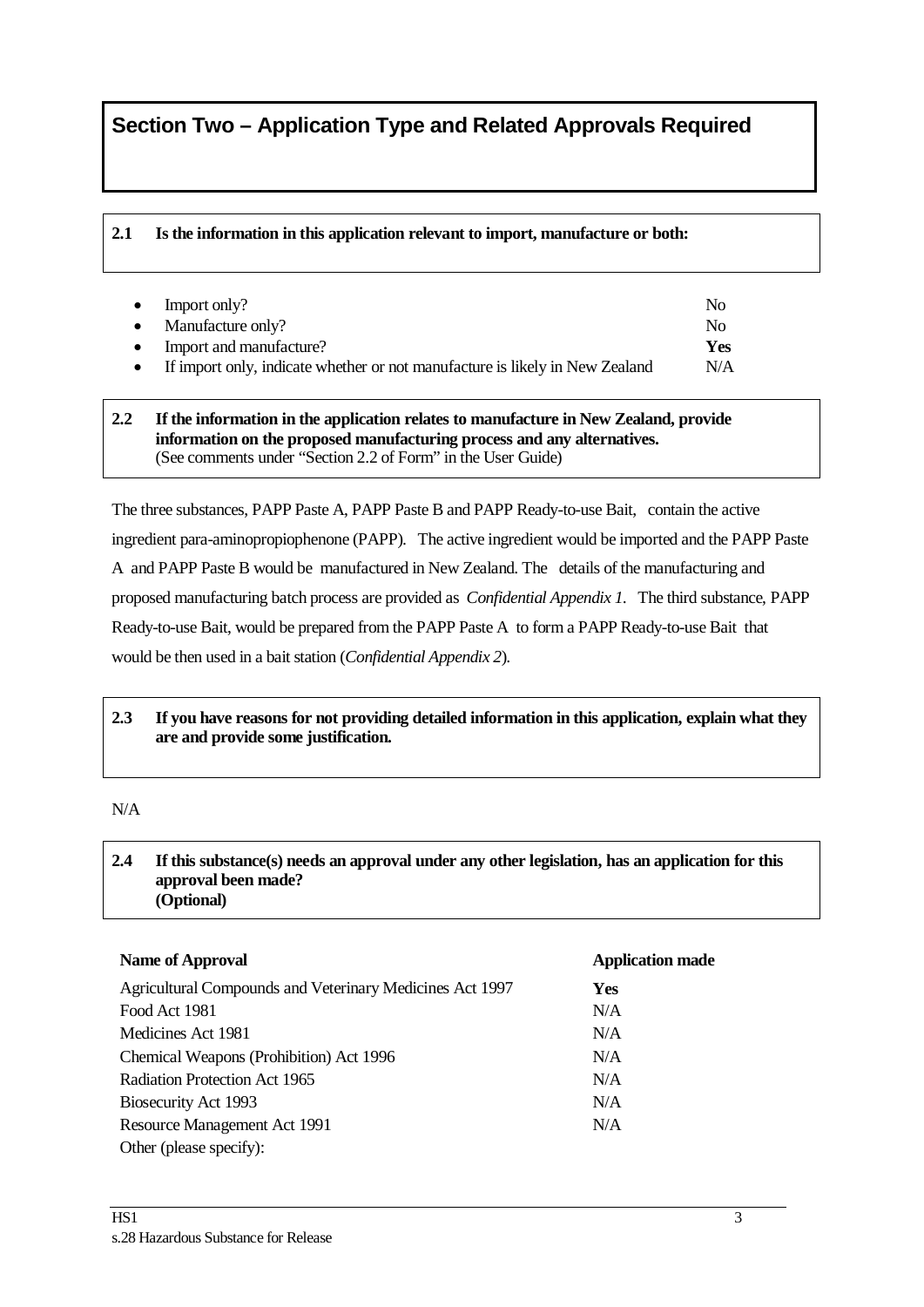#### **3.1 State the unequivocal identification of the substance.**

The three substances, PAPP Paste A, PAPP Paste B and PAPP Ready-to-use Bait, contain the active ingredient para-aminopropiophenone (PAPP).

Information on para-aminopropiophenone has been summarised as follows:

#### **Active ingredient**

| <b>Chemical name:</b>    | Para aminopropiophenone (PAPP)                                        |
|--------------------------|-----------------------------------------------------------------------|
| Synonyms:                | 1, 4 para-aminopropiophenone                                          |
|                          | 1-propanone, 1-4 aminophenyl                                          |
|                          | 4-aminopropiophenone                                                  |
| <b>CAS No:</b>           | 70-69-9                                                               |
| <b>Formula:</b>          | $C_9H_{11}NO$                                                         |
| <b>Molecular weight:</b> | 149.19                                                                |
| Structure:               | There is a central aromatic ring with an amino group opposite (in the |
|                          | para position) a propyl-phenone chain. This creates a combination of  |
|                          | both polar and non polar sections of the molecule.                    |



| Appearance:           | Light ye          |
|-----------------------|-------------------|
| <b>Melting point:</b> | $140^{\circ}$ C ( |
| <b>Boiling point:</b> | 482 °C            |

**Allow crystalline powder**  $(100\%)$ ; 137 – 142<sup>o</sup>C (98% min.)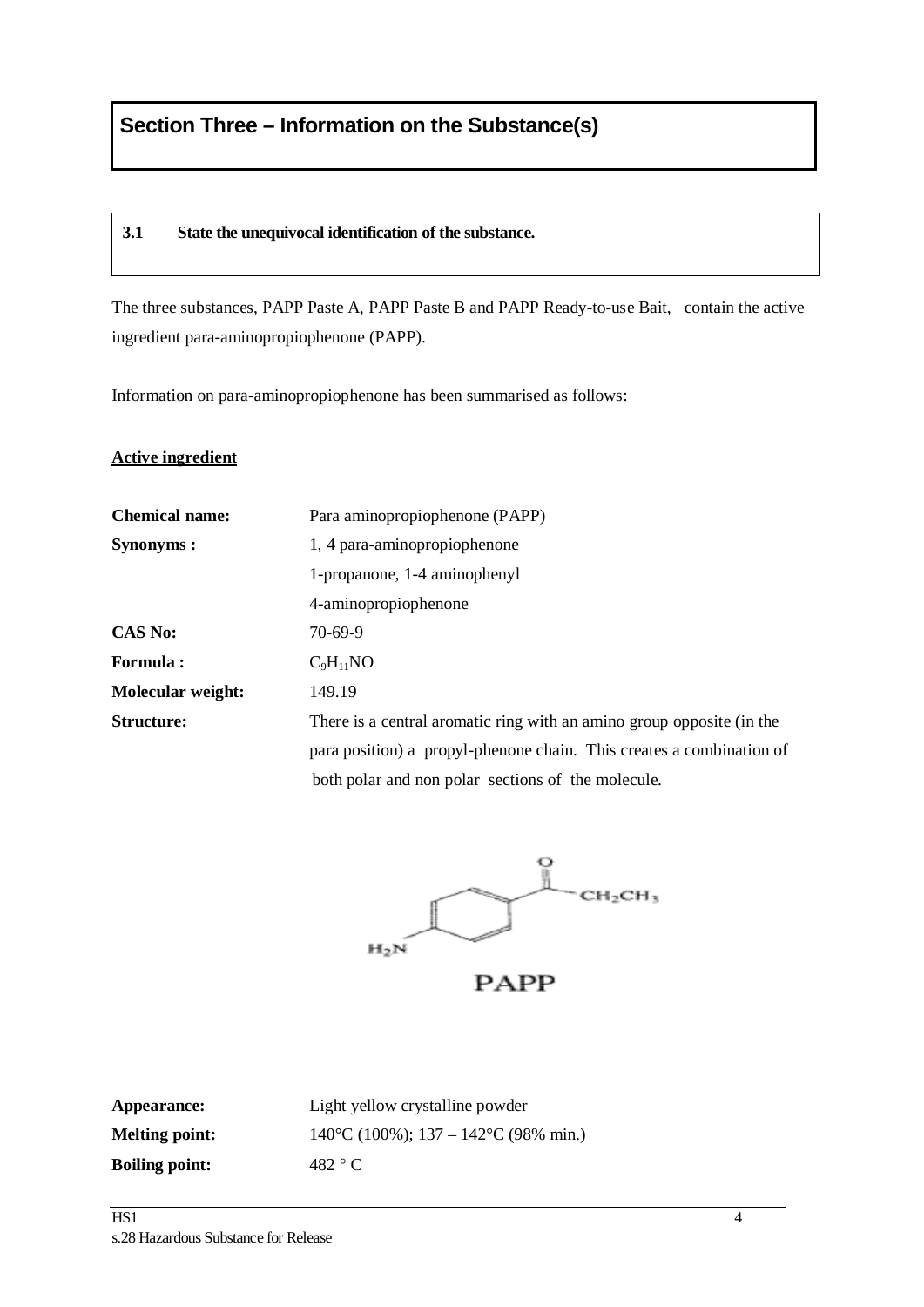| <b>Solubility in water:</b> | 352 mg/L @ 37 $^0C$                                  |
|-----------------------------|------------------------------------------------------|
|                             | Log n-octanol/water partition coefficient: 1.43-1.25 |
| pka:                        | 3.19                                                 |
| <b>Vapour Pressure:</b>     | $8.05 * 10^{-4}$ torr @ 25.0 °C                      |
| pH:                         | 5.15 (as saturated solution, 0.353 $g/L$ )           |
|                             |                                                      |

*Confidential Appendix 3*

**3.2 Provide information on the chemical and physical properties of the substance.**

#### **PAPP Paste A and PAPP Paste B**

| Appearance:       | Green smooth paste with grainy texture |
|-------------------|----------------------------------------|
| Odour:            | Nil                                    |
| Specific gravity: | $1.06 - 1.08$                          |
| pH:               | Not applicable                         |

The PAPP concentration can be determined by HPLC and a validated analytical method has been developed (*Confidential Appendix 4*).

#### **PAPP Ready-to-use Bait**

This substance is a minced meat 'ball' that has been formed around an amount of PAPP Paste A.

#### **3.3 Provide information on the hazardous properties of the substance.**

Para-aminopropiophenone (PAPP) is listed as an approved substance [HSR006967] on the ERMA Register. PAPP is identified with both 6.1C (oral) and 9.3B hazardous classifications. Only one other component in the new substances (identified as Component C) has been identified as also having hazardous properties (*Confidential Appendix 5*).

The hazardous classifications for PAPP Paste A, PAPP Paste B and the PAPP Ready-to-use Bait have been determined using the mixture classification rules and in some instances from testing on a formulated paste in target species as a Vertebrate Toxic Agent (*Confidential Appendix 6*).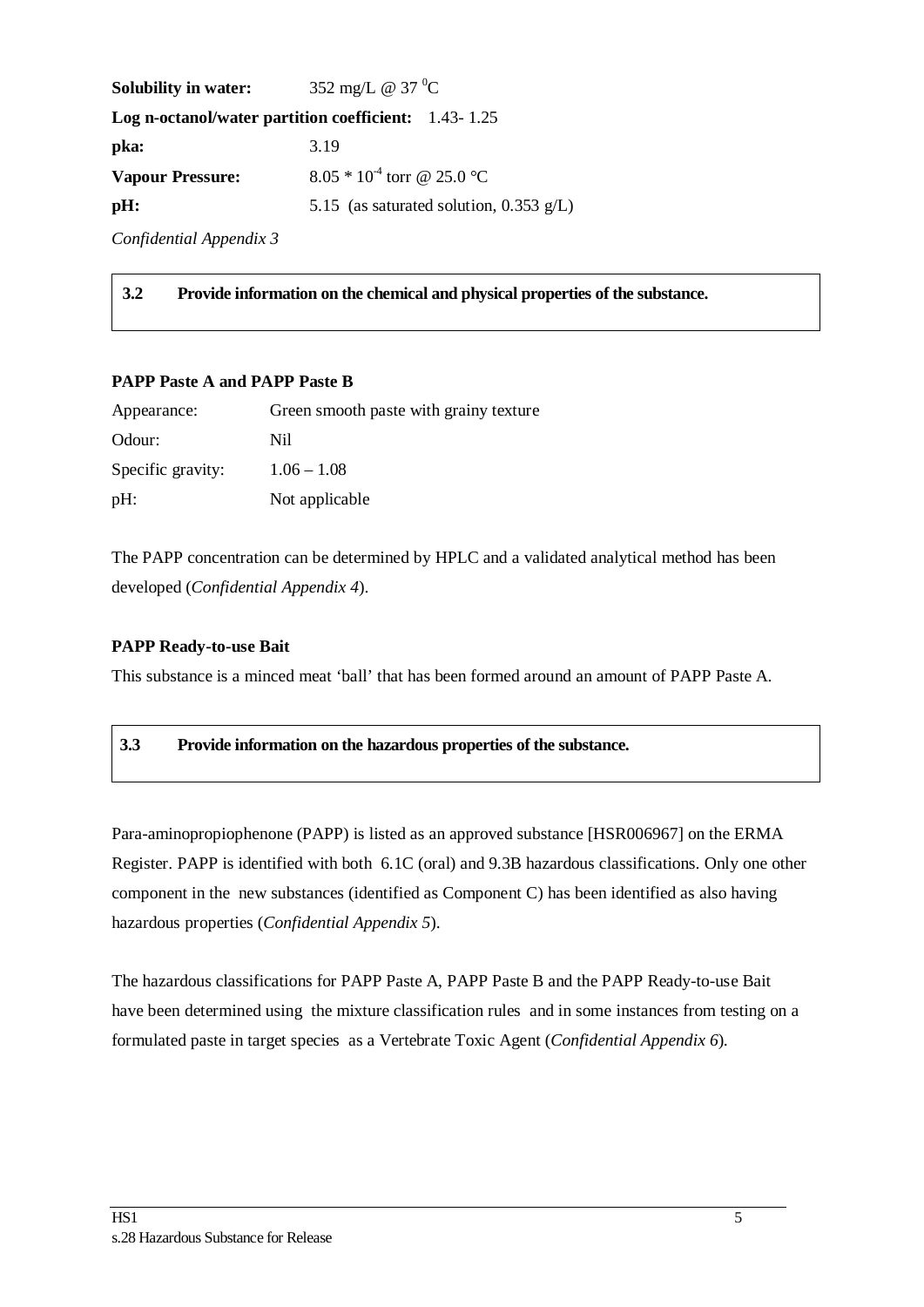#### **Class 1: Explosiveness**

Sub Class 1.1 considers that explosive properties are associated with the presence of certain defined chemical groups. PAPP contains none of the chemical groups in its structure that are associated with explosive properties.

Sub-class 1.2 considers that if a substance contains the chemical groups associated with explosive properties, but if the calculation of oxygen balance of these groups is less than –200, then that substance is unlikely to have explosive properties. The calculated oxygen balance for PAPP is  $-36000$ so is less than –200. PAPP therefore has neither the chemical groups associated with explosive properties, nor an adverse oxygen balance

Sub-class 1.3 also relates to the presence of chemical groups associated with explosive properties (linked to exothermic decomposition). PAPP does not appear to have any of these properties that would be associated with a potential for an explosion or flammability hazard.

Sub-class 1.4 requires that compounds included in chemical mixtures to be assessed for explosiveness. In the case of PAPP, the substance will be in the form of paste. Neither PAPP (on the basis of chemical structure) nor any of the other components in the paste formulations have explosive properties.

In summary, the PAPP Paste A, PAPP Paste B and PAPP Ready-to-use Bait would not trigger an explosive classification.

#### **Class 3: Flammability**

Subclass 4.1.1 deals with flammable solids and substances liable to spontaneous combustion. The data on the flash point, vapour pressure, ignition temperature or flammability limit for PAPP indicates this compound would not trigger a flammable/combustible classification.

The information on the other components in the substances, also indicates no flammability property should apply. In summary, the PAPP Paste A, PAPP Paste B and PAPP Ready-to-use Bait do not trigger a flammability classification.

#### **Class 5: Oxidizing properties**

Class 5 relates to the oxidizing capacity of substances. The classifications distinguish between solids and liquids (5.1.1), gases (5.1.2) and organic peroxides (5.2). The information available for PAPP and the other components in the substances, do not identify any as having oxidizing properties.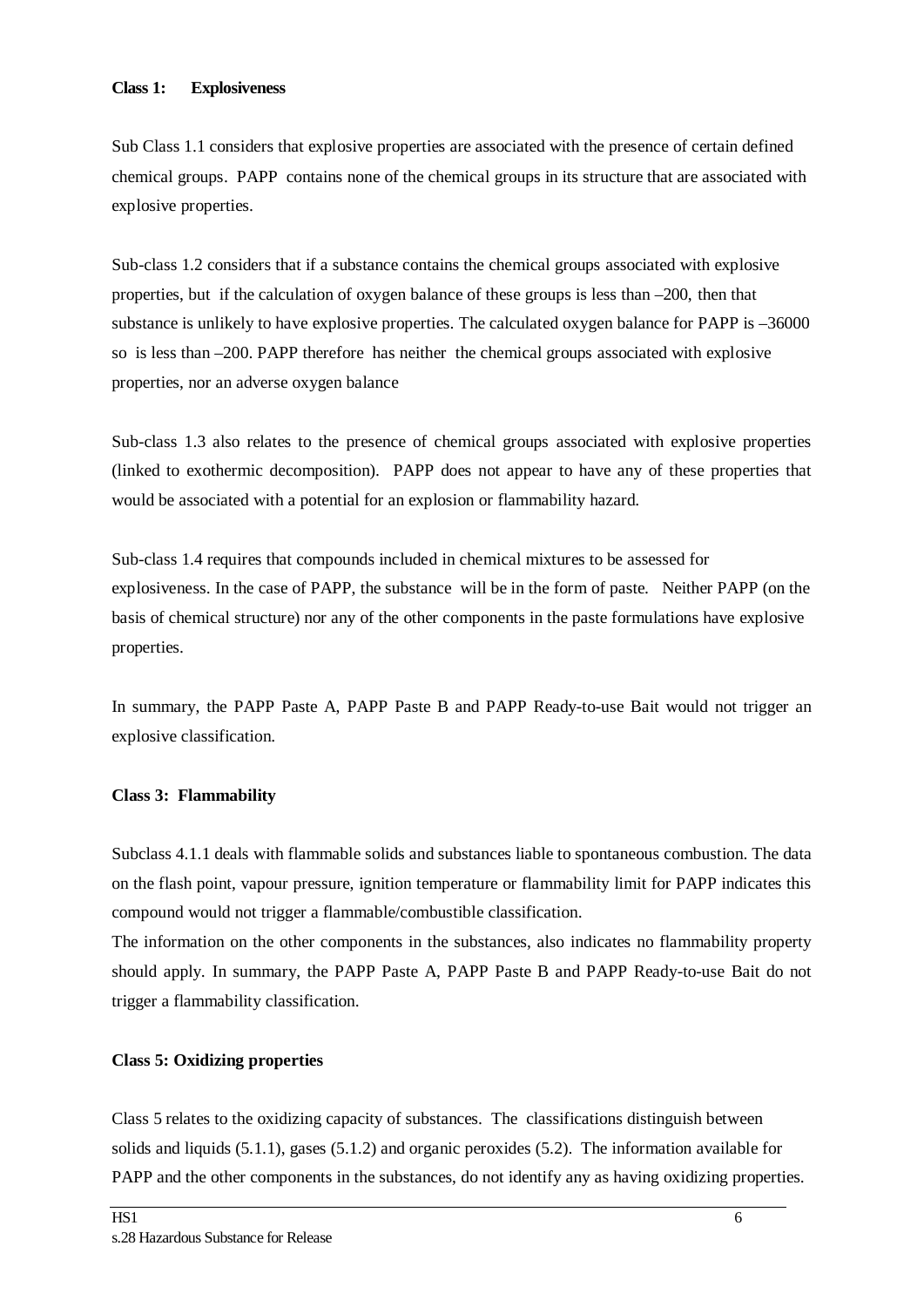In summary, the PAPP Paste A, PAPP Paste B and PAPP Ready-to-use Bait have not been identified with an oxidizing classification.

#### **Class 6: Toxicity**

### **Sub class 6.1 Acute toxicity**

#### **(i) Oral**

The active ingredient, para-aminopropiophenone (PAPP) is identified with a 6.1C (oral) classification on the ERMA database [refer approved substance HSR006967 on [www.ermanz.govt.nz\]](http://www.ermanz.govt.nz/). This indicates an oral LD<sub>50</sub> value of  $> 50$  to  $\leq 300$  mg/kg. The actual toxicity data points are not listed.

From the literature the acute toxicity for PAPP is known for laboratory animals and other species including rodents and canines via oral and parenteral administration (intravenous and intraperitoneal) exposure routes. The PAPP acute oral toxicity (LD<sub>50</sub>) varies with species (Saverie *et al.* 1983), sex (Bright *et al*. 1987) and route of administration (Scawin *et al*. 1984). The toxicity of PAPP is highest via intravenous administration, followed by intraperitoneal then by oral administration.

A review of the literature (refer Table 1) shows acute oral toxicity values for a number of species. The toxicity of PAPP  $(LD_{50})$  via the oral route characterizes the relative sensitivity of animals into three general groups;

1.  $LD_{50} < 50$  mg/kg

with cats the most sensitive followed by stoats> dogs >bobcats>kit foxes and coyotes;

- 2.  $LD_{50}$  100-500mg/kg encompassing the majority of species tested; and
- 3.  $LD_{50} > 1000$ mg/kg represented by female mice and female guinea pigs.

The variations in the  $LD_{50}$  (oral or parenteral administration) values can generally be expressed as a function of differences in the metabolism of PAPP between species and in the metabolism and excretion of the degradation products, PAPP and PHAPP (Wood *et al*. 1991), differences between species in the rates of haemoglobin oxidation (Smith and Beutler, 1966), and to a lesser extent in the relative capacity of species to reduce methaemoglobin to haemoglobin.

The  $LD_{50}$  values summarized in Table 1 which show a variation in susceptibility between animals, is also relevant to the new substances in this application where the intended use is as VTA. Cats and stoats are identified as two susceptible species. The 4-aminopropiophenone (PAPP)  $LD_{50}$  value of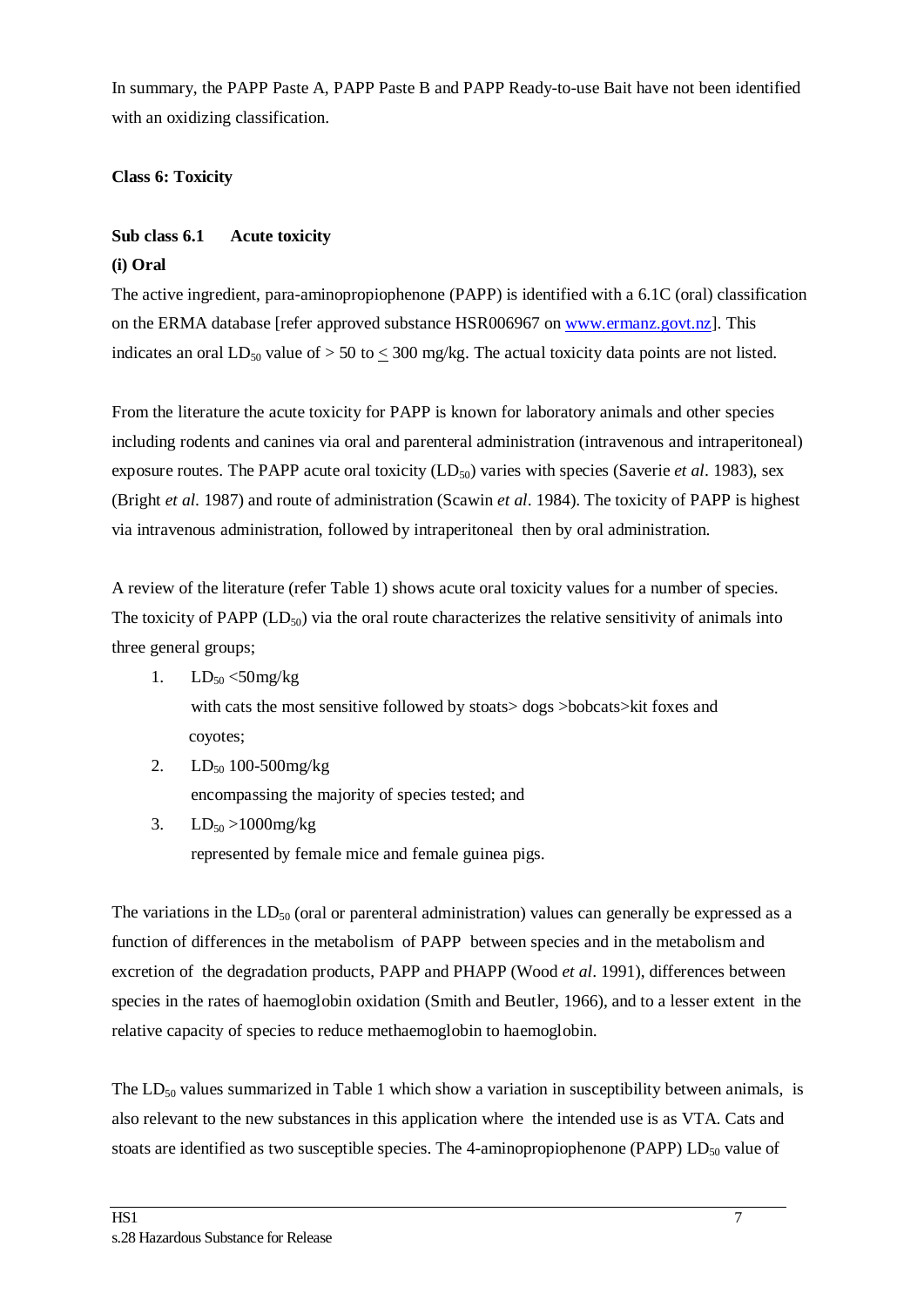9.3.mg/kg for stoats (*Mustela erminea*) was determined in an acute toxicity study undertaken in New Zealand.

A 6.1C (oral) classification applies where an oral  $LD_{50}$  value is  $\geq$  50 mg/kg b.w. but < 300 mg/kg bw. The data in Table 1 shows that for laboratory rodents species (i.e. the mouse and rat) LD<sub>50</sub> values fall within these limits. However data for the cat, stoat and dog show lower LD<sub>50</sub> values and with cat and stoat  $LD_{50}$  values being  $<$  50 mg/kg b.w. this indicates a 6.1B classification would be applicable to the active ingredient PAPP.

| <b>Animal</b>                       | Route of<br>Admin. | $LD_{50}$<br>mg/kg<br>$(95\% \text{ C.I.})$ | <b>Reference</b>        |
|-------------------------------------|--------------------|---------------------------------------------|-------------------------|
| Cat                                 | p.o.               | 5.6                                         | Savarie et al, 1983     |
| Stoat                               | p.o.               | 9.3                                         | Fisher et al, 2005      |
| Ferret                              | p.o.               | 29                                          | O'Connor, 2002          |
| Dog (Canis familiaris- male)        | p.o.               | $30 - 50$                                   | Vandenbelt et al. 1943  |
| Wallaby                             | p.o.               | 89                                          | O'Connor, 2002          |
| Mouse (male)                        | i.v.               | 145 (82-217)                                | Scawin et al, 1984      |
| Rat (Rattus Norvegicus - male)      | p.o.               | 177 (119-262)                               | Savarie et al, 1983     |
| Rat (Swiss Webstar)                 | p.o.               | 221                                         | Pan <i>et al</i> , 1982 |
| Mouse (female)                      | i.v.               | 200 (175-310)                               | Scawin et al, 1984      |
| Mouse ( <i>Mus musculus</i> - male) | p.o.               | 233 (186-292)                               | Savarie et al, 1983     |
| Rat (female)                        | p.o.               | 224 (169-308)                               | Scawin et al, 1984      |
| Rat (male)                          | p.o.               | 475 (89-2525)                               | Scawin et al, 1984      |
| Mouse (female)                      | p.o.               | > 5000                                      | Scawin et al, 1984      |
|                                     |                    |                                             |                         |
| Possum                              | p.o.               | > 500                                       | O'Connor, $2002$        |
| Guinea pig                          | p.o.               | 1020 (760-1520)                             | Scawin et al, 1984      |
|                                     |                    |                                             |                         |

**Table 1: Oral LD50 values available for PAPP on a range of animal species**

 $i.v. =$  intravenous

 $p.o. = oral$ 

N.B There are no single dose  $LD_{50}$  value in primate species, however given that cynamolgus monkey was administered 150 mg/kg/day without mortality (*Confidential Appendix 11-16*) the single dose oral LD<sub>50</sub> value for this species is clearly well in excess of this 150 mg/kg.

All the other components in PAPP Paste A and PAPP Paste B have been reviewed for acute oral toxicity. Only Component C has also been identified as being toxic if swallowed and would by classified as a 6.1D (an oral LD<sub>50</sub> value of 335 mg/kg was the lowest value found ) (*Confidential Appendix 5*).

The acute oral toxicity for the PAPP Paste A, PAPP Paste B and PAPP Ready-to-use Bait has been assessed by mixture calculations using scenarios of both the component concentration minimum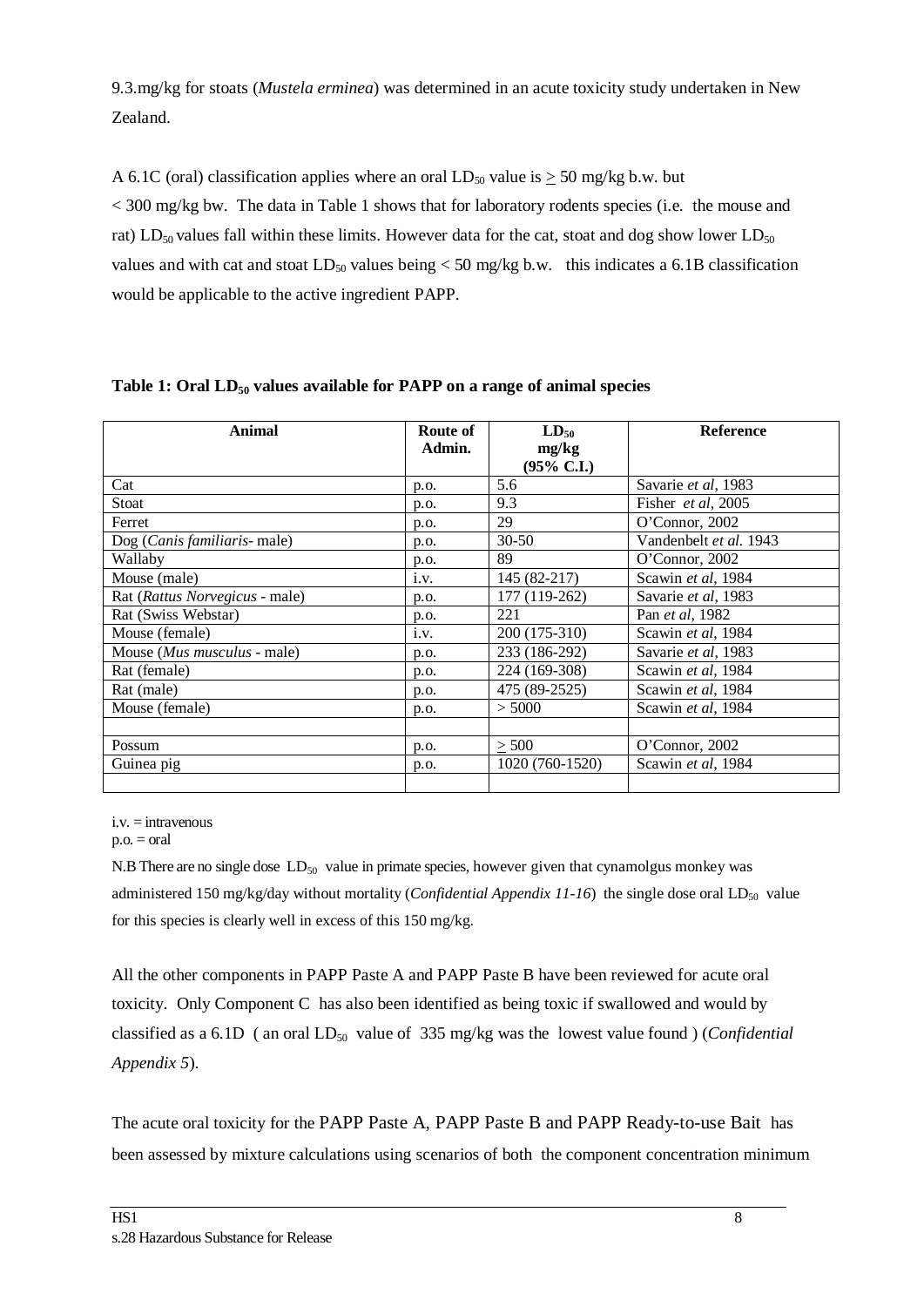and maximum limits in combination with the lowest LD<sub>50</sub> values found in the literature (*Confidential Appendix 6*). The hazardous classifications for the three new substances are summarised in Table 2.

Table 2: Hazardous classifications determined using acute oral LD<sub>50</sub> values determined by mixture **calculation rules** 

| <b>Substance</b>       | Oral $LD_{50}$      | <b>Hazardous</b> |  |
|------------------------|---------------------|------------------|--|
|                        |                     | classification   |  |
| <b>PAPP</b> Paste A    | $5 > \leq 50$ mg/kg | 6.1B             |  |
| <b>PAPP</b> Paste B    | $300 > 2000$ mg/kg  | 6.1D             |  |
| PAPP Ready-to-use Bait | $300 > 2000$ mg/kg  | 6.1D             |  |

#### **(ii) Dermal**

There is no information on which to classify PAPP for dermal toxicity. It is noted ERMA have also previously not classified PAPP as dermal toxicant. Component C has also been identified as being toxic by dermal contact and would by classified as a  $6.1C$  with a dermal  $LD_{50}$  value of 223 mg/kg being lowest value found (*Confidential Appendix 5*) .

The acute dermal toxicity for the PAPP Paste A, PAPP Paste B and PAPP Ready-to-use Bait has been assessed by mixture calculations at the component concentration minimum and maximum limits and using the lowest  $LD_{50}$  values found in the literature. None of the three substances has been determined as triggering an acute dermal classification (*Confidential Appendix 6*).

#### **(iii) Inhalation**

The active ingredient PAPP is a solid, and therefore any relevant inhalation toxicity would be expected to be from fine dusts. The low vapour pressure of PAPP would suggest that the inhalation exposure route would be most unlikely. No specific inhalation data was found and it is also noted PAPP has not been given an acute toxicity by inhalation classification previously by ERMA.

No acute inhalation data has been found for any of the other components used to manufacture the new substances. Component C may be toxic by inhalation but specific data could not be found. However this component is present in the three substances at a low concentration so is considered unlikely to have any impact on overall classification of the mixtures. Therefore PAPP Paste A, PAPP Paste B and PAPP Ready-to-use Bait were determined not to trigger an acute inhalation classification.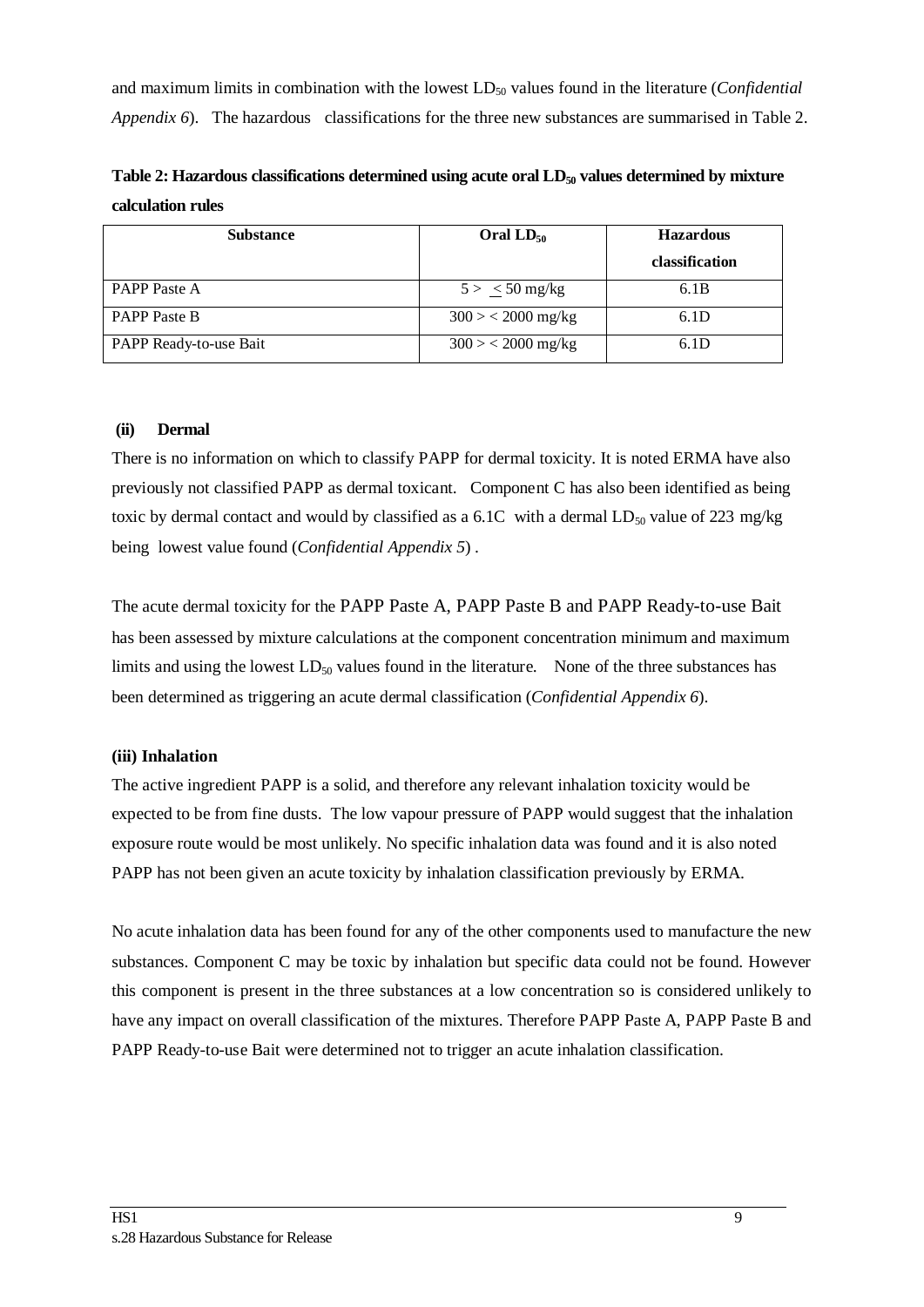#### **Sub-class 6.3 Skin irritation**

PAPP has not been identified as a skin irritant (*Confidential Appendix 3*). Component C was identified as a possible skin irritant (*Confidential Appendix 5*). However the concentration is low and would be below the concentration threshold to trigger a 6.3 classification for any of the mixtures. A 6.3 classification is not triggered for the PAPP Paste A, PAPP Paste B and PAPP Ready-to-use Bait

#### **Sub-class 6.4 Eye irritation**

PAPP has not been identified as an eye irritant (*Confidential Appendix 3*).Component C was identified as a possible eye irritant (*Confidential Appendix 5*). However the concentration is low and would be below the concentration threshold to trigger a 6.4 classification for the new substances. A 6.4 classification is therefore not triggered for the PAPP Paste A, PAPP Paste B and PAPP Ready-touse Bait.

#### **Sub-class 6.5 Sensitisation**

There is no evidence of any sensitising properties (contact or respiratory) for PAPP from reported studies that involved repeated exposure to animals (Menton *et al*., 1997) , to humans (Tepperman *et al*., 1946) or from multi-dose studies on rats and monkeys (e.g., Wood *et al* ,1991). Furthermore ERMA has not classified PAPP as a sensitizer on the ERMA database. None of the other components in the mixtures have been identified as sensitizers (*Confidential Appendix 5*). Therefore no 6.5 classification has been applied to the PAPP Paste A, PAPP Paste B and PAPP Ready-to-use Bait.

#### **Sub-class 6.6 Mutagenicity**

*In vitro* and *in vivo* studies on PAPP as reported in the literature and confidential contract reports *(e.g. Confidential Appendix 11-18)*, show PAPP is not identified as a mutagen. PAPP has been determined as non–mutagenic in the mouse micronucleus test and the human lymphocyte test. In the forward gene mutation mouse lymphoma test there were ambiguous results possibly implying weak mutagenic activity. However in further studies to clarify the genotoxicity and mutagenicity of PAPP it was shown not to be mutagenic in the Ames test and Unscheduled DNA synthesis test. Key studies from the literature are summarized in Table 3. In conclusion the weight of evidence from these results indicates that PAPP is not mutagenic and is not likely to cause cancer.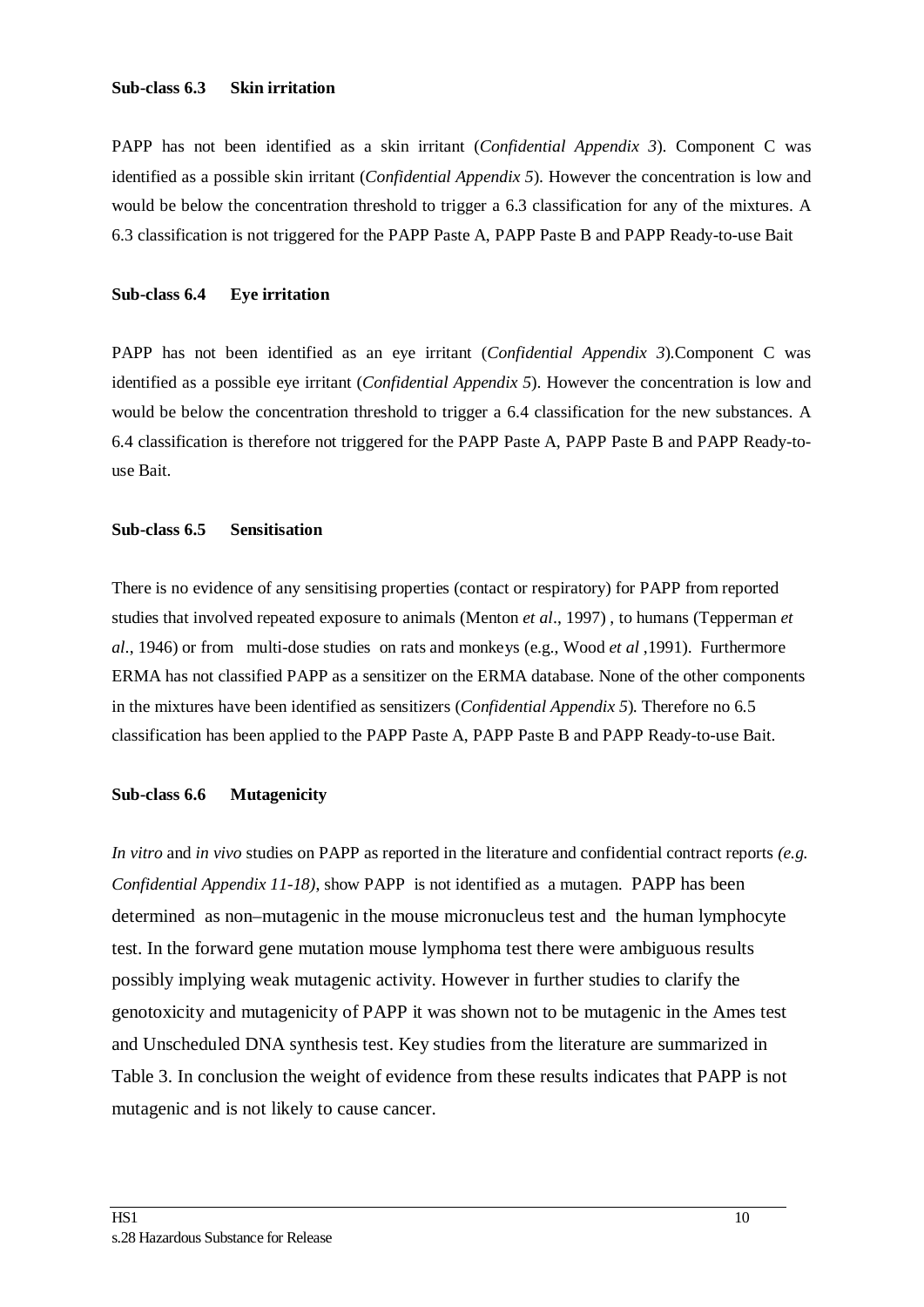| Test system                                | <b>Result</b>               | Reference                 |
|--------------------------------------------|-----------------------------|---------------------------|
| Mouse micronucleus                         | No increase in micronuclei. | Confidential<br>Appendix, |
|                                            | Not mutagenic               | Section 11-2              |
| in<br>Metaphase<br>analyses<br>human       | No clastogenicity           | Confidential<br>Appendix, |
| lymphocytes                                | Non-mutagenic               | Section 11-3              |
| in<br>mutation<br>Forward<br>gene<br>mouse | indication<br>of<br>Weak    | Confidential<br>Appendix, |
| lymphoma                                   | mutagenicity                | Section 11-18             |
| Ames Test<br>Not mutagenic                 |                             | Baskin & Fricke, 1992     |
| Unscheduled DNA synthesis in rat           | evidence<br>of<br>Not.      | Baskin & Fricke, 1992     |
|                                            | unscheduled DNA synthesis.  |                           |
|                                            | Not mutagenic               |                           |

#### **Table 3: Genotoxicity tests on PAPP**

None of the other components in the mixtures have been identified as being mutagenic (*Confidential Appendix 5*). A 6.6 classification was therefore concluded to not be triggered for the PAPP Paste A, PAPP Paste B and PAPP Ready-to-use Bait.

#### **Sub-class 6.7 Carcinogenicity**

There is no indication from the information available in the literature to indicate PAPP has carcinogenic properties. None of the other components in the mixtures have been identified as being carcinogenic either (*Confidential Appendix 5*). Consequently no 6.7 classification is triggered for the PAPP Paste A, PAPP Paste B and PAPP Ready-to-use Bait.

#### **Sub-class 6.8 Reproductive/developmental effects**

PAPP has not been identified as a having a 6.8 classification. The only study reported that specifically addresses any reproductive/developmental effects of PAPP was an exposure study by Schafer *et al* (1982) and that was on a bird species (quail). PAPP was reported as having an LD<sub>50</sub> of > 316 mg/kg (a dose of 316 mg/kg resulted in no observed deaths of male quail). Testes weight in the quail was reported to average 3.670 g, which was heavier than the control value of 2.854 g. The viability of eggs fertilised by exposed males was reported to be 81% and 82% after 1 to 35 and 20 to 35 days of exposure, respectively. The data did not indicate PAPP to be an effective sterilant for birds (effective sterilant criteria being 40% fertility reduction or testes weight less than 1.1 g).

None of the other components in PAPP Paste A, PAPP Paste B and PAPP Ready-to-use Bait have been identified as having adverse reproductive/developmental effects (*Confidential Appendix 5*). Therefore no 6.8 classification has been determined for PAPP Paste A, PAPP Paste B and the PAPP Ready-to-use Bait based on the information available.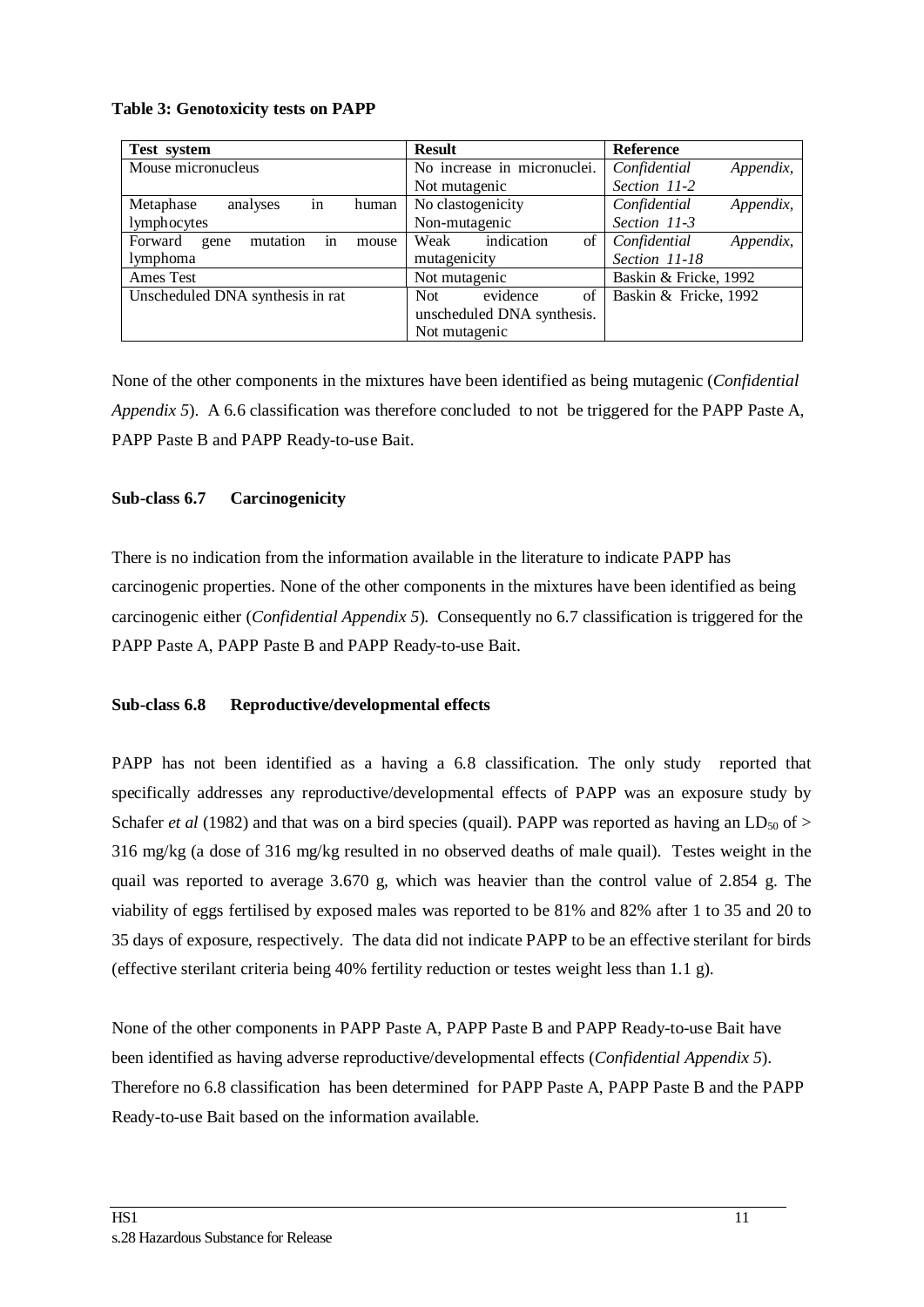#### **Sub-class 6.9 Target organ systemic effects**

Multi-dose studies in animal have covered a range of time-frames with periods of exposure of 14 and up to 30 days duration (Doull and Plzak, 1963; Baskin and Fricke, 1992: Blickenstaff et al., 1994). Most studies address the effect of PAPP on red blood function, specifically the capacity of haemoglobin to carry oxygen and the formation of methaemoglobin by the action of PAPP or its principal metabolite, PHAPP. It appears that the action of PAPP on blood and specifically haemoglobin, is rapid but also is short -lived. In a 14 day study on rats (35 to 140 mg/kg day) the test animals became pale and/or cyanotic appearance and lethargic. At high doses some rats were found to have enlarged spleens. However it was concluded that as the primary purpose of PAPP is to elevate methaemoglobin levels then the effects observed were considered to be secondary to the pharmacological effects and not direct toxicological effects (*Confidential Appendix 11-15*). In the cynomolgus monkey in an equivalent 14 day study (doses up to 150 mg/kg/day) the red blood cells were again effected and no other organs/systems were affected by PAPP (*Confidential Appendix, Section 11-16)*. In addition, at least one other study has demonstrated that the carry over effects of PAPP from repeated exposures are reversible regardless of the dose level administered (Wood *et al*., 1991).

Peak methhaemoglobin concentrations in all species lag peak plasma PAPP levels by approximately 30 - 60 minutes (Paulet *et al*. 1963; Bright and Marrs, 1982; Bright and Marrs, 1983; Marino *et al*. 1997). This lag is a function of at least 3 processes: firstly PAPP/PHAPP absorption, secondly PAPP metabolism to an active metabolite, and thirdly the accumulation of PHAPP in the red blood cells to a minimum effective concentration (Marino *et al*. 1997). Thus the duration of the lag phase as expressed by clinical symptoms is dose-dependent. During the lag phase varying amounts of circulating PHAPP will have oxidised a proportion of haemoglobin to methaemoglobin. Counteracting this, PHAPP and PAPP are being metabolised to inactive derivatives prior to being cleared via the kidneys. Therefore, by the end of the first and second hours (although it is dose and species dependent) methaemoglobinaemia will have either reached peak (or lethal) concentrations, or begun to subside due to the enzymatic reduction of methaemoglobin to haemoglobin by methaemoglobin reductase at a rate that outstrips the methaemoglobin formation.

In a review paper, Baskin and Fricke (1992) also refer to the sub-acute oral toxicity data in rats and monkeys from unpublished studies in 1987 (*Confidential Appendices 11-15 & 11-16*). The authors concluded the rat and monkey studies had similar experimental designs, with a 14-day treatment period, followed by a 14-day treatment-free period. In both studies, standard haematology, clinical chemistry, urine analysis and pathology were evaluated (Baskin and Fricke 1992). The rat study consisted of four treatment groups, which were dosed daily with 0, 35, 90 or 140 mg/kg for males and 0, 20, 50 or 130 mg/kg for females. Pertinent histopathological analysis of the spleens revealed a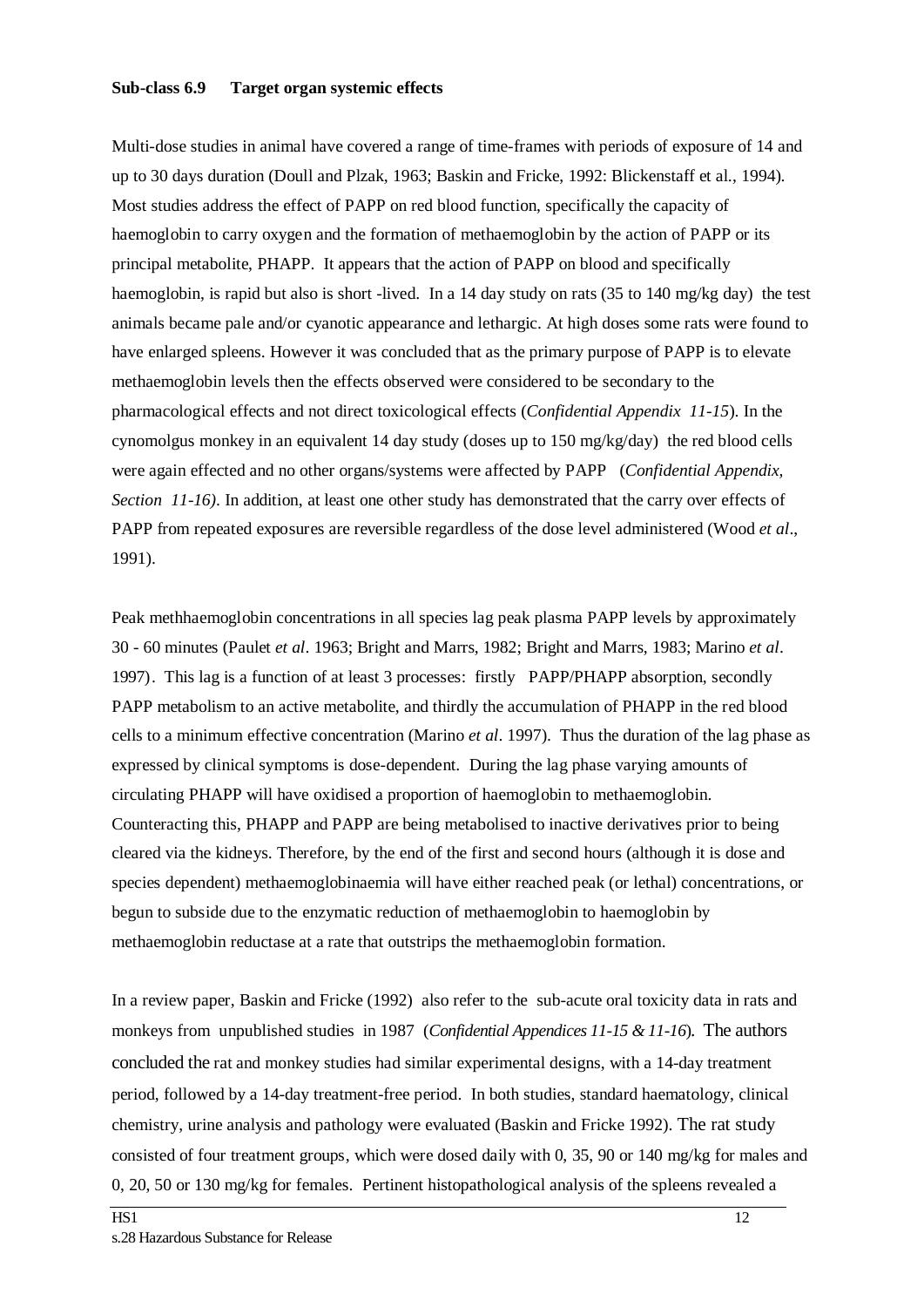dose-related increase in erythroid hyperplasia, sinusoidal enlargement, erythrophagocytosis, and pigment deposition. Pigment was also evident in the Kupffer cells of the liver and in the renal proximal tubular epithelial cells of rats in the highest dose group. The pigment was still present in the liver, kidney, and spleen of rats in the highest-dose groups at the end of the treatment-free period. The hyperplasia and enlargement, however, had returned to control levels.

Sub-acute toxicity was studied in cynomolgus monkeys (both sexes) dosed daily for 17, 50 or 150 mg/kg of PAPP (*Confidential Appendix 11-16)*. Serum chemistry parameters of the treated animals showed increased LDH (lactate dehydrogenase) levels for the highest dose group after four days of treatment. After 10 days, bilirubin levels were increased in all of the treatment groups, while LDH was elevated in the 50 and 150 mg/kg dose groups. Female animals showed elevated GOT (glutamicoxaloacetic transaminase) and GPT in the highest dose group. These changes are consistent with an effect on the liver. After 28 days, the abnormal serum chemistry values had returned to control levels. In summary, the review by Baskin and Fricke (1992) and both of these multi-dose study reports, concluded that the pathological and histopathological effects seen with PAPP treatment were to be expected consequences of high methaemoglobin concentrations, which implies the increases in GOT, LDH and bilirubin represent an indirect rather than a direct effect of PAPP on the liver. The study on PAPP in this primate species is particularly important with regards to risk assessment for humans and it is noteworthy that the doses of 150 mg/kg/ day PAPP given to monkeys for 14 days were an order of magnitude greater than the single dose  $LD_{50}$  in susceptible species such as stoats.

These studies (rat and monkey) indicate that there are no significant or severe chronic systemic toxic or target organ effects from prolonged sub-lethal doses of PAPP, other than secondary effects of methaemoglobinaemia. Based on the data reviewed available from the literature no 6.9 classification has been assigned to PAPP.

Potential effects on other components in the new substances were also considered. Component C is available for medicinal purposes in NZ and its effects on organs/systems have been well-documented and are transient unless there is a deliberate (toxic) over-dose (*Confidential Appendix 5*).

On the basis of the information available, no 6.9 classification has been applied to the PAPP Paste A, PAPP Paste B and PAPP Ready-to-use Bait.

#### **Class 8 Corrosive properties**

There is no data to suggest that any component including the active PAPP is corrosive to metals, dermal or ocular tissue. Therefore no 8.1, 8.2 nor 8.3 classification has been applied to the PAPP Paste A, PAPP Paste B and PAPP Ready-to-use Bait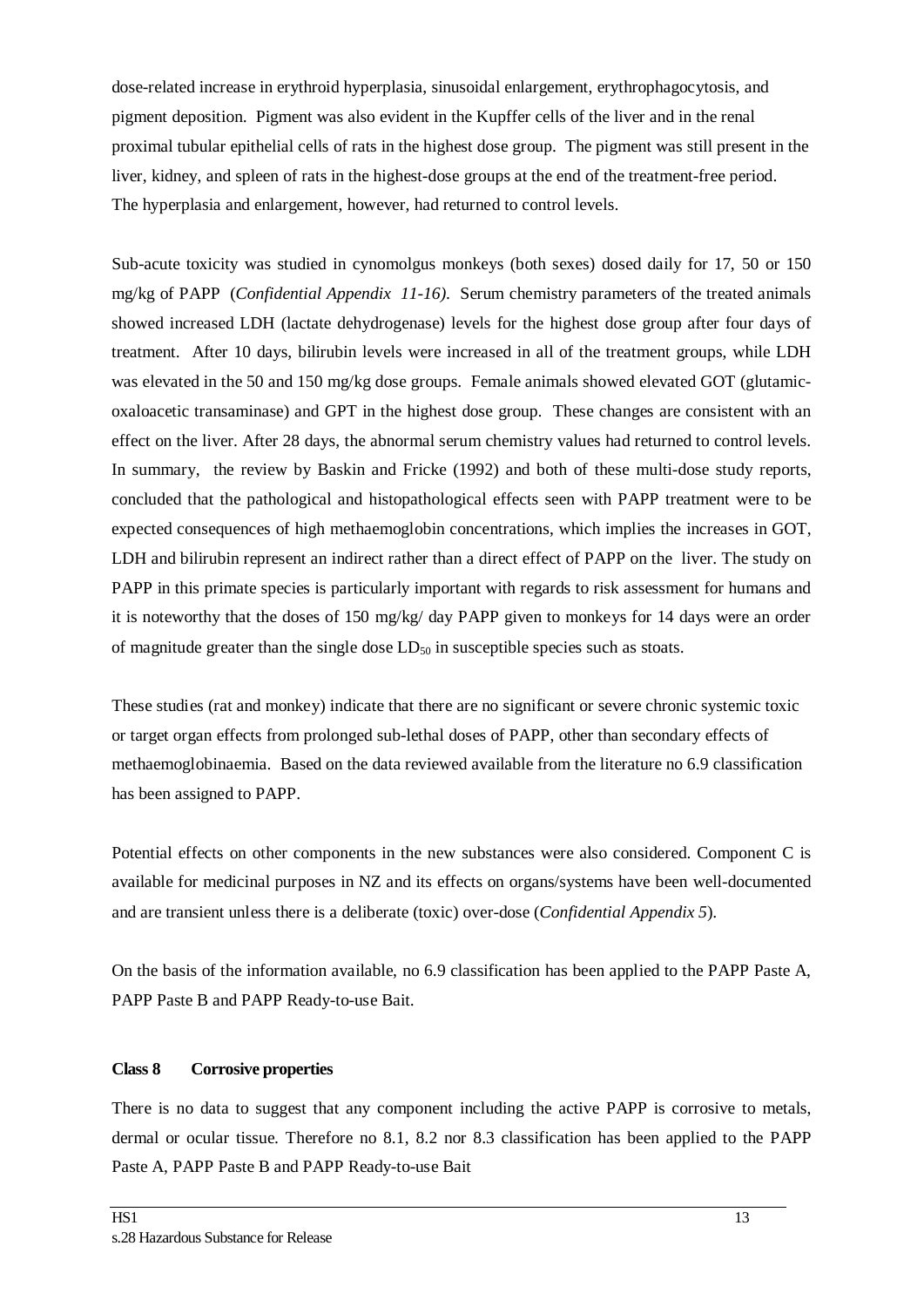#### **Class 9 Ecotoxicity**

#### **Sub-class 9.1 Aquatic toxicity**

Much of the aquatic toxicity information on PAPP is derived from quantitative structure activity relationship (QSAR) models. The statistic of interest is the coefficient of determination  $(r^2 \text{ value})$ which provides an estimate of the degree to which the defined model relationship (or regression) describes the data. Most of the relationships have been described for Log  $(1/LC_{50})$  where the LC<sub>50</sub> value is described in mmol/L. Conversions have been made to express this as an  $LC_{50}$  value in mg/L. Where this has been done, both values are presented.

Predicted  $LD_{50}$  values for fathead minnow or guppy have been predicted by QSAR analysis to be in the range of 22 mg/L to 623 mg/L with several studies suggesting values around 120 mg/L to 160 mg/L. Newsome et al. (1987) evaluated the use of QSAR equations to predict the toxicity to guppy (*Poecilia reticulata*) of a group of compounds (aniline derivatives) and used basic physical chemical parameters (i.e.,  $K_{\text{ow}}$  and the dissociation constant) to predict toxicity. These parameters describe the affinity a compound will have for organic materials, particularly lipids, and the extent to which a compound will dissociate into reactive ions in an acidic solution. Newsome *et al*. (1987) established criteria for the acceptance of toxicity data and used four databases as the source information. The QSAR equations assessed were derived by three previous authors. For PAPP and the related compound 4-aminoacetopropiophenone, Newsome *et al.* (1987) presented the following predictions of toxicity to guppy (*Poecilia reticulata*) shown in Table 4.

**Compound**  $LC_{50}$   $(mg/L)$ Kow PkA Eq 1 Eq 2 Eq 3

PAPP 1.43 3.19 623 60.4 22.7 4 aminoacetopropiophenone 0.91 3.22 1632 179 34.2

 **Table 4: QSAR prediction of toxicity of PAPP to guppy (Poecilia reticulata), based on published models of activity** 

 $Eq = equation$ 

Kulkarni *et al.* (2001) investigated QSAR for a number of organic compounds, including PAPP. The approach used by these authors considered both functional groups as well as overall molecular structure in a regression analysis, but added consideration and assessment of data characteristics such as co-linearity of factors, and factors contributing most to the overall variance within the dataset. By eliminating outliers through this system, the authors refined the precision of estimates of key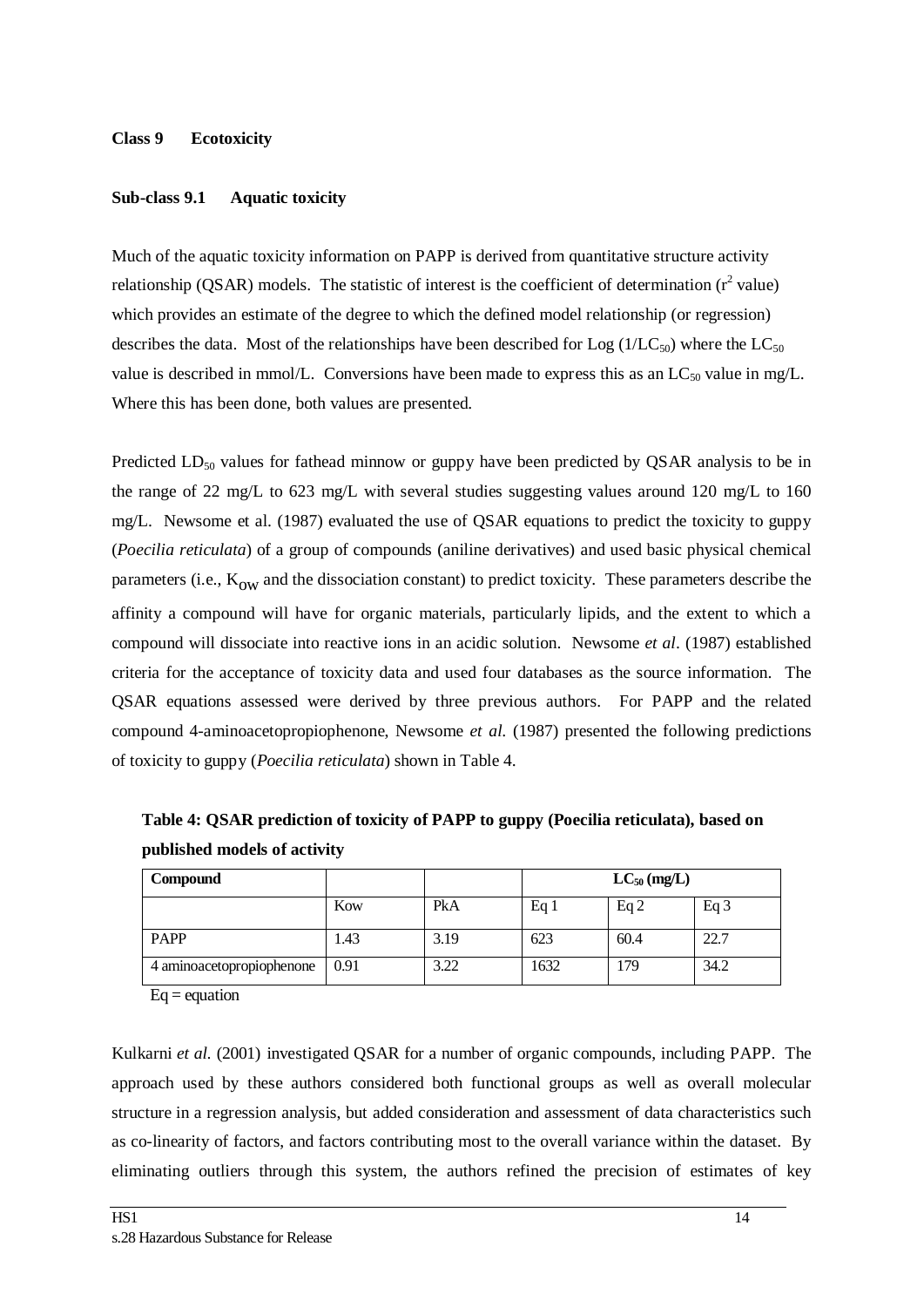properties, such as environmental partitioning coefficients  $(K<sub>ow</sub>)$  and toxicity to fathead minnow (*Pimephales promelas*). These estimates were calibrated against a set of compounds with previously published partitioning coefficients and toxicity. Kulkarni *et al* (2001) reported very high coefficients of determination values for the predictions of their model approach  $(\hat{r})^2$  for benzene derivates over 0.91). PAPP was included with ketones for which the reported  $r^2$  value was 0.9532 and an adjusted  $r^2$ of 0.9426. The aquatic toxicity estimates of PAPP to fathead minnows derived by Kulkarni *et al.* (2001) are shown in Table 5.

|             | Reported $log (1/LC_{50})$ | <b>Predicted 1</b> | <b>Predicted 2</b> |
|-------------|----------------------------|--------------------|--------------------|
| As reported | 0.01                       | $-0.013$           | $-0.08$            |
| mol/L       | 0.001023293                | 0.00097051         | 0.000831764        |
| mg/L        | 52.7                       | 144.8              | 124.1              |

**Table 5. QSAR prediction of toxicity of PAPP to fathead minnow (***Pimephales promelas***)**

Karabunarliev *et al.* (1996) also investigated the use of QSAR approaches for predicting the toxicity of a wide range of organic compounds using two related equations. Through use of terms to estimate a compounds electrophilic nature and tendency to have delocalised electrons, this research group achieved a high correlation ( $r^2$ =0.855) of structural attributes with toxicological response in guppy (*Poecilia reticulata*). Previous studies had suggested that much of a compound's toxicity could be explained on the basis of the hydrophobic nature of the molecules (e.g., the log  $K_{ow}$  values). Using this approach Karabunarliev *et al.* (1996) reported values as  $log(1/LC_{50})$ . These were converted and shown in Table 6.

**Table 6: QSAR estimate of toxicity of PAPP to both guppy (***Poecilia reticulata***) and fathead minnow (***Pimephales promelas***)**

|                           |       | <b>Guppy</b> |             | <b>Fathead minnow</b> |             |
|---------------------------|-------|--------------|-------------|-----------------------|-------------|
| Log KoW                   | 1.43  | Method 1     | Method 2    | Method 1              | Method 2    |
| <b>GMW</b>                | 49.19 |              |             |                       |             |
| Reported $log(1/LC_{50})$ |       | 3.378        | 3.642       | 3.009                 | 3.146       |
| $LC_{50}$ mmol/L          |       | 0.000418794  | 0.000228034 | 0.00097949            | 0.000714496 |
| $LC_{50}$ mg/L            |       | 62.5         | 34.0        | 146.1                 | 106.6       |

Admans *et al.* (2001) also used a QSAR approach to estimate the toxicity of organic compounds. Using the presence of each chemical's reactive group (e.g., rings, aldehydes, amines, esters, etc) a stepwise regression was conducted to evaluate the overall contribution to toxicity from 478 compounds with known toxicity thresholds. This produced an equation with 16 structure descriptor terms and a correlation of structure to toxic threshold of 0.791. The results suggested that the overall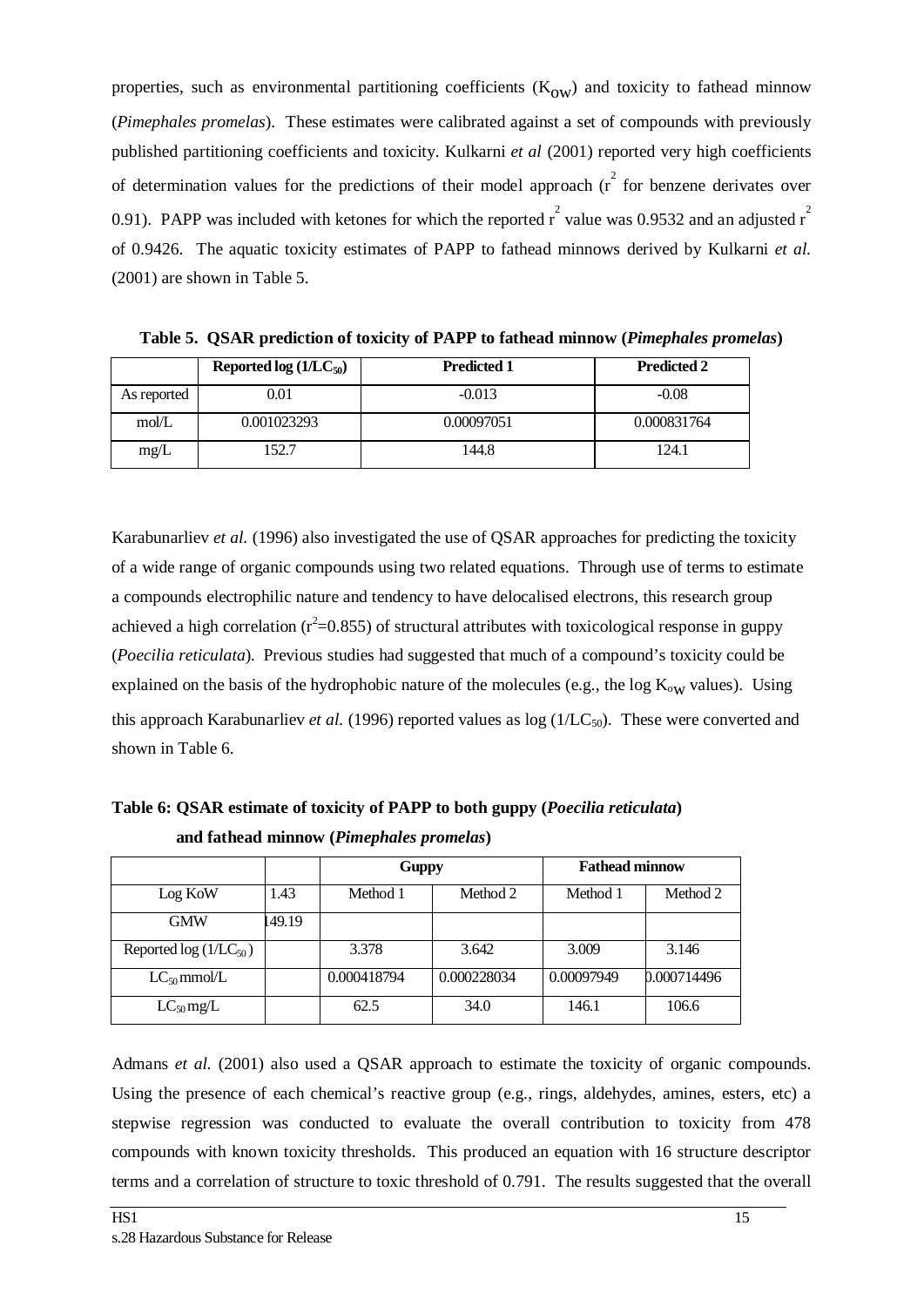performance of this model approach could be significantly improved in some classes of compounds as the data sets develop. Admans *et al.* (2001) calculated LC<sub>50</sub> values for PAPP to fathead minnow. These are shown in Table 7.

| Log KoW          | 1.43   | <b>Fathead minnow</b>       | Calc with 16 | <b>Calc with reduced</b> |
|------------------|--------|-----------------------------|--------------|--------------------------|
| <b>GMW</b>       | 149.19 | <b>Previously published</b> | descriptors  | model                    |
| $log(1/LC_{50})$ |        | 3.009                       | 3.457        | 3.19                     |
| mol/L            |        | 0.00097949                  | 0.00034914   | 0.000645654              |
| mg/L             |        | 146.1                       | 52.1         | 96.3                     |

**Table 7: QSAR estimate of the toxicity of PAPP to Fathead minnow (***Pimephales promelas***)**

The QSAR studies provide several estimates of the aquatic toxicity of PAPP that indicate a range from being 'non-hazardous' through to a 9.1C (harmful in the aquatic environment) classification. It is noted that ERMA have previously not classified PAPP for aquatic ecotoxicity.

None of the other components in the substances have been identified as ecotoxic to aquatic life (*Confidential Appendix 4*). Using the mixture calculation rules, PAPP Paste A has been determined as a 9.1D (using worse case predictive data) while PAPP Paste B and the PAPP Ready-to-use Bait do not trigger classifications (*Confidential Appendix 6*).

#### **Sub-class 9.2 Soil ecotoxicity**

An evaluation of PAPP using OECD methodology has determined the compound as being hydrolytically stable and readily biodegradable (*Confidential Appendix 11-11*). An OECD 207 earthworm toxicity study has not been conducted on PAPP but some data is available on a PAPP chloride compound (*Confidential Appendix 11-11*). The  $EC_{50}$  (7 day) was > 86 mg/kg (the highest concentration tested). The 14 day data indicated toxicity effects at PAPP chloride concentrations of 24.4 mg/kg (80% survival) and 86 mg/kg (35% survival). An  $EC_{50}$  (14 days) was extrapolated as being 61 mg/kg. The relevance of this data to PAPP is uncertain given the water solubility of PAPP is  $\sim$ 230 mg/L and for PAPP chloride is 6400 mg/L and the difference in physical/chemical properties might also affect soil ecotoxicity.

The PAPP Paste A, PAPP Paste B and PAPP Ready-to-use Bait have not been given 9.2 classifications.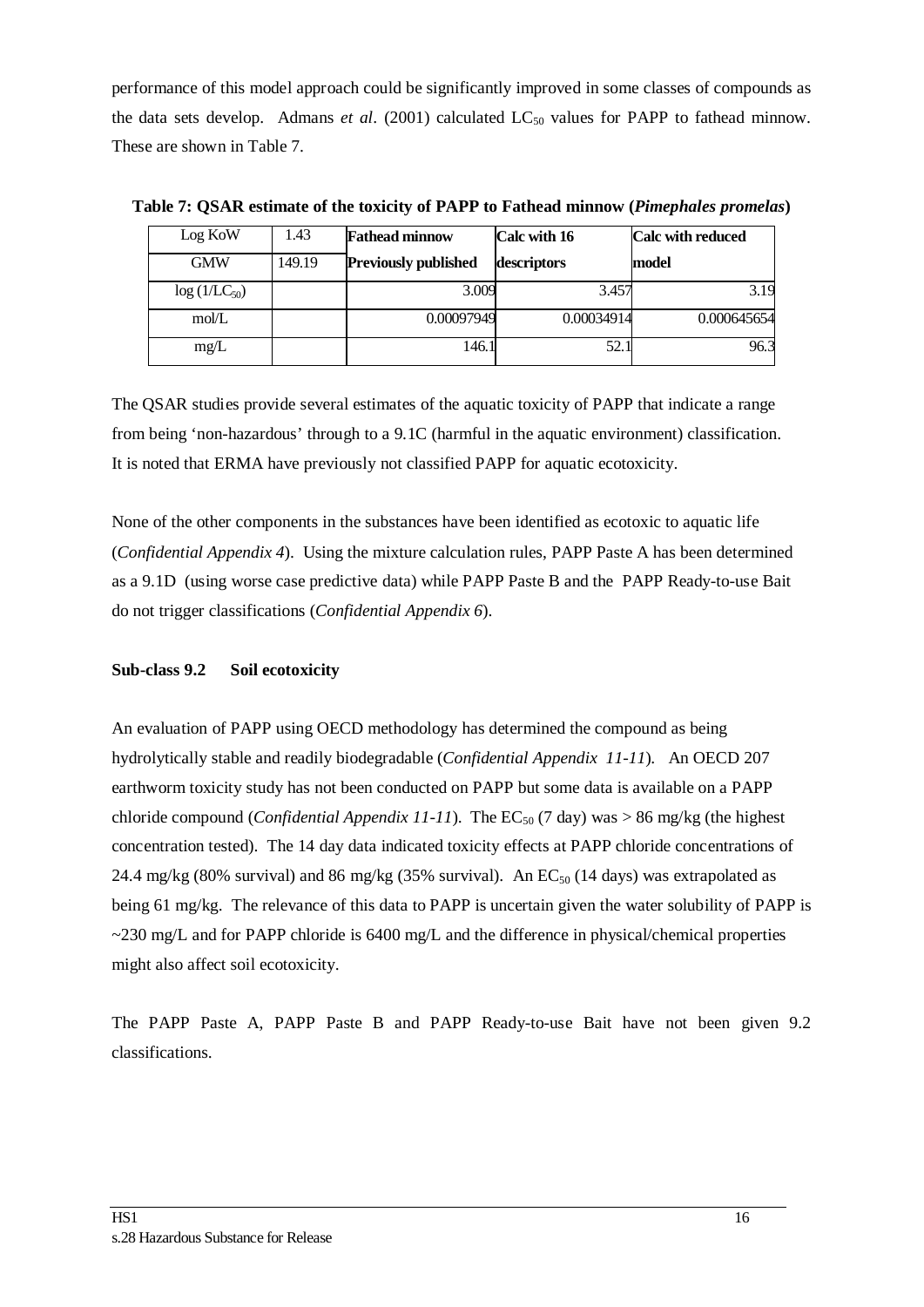#### **Sub-class 9.3 Terrestrial vertebrates**

There is an overlap of animal data between this 9.3 classification assessment and the assessment in Sub-Class 6.1 (acute oral toxicity). The investigations regarding the suitability of PAPP as a vertebrate toxic agent compound conducted in the United States provide alot of information on the sensitivity of a range of terrestrial vertebrates to PAPP. Data for rodents and a range of predators are summarised in Table 8 and for avian (bird) species in Table 9. Additional NZ generated data for the stoat, ferret, possum, duck and wallaby is also included in these tables.

The animal data (Table 8) shows that there are oral  $LD_{50}$  values of  $\leq 50$  mg/kg b.w. for the PAPP active ingredient for some species and that would trigger a 9.3A classification. The avian data (Table 9) shows the duck  $LD_{50}$  as  $\leq 50$  mg/kg b.w. so this also triggers a 9.3A classification.

| <b>Animal</b> | $LD_{50}$ (mg/kg) | <b>Reference</b>       |
|---------------|-------------------|------------------------|
| <b>Badger</b> | >100              | Savarie et al, 1983    |
| <b>Bobcat</b> | 10                | Savarie et al, 1983    |
| Cat           | 5.6               | Savarie et al, 1983    |
| Coyote        | 5.6               | Savarie et al, 1983    |
| Dog           | $30 - 50$         | Vandenbelt et al. 1943 |
| Dog           | $26 - 43$         | Murphy et al, 2007     |
| Guinea pig    | 1020              | Scawin et al, 1984     |
| Ferret        | ~29               | O'Connor, 2002         |
| Kit fox       | 14.1              | Savarie et al, 1983    |
| Mouse         | 223               | Savarie et al, 1983    |
| Mouse         | > 5000            | Scawin et al, 1984     |
| Possum        | >500              | O'Connor, 2002         |
| Racoon        | 142               | Savarie et al, 1983    |
| Rat (female)  | 223.7             | Scawin et al, 1984     |
| Rat (male)    | 475               | Scawin et al, 1984     |
| Skunk         | >400              | Scawin et al, 1984     |
| Stoat         | 9.3               | Fisher et al, 2005     |
| Stoat         | $\sim$ 25         | O'Connor, 2002         |
| Wallaby       | ~289              | O'Connor, 2002         |

Table 8: PAPP lowest oral  $LD_{50}$  values for animal species from literature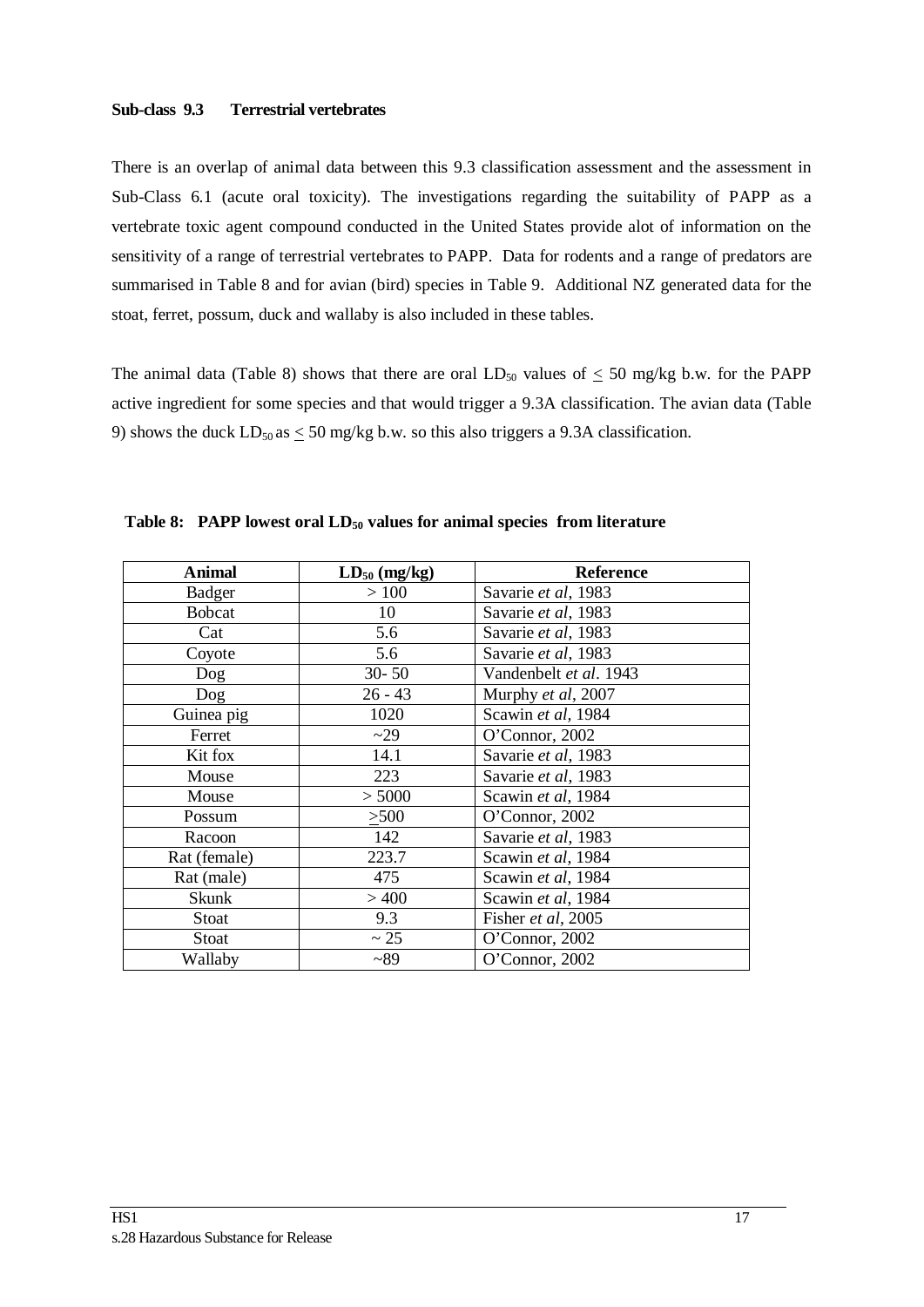| <b>Avian Species</b>  | $LD_{50}$ (mg/kg) | <b>Reference</b>                     |
|-----------------------|-------------------|--------------------------------------|
| Duck (Pekin, mallard) | 32                | Confidential Appendix, Section 11-8  |
| Duck (Pekin, mallard) | ~238              | O'Connor, 2002                       |
| Eagle                 | > 50              | Savarie et al, 1983                  |
| Blackbird             | 174               | Confidential Appendix, Section 11-4  |
| American crow         | 178               | Schafer et al, 1983                  |
| Blackbilled magpie    | 178               | Schafer et al, 1983                  |
| Crow                  | >178              | Savarie et al, 1983                  |
| Magpie                | 178               | Savarie et al, 1983                  |
| Magpie                | ~1300             | Confidential Appendix, Section 11-6  |
| Quail                 | 316               | Schafer et al 1983                   |
| Quail                 | > 316             | Savarie et al, 1983                  |
| <b>Starling</b>       | 316               | Schafer et al 1983                   |
| <b>Starling</b>       | > 316             | Savarie et al, 1983                  |
| Weka                  | 568*              | Confidential Appendix, Section 11-9  |
|                       |                   | Confidential Appendix, Section 11-12 |
| Australian magpie     | 1387              | Confidential Appendix, Section 11-4  |

Table 9: PAPP oral  $LD_{50}$  values for bird species

\* While the weka did not die at lower doses, it was observed at a PAPP concentration of 50 mg/kg that this species became subdued and birds lost their appetite

The toxicity of other components in the PAPP Paste A, PAPP Paste B and PAPP Ready-to-use Bait was also considered. The lowest  $LD_{50}$  for Component C was 335 mg/kg indicating a 9.3B classification would apply to this paste ingredient (*Confidential Appendix 5*). The acute oral toxicity for the paste containing PAPP has been assessed by mixture calculations (*Confidential Appendix 6*) at the component concentration minimum and maximum limits and using the lowest  $LD_{50}$  values found in the literature. The terrestrial vertebrate hazardous classifications have been determined as 9.3A for PAPP Paste A, 9.3B for PAPP Paste B and 9.3C for the PAPP Ready-to-use Bait.

#### **Sub-class 9.4 Terrestrial invertebrates**

No data has been found for PAPP or any of the other components with respect to toxicity to terrestrial invertebrates. PAPP Paste A, PAPP Paste B and PAPP Ready-to-use Bait have therefore not been given a 9.4 classification.

The classifications determined for PAPP Paste A, PAPP Paste B and for the PAPP Ready to use Bait are summarised in Table 10.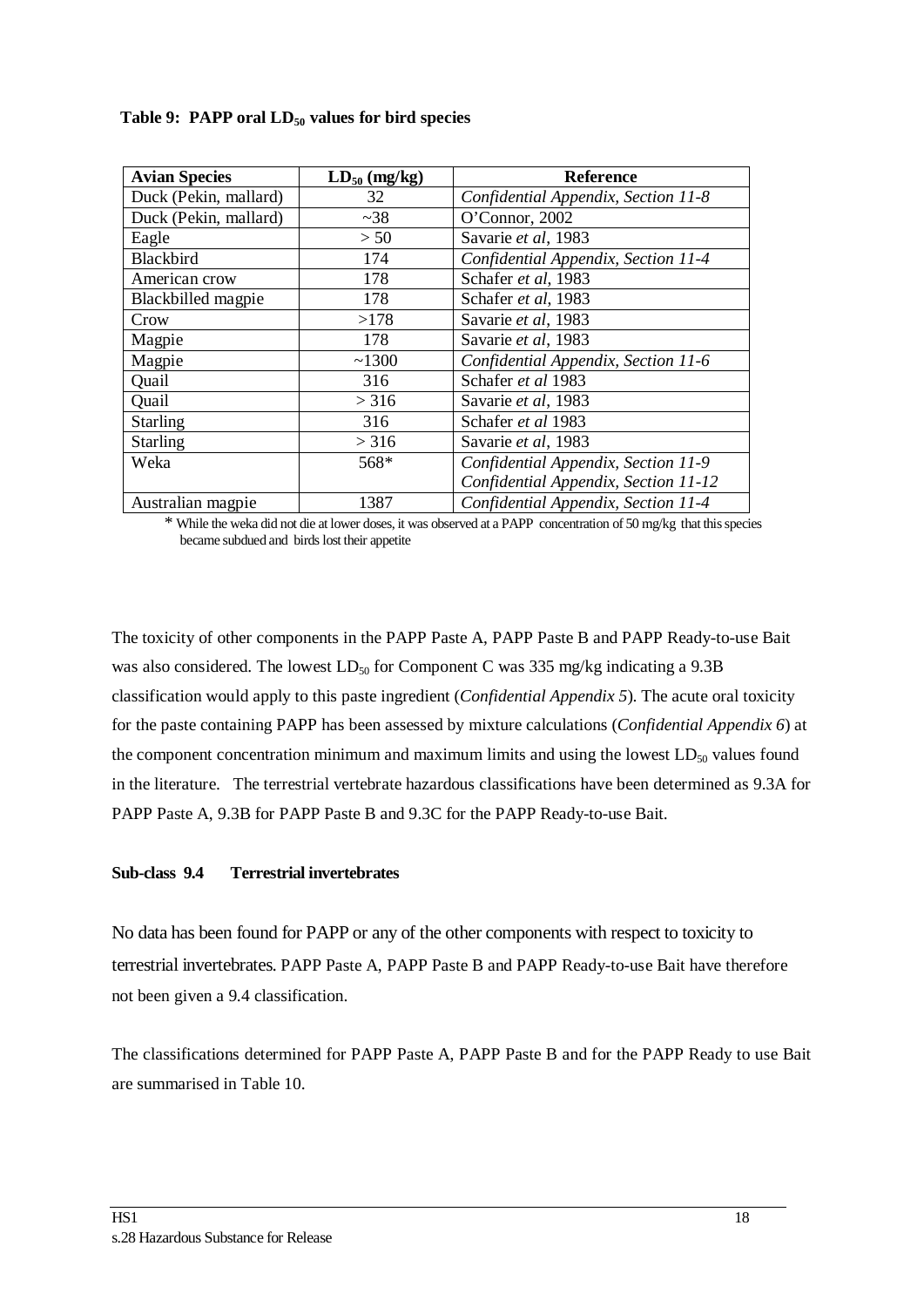| Table 10: Summary of hazardous classifications for PAPP Paste A, PAPP Paste B and |  |  |  |
|-----------------------------------------------------------------------------------|--|--|--|
| <b>PAPP Ready-to-use Bait</b>                                                     |  |  |  |

| <b>Class</b>       | <b>Description</b>                     | <b>PAPP Paste A</b> | <b>PAPP Paste B</b> | <b>PAPP Ready-to-</b><br>use Bait |
|--------------------|----------------------------------------|---------------------|---------------------|-----------------------------------|
| Class <sub>1</sub> | <b>Explosiveness</b>                   | Not triggered       | Not triggered       | Not triggered                     |
| Class 3            | <b>Flammability</b>                    | Not triggered       | Not triggered       | Not triggered                     |
| Class <sub>5</sub> | <b>Oxidising properties</b>            | Not triggered       | Not triggered       | Not triggered                     |
| Class 6            | <b>Toxic properties</b>                |                     |                     |                                   |
| Subclass 6.1       | Toxicity                               |                     |                     |                                   |
|                    | Acute oral                             | 6.1B                | 6.1D                | 6.1D                              |
|                    | Acute dermal                           | Not triggered       | Not triggered       | Not triggered                     |
|                    | Acute inhalation                       | Not triggered       | Not triggered       | Not triggered                     |
| Subclass 6.3       | Skin Irritation                        | Not triggered       | Not triggered       | Not triggered                     |
| Subclass 6.4       | Eye irritation                         | Not triggered       | Not triggered       | Not triggered                     |
| Subclass 6.5       | Sensitisation                          | Not triggered       | Not triggered       | Not triggered                     |
| Subclass 6.6       | Mutagenicity                           | Not triggered       | Not triggered       | Not triggered                     |
| Subclass 6.7       | Carcinogenic effects                   | Not triggered       | Not triggered       | Not triggered                     |
| Subclass 6.8       | Reproductive/developmental<br>effects  | Not triggered       | Not triggered       | Not triggered                     |
| Subclass 6.9       | Target organ systemic effects          | Not triggered       | Not triggered       | Not triggered                     |
|                    |                                        |                     |                     |                                   |
| Class 8            | <b>Corrosiveness</b>                   |                     |                     |                                   |
| Subclass 8.1       | Corrosive to metal                     | Not triggered       | Not triggered       | Not triggered                     |
| Subclass 8.2       | Corrosive to dermal tissue             | Not triggered       | Not triggered       | Not triggered                     |
| Subclass 8.3       | Corrosive to ocular tissue             | Not triggered       | Not triggered       | Not triggered                     |
|                    |                                        |                     |                     |                                   |
| Class 9            | <b>Ecotoxicity</b>                     |                     |                     |                                   |
| Subclass 9.1       | Aquatic ecotoxicity                    | 9.1D                | Not triggered       | Not triggered                     |
| Subclass 9.2       | Soil ecotoxicity                       | Not triggered       | Not triggered       | Not triggered                     |
| Subclass 9.3       | Terrestrial vertebrate<br>toxicology   | 9.3A                | 9.3B                | 9.3C                              |
| Subclass 9.4       | Terrestrial invertebrate<br>toxicology | Not triggered       | Not triggered       | Not triggered                     |

#### **3.4 Identification of the default Controls on the substance.**

The default controls triggered by the hazardous classifications for PAPP Paste A, PAPP Paste B and the PAPP Ready-to-use Bait have been summarised in Tables 11, 12 and 13 respectively.

The 6.1B and 9.3A classifications for the PAPP Paste A, both trigger the controls for Tracking and for an Approved Handler. PAPP Paste B and the PAPP Ready-to-use Bait do not trigger these controls.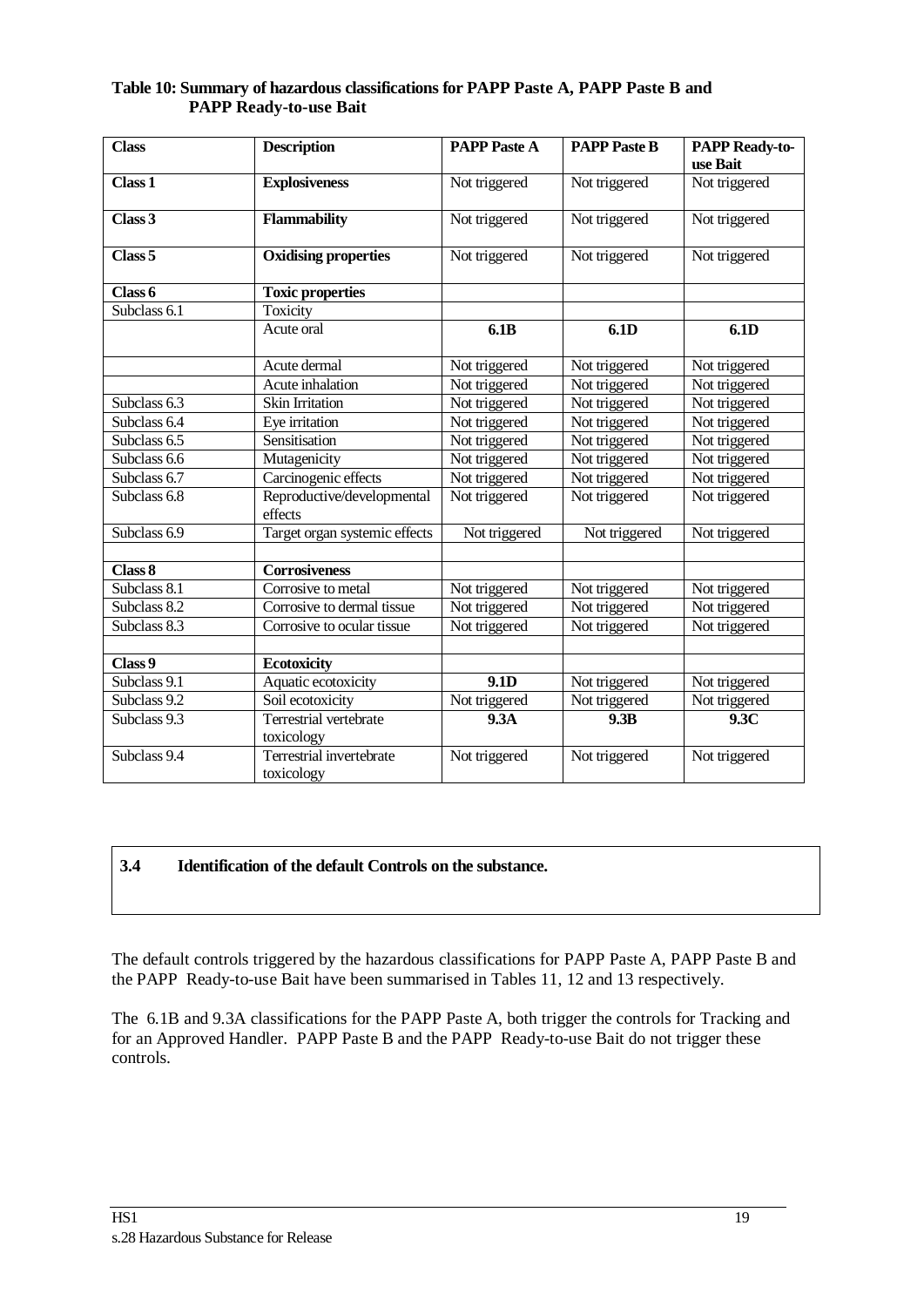| <b>Class</b>          | <b>Hazardous</b>      | Default controls                                                  |
|-----------------------|-----------------------|-------------------------------------------------------------------|
|                       | <b>Classification</b> |                                                                   |
| <b>Acute Toxicity</b> | $6.1B$ (oral)         | T1, T2, T3, T4, T5 T6, T7, T8                                     |
| Subclass 6.1          |                       | I1, I8, I9, I16, I17, I18, I19, I20, I21, I28, I29, I30           |
|                       |                       | P1, P3, P13, PG2                                                  |
|                       |                       | D <sub>4</sub> , D <sub>6</sub> , D <sub>7</sub> , D <sub>8</sub> |
|                       |                       | EM1, EM6, EM8, EM11, EM12, EM13                                   |
|                       |                       | TR1                                                               |
|                       |                       | AH1                                                               |
| <b>Aquatic</b>        | 9.1D                  | E1, E2, E6, E8                                                    |
| <b>Ecotoxicity</b>    |                       | I1, I3, I9, I11, I19, I21, I23, I29                               |
| Subclass 9.1          |                       | P1, P3, P15, PG3                                                  |
|                       |                       | D5, D6, D7, D8                                                    |
|                       |                       | EM1, EM7, EM8, EM11, EM12, EM13                                   |
| <b>Terrestrial</b>    | 9.3A                  | E1, E2, E4, E5, E6, E7, E8                                        |
| vertebrates           |                       | 11, 13, 19, 111, 119, 121, 123, 129                               |
| Subclass 9.3          |                       | P1, P3, P15, PG3                                                  |
|                       |                       | D5, D6, D7, D8                                                    |
|                       |                       | EM1, EM7, EM8, EM13                                               |
|                       |                       | TR1                                                               |
|                       |                       | AH1                                                               |

#### **Table 11: Default Controls triggered PAPP Paste A**

#### **Table 12: Default Controls triggered PAPP Paste B**

| <b>Class</b>          | <b>Hazardous</b>      | <b>Default controls</b>                                           |
|-----------------------|-----------------------|-------------------------------------------------------------------|
|                       | <b>Classification</b> |                                                                   |
| <b>Acute Toxicity</b> | $6.1D$ (oral)         | T1, T2, T4, T7, T8                                                |
| Subclass 6.1          |                       | 11, 18, 19, 116, 117, 118, 119, 120, 121, 128, 129, 130           |
|                       |                       | P1, P3, P13                                                       |
|                       |                       | D <sub>4</sub> , D <sub>6</sub> , D <sub>7</sub> , D <sub>8</sub> |
|                       |                       | EM1, EM6, EM8, EM11, EM12, EM13                                   |
| <b>Terrestrial</b>    | 9.3B                  | E1, E2, E4, E6, E8                                                |
| vertebrates           |                       | 11, 13, 19, 111, 119, 121, 123, 129                               |
| Subclass 9.3          |                       | P1, P3, P15, PG3                                                  |
|                       |                       | D5, D6, D7, D8                                                    |
|                       |                       | EM1, EM7, EM8, EM13                                               |

#### **Table 13: Default Controls triggered PAPP Ready-to-use Bait**

| <b>Class</b>          | <b>Hazardous</b>      | <b>Default controls</b>                                           |
|-----------------------|-----------------------|-------------------------------------------------------------------|
|                       | <b>Classification</b> |                                                                   |
| <b>Acute Toxicity</b> | $6.1D$ (oral)         | T1, T2, T4, T7, T8                                                |
| Subclass 6.1          |                       | I1, I8, I9, I16, I17, I18, I19, I20, I21, I28, I29, I30           |
|                       |                       | P1, P3, P13                                                       |
|                       |                       | D <sub>4</sub> , D <sub>6</sub> , D <sub>7</sub> , D <sub>8</sub> |
|                       |                       | EM1, EM6, EM8, EM11, EM12, EM13                                   |
| <b>Terrestrial</b>    | 9.3C                  | E1, E2, E4, E6, E8                                                |
| vertebrates           |                       | 11, 19, 111, 119, 121, 129                                        |
| Subclass 9.3          |                       | P1, P3, P15, PG3                                                  |
|                       |                       | D5, D6, D7, D8                                                    |
|                       |                       | EM1, EM7, EM8, EM13                                               |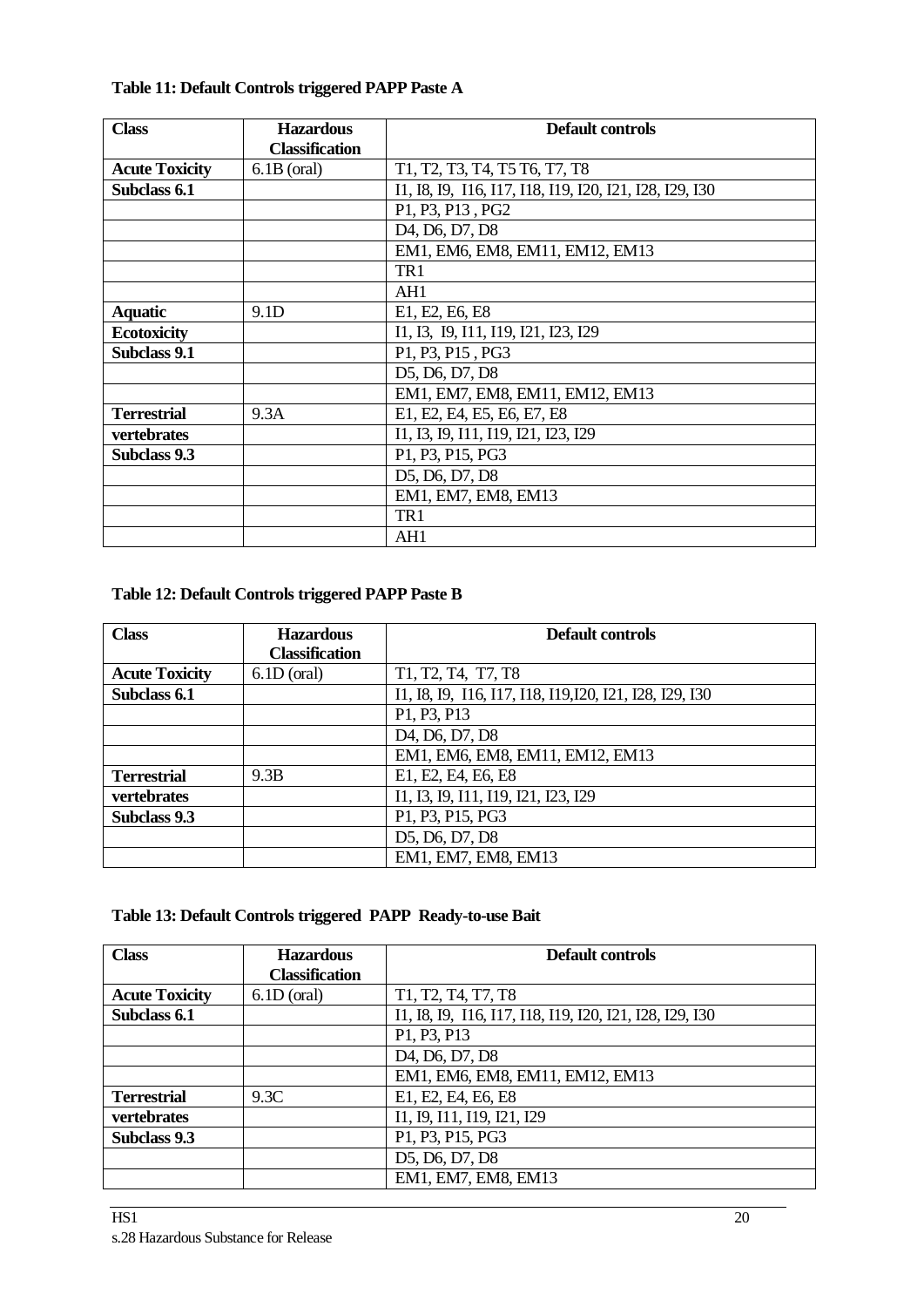#### **3.5 Provide information on what will happen to the substance throughout its whole life from its introduction into New Zealand, its uses, through to disposal.**

#### **Importation**

The active ingredient PAPP is to be imported into New Zealand in shipment quantities from 1 to 25 kg packed in plastic bags within another container, e.g. fibre drum (UN compliant). The material would arrive by sea or air freight and then be transported by road to the manufacturing site.

#### **Manufacture**

The PAPP and other ingredients will be delivered by road to the manufacturing site. The PAPP will be stored under lock and key in a Dangerous Goods Store. The manufacturing site already stores and manufactures other vertebrate toxic agents and has procedures and personnel in place to handle substances that require an Approved Handler and Tracking (*Confidential Appendix 1*).

The manufacture of the PAPP Paste A and PAPP Paste B is described in *Confidential Appendix 1*. The PAPP Paste A would be packaged in:

- a) Syringes (clear polypropylene; 3 ml capacity), and
- b) Small pottles (white HDPE, screw top, 9 ml capacity) .

The PAPP Paste B would be packaged in HDPE screw top containers of up to 5 kg capacity. Containers would be labelled (*Confidential Appendix 7*) and stored securely until dispatch and subsequent use.

The containers would be packed into secondary packaging (cardboard boxes) before dispatch offsite. Packaging for PAPP Paste A will be compliant with Packing Group II and for PAPP Paste B, Packing Group III.

#### **Identification**

Labels and Safety Data Sheets would be available (*Confidential Appendices 7 & 8).* The label will identify the PAPP Paste A as a 6.1B (oral) and 9.3A. The UN DG pictogram for a Toxic (6.1) hazard will be used as will the GHS Tacking pictogram . The PAPP Paste B (and PAPP Ready-to-use Bait) would be not be required to have any transport pictograms on the label (as neither meet the criteria of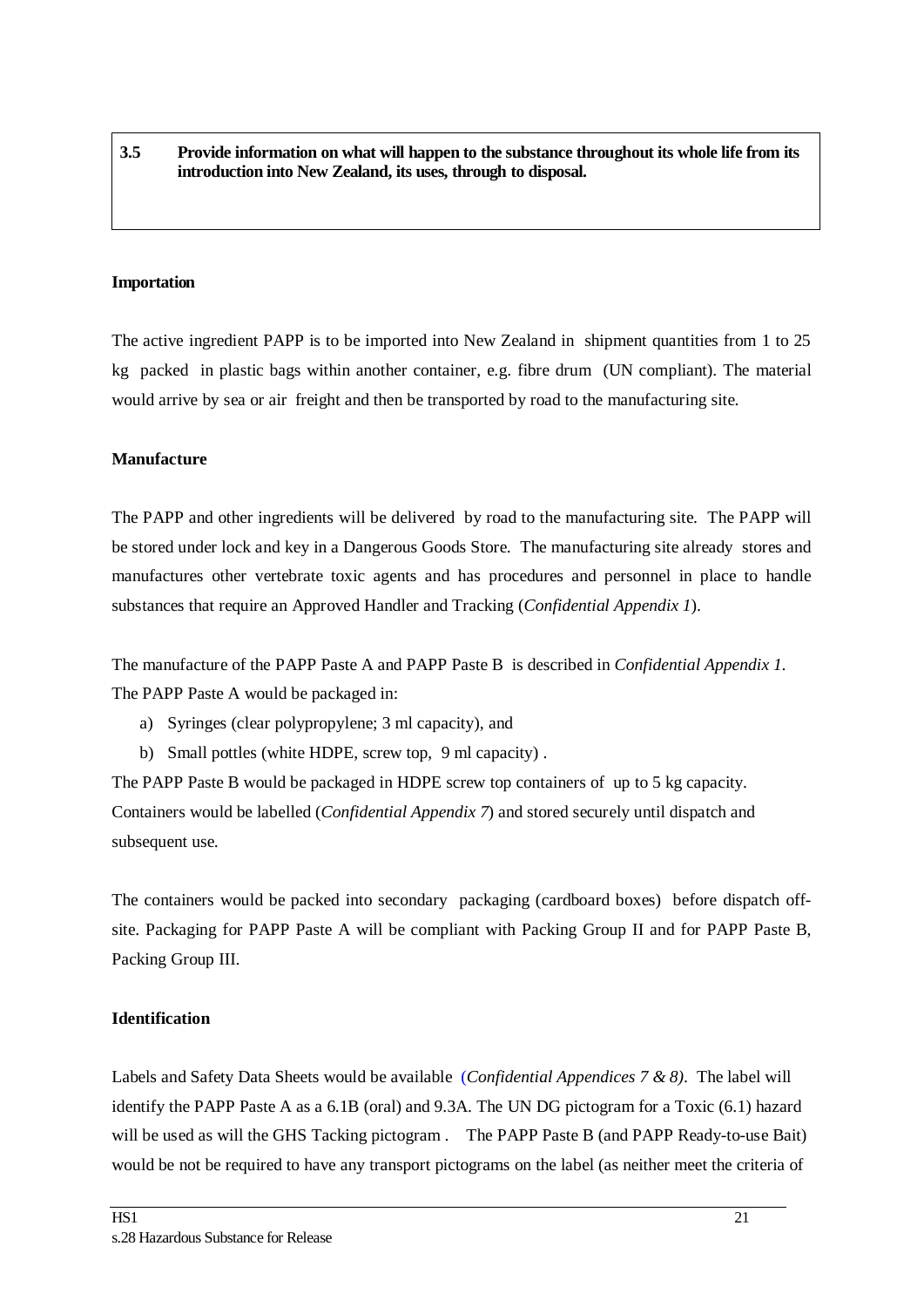dangerous goods for transport) but the relevant GHS pictograms can be used..

#### **Transport**

A possible appropriate shipping description for the PAPP Paste A is: UN NO. 2588, PESTICIDE, SOLID, TOXIC, N.O.S (contains para-aminopropiophenone), Class 6.1, Packing Group II..

The PAPP Paste A and PAPP Paste B would then be transported within New Zealand and be required to comply with NZS 5433; 2007, Transport of Dangerous Goods on Land. Within NZ, transportation could be via ship (across Cook Strait), rail or road provided the requirements for Approved Handlers and Tracking can be met.

#### **Storage**

The PAPP Paste A will be required to be stored in a Dangerous Goods Store in compliance with the Hazardous Substances (Packing) Regulations 2001, Hazardous Substances (Identification) Regulations 2001, Hazardous Substances (Tracking) Regulations 2001 and Hazardous Substances (Emergency Management) Regulations 2001.

PAPP Paste B and PAPP Ready to use Bait while not requiring to be 'locked up' (no Approved Handler control triggered) would still be in secure storage at the manufacturing site.

Product labels (and Safety Data Sheet) would include identification of the warning and precaution statements applicable to the substances and identify that an Approved Handler and Tracking Control applies to PAPP Paste A.

#### **Use**

The PAPP Paste A and PAPP Paste B are intended to be used as a Vertebrate Toxic Agents (VTA's). The PAPP in the paste formulation matrix has been demonstrated as being effective for the control of feral cats and mustelids (*Confidential Appendices 9 & 10*) .

The PAPP Ready-to-use bait is prepared by taking a small quantity of PAPP Paste A and enclosing this within minced meat as a 'ball' . This is then placed within the bait station for the target animal to feed on. An option is included to add a green dye to this bait.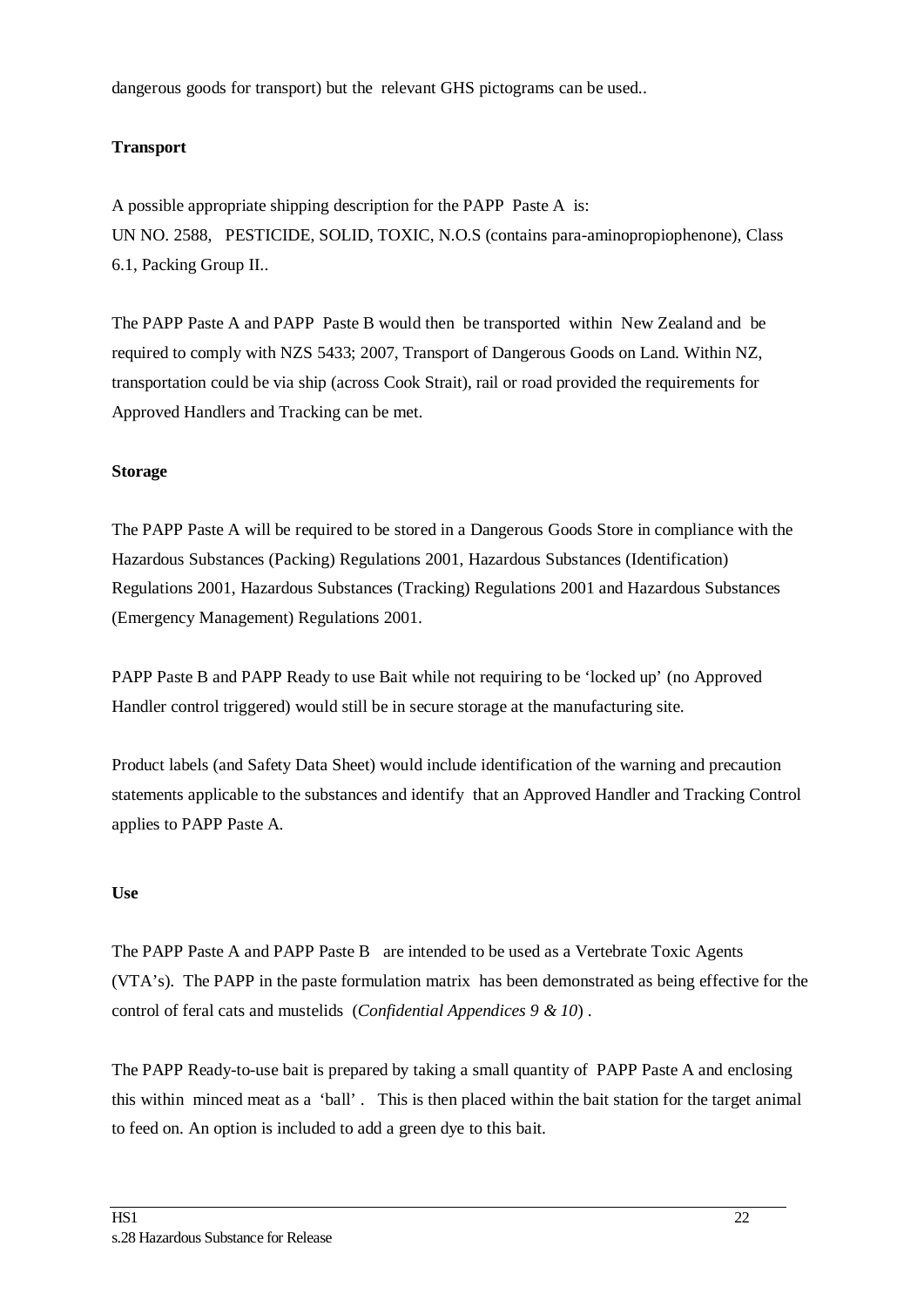Bait stations for stoats as an example would be laid in lines 800 to 1000 mm apart through the pest control area and with bait stations at 100 to 200 mm intervals. For feral cat control, the bait stations may be placed at more specific locations rather than as a grid pattern. Pre-feeding with a non-toxic feed is carried out to confirm the present of target species before the toxic bait is used. This prefeeding could be for up to 2-wweks and also provides an opportunity to make observations of any non-target species that might be in the area.

As the bait may be used in remote locations a separate approval for the PAPP Ready-to-use Bait is sought to allow the preparation of this bait and then to be able to transport to the location where the pest control operation is to occur. Provision is also made for a green dye to be included in the minced meat so the PAPP Ready-to-use Bait is readily identifiable and would not be mistaken for 'food' for animal or human consumption.

All pest control operations will comply with the Hazardous Substances (Class 6) Regulations 2001, Hazardous Substances (Identification) Regulations 2001, Hazardous Substances (Emergency Management) Regulations 2001, Hazardous Substances (Tracking) Regulations 2001 and the Hazardous Substances (Personnel Qualification) Regulations 2001. In addition, any further controls set under the ACVM Act 1997 for VTA's and within the resource consent, issued under the Resource Management Act, will be followed.

#### The most likely non-HSNO controls (under ACVM Act 1997) for PAPP Paste A are:

- 2. *The product must be manufactured in accordance with ACVM Standard for Good Manufacturing Practice and to the chemistry and manufacturing specifications provided by the registrant and approved as part of the registration.*
- 4. *The product must only be sold or imported according to the current registration.*
- 31. *This product must only be used as specified in the label content.*
- 37. *Ongoing obligations:*

 *The registrant must provide an annual summary of adverse events to the ACVM Group. Adverse events which have serious implications for the continued use of the product must be notified immediately.* 

 *The registrant must also advise the ACVM Group of any new studies or data that contradicts information previously supplied.*

- 43. *The product must be sold only by a person who has been approved by the ACVM Group*
- 51. *Vertebrate Toxic Agents: In addition to any labelling, advertising or promotion requirements specified in the current registration, labelling, advertising or promotion of the product must comply with the current ACVM - New Zealand*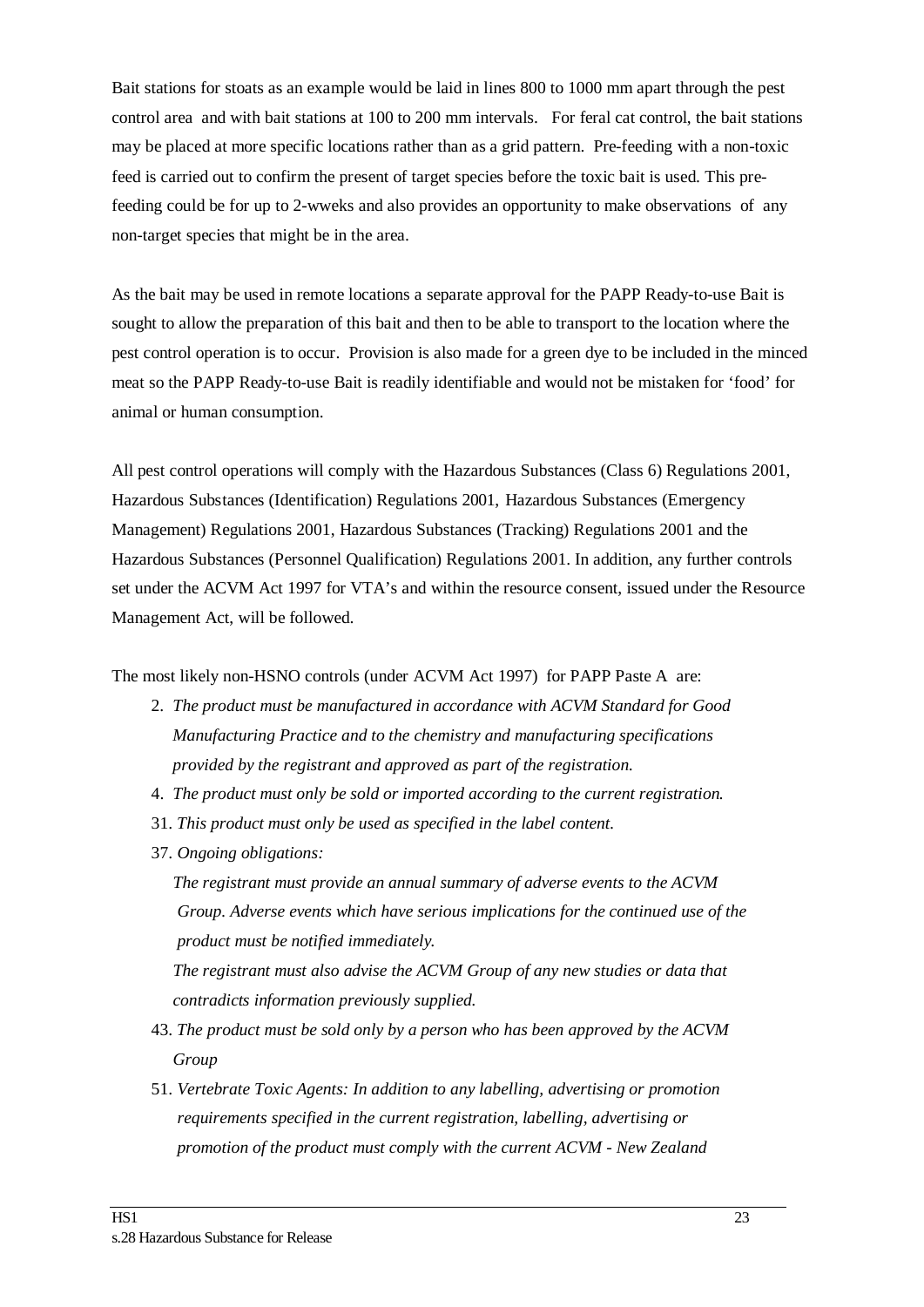### *Labelling and Advertising Guide for Vertebrate Toxic Agents Requiring Registration.*

The PAPP Paste B is expected to have similar controls although clause 43 may not be required.

#### **Disposal**

Any paste or residues from the manufacturing process would be disposed of through an approved hazardous waste management company by incineration (in an approved facility) or by burying in a biologically active landfill.

The paste in meat bait (as used in pest control operations) would be recommended to be disposed of by burying below the ground level ( recommended to be at least 60 cm depth). After a typical five to seven night interval from dispensing the paste bait as a VTA, it would be normal practice for each bait station is to be revisited and all toxic baits to be recovered and destroyed.

No specific provision for the recovery of dead carcasses of target pests (e.g. stoats, feral cats) is considered necessary as the residual levels of PAPP in animals are expected to be small. The ingestion of single bait represents  $35 - 80$  mg PAPP depending on the species and animal size.

### **Section Four: Risks, Costs and Benefits**

#### **4.1 Identify all of the potential risks, costs and benefits of the substance(s)**

#### **4.1.1 Risks & Costs**

The risk identification assessment has focused on:

- Potential risks that arise from planned use;
- Potential risks that arise when the controls fail; and
- Potential risks that arise from unforeseen and unplanned events.

The risks were identified using the ERMA guidance notes, knowledge from previous applications for VTA's and taking into consideration the applicant's experience from use of existing VTA's. Potential risks at all stages of the lifecycle for the substances was prepared and are summarised in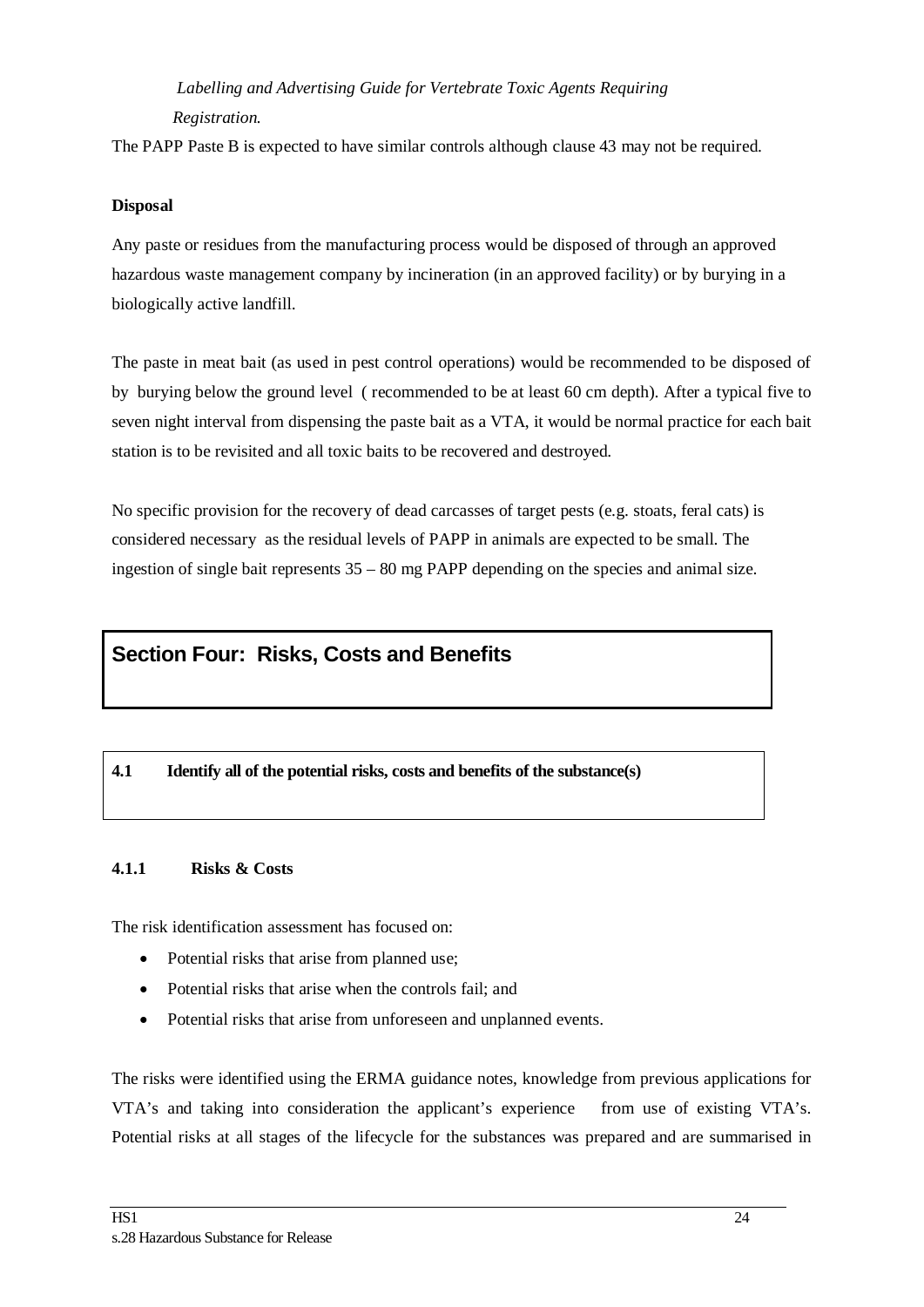Tables 14 &15. The magnitude of the risks identified and the effectiveness of controls to mitigate these risks will be discussed in section 4.2.

#### **Table 14: Identification of possible events, exposure pathways and the lifecycle stage for the substance**

**M=Manufacture, T=Transport, S=Storage, U=Use, D=Disposal**

| <b>Event</b>                         | <b>Risk pathway</b>                         | Lifecycle stage |
|--------------------------------------|---------------------------------------------|-----------------|
| Accidental discharge into the air    | Packaging damage                            | M,T,S           |
|                                      | Traffic accident                            | T               |
|                                      | Fire                                        | M,T,S           |
|                                      | Safety precautions not followed             | T,S,U,D         |
|                                      | Worker exposure                             | M, T, S, U, D   |
|                                      | Public exposure                             | T,S,U,D         |
|                                      | Spillage                                    | M, T, S, U, D   |
| Deliberate discharge into the air    | Vandalism                                   | T, S, U         |
|                                      | Eco-terrorism                               | T, S, U         |
| Accidental discharge to land (soil)  | Packaging damage                            | M,T,S,U,D       |
|                                      | Traffic accident                            | T               |
|                                      | Fire                                        | M,T,S           |
|                                      | Safety precautions and use instructions not | M,T,S,U,D       |
|                                      | followed                                    |                 |
|                                      | Bait not recovered after VTA operation      | U               |
|                                      | completed                                   |                 |
|                                      | Incorrect disposal                          | D               |
|                                      | Toxic bait misplaced                        | T, S, U, D      |
| Deliberate discharge to land         | Vandalism                                   | T, S, U         |
|                                      | Eco-terrorism                               | T, S, U         |
| Accidental discharge to water        | Fire                                        | M,T,S           |
|                                      | Packaging damage                            | M,T,S, U,D      |
|                                      | Traffic accident                            | T               |
|                                      | Safety precautions and use instructions not | M,T,S,U,D       |
|                                      | followed                                    |                 |
|                                      | Bait not recovered after VTA operation      | U               |
|                                      | completed                                   | D               |
|                                      | Incorrect disposal                          | T.S.U           |
| Deliberate discharge to water        | Vandalism                                   | T, S, U         |
|                                      | Eco-terrorism                               | T,S,U           |
| Risks in relation to use (as VTA) on | Safety precautions and use directions not   | U               |
| land                                 | followed                                    |                 |
|                                      | Wrong area controlled                       | U               |
|                                      | Humans eat toxic bait                       | U               |
|                                      | Domestic animals scavenge carcasses         | U               |
|                                      | Non-target species mortality                | U               |
| Entry into human water supply        | Traffic accident                            | T               |
|                                      | Safety precautions and use directions not   | $\mathbf U$     |
|                                      | followed                                    |                 |
|                                      | Poisoned carcasses in waterway              | U               |
|                                      | Deliberate - Eco-terrorism                  | T,S,U           |
| Entry into human food supply         | Dead carcasses collected/used for food      | U               |
|                                      | Dead non-target species collected for food  | U               |
|                                      | Spillage into water/cropped or farmed areas | U               |
|                                      | Contamination of food stuffs                | $\mathbf U$     |
|                                      | Deliberate - Eco-terrorism                  | $\mathbf U$     |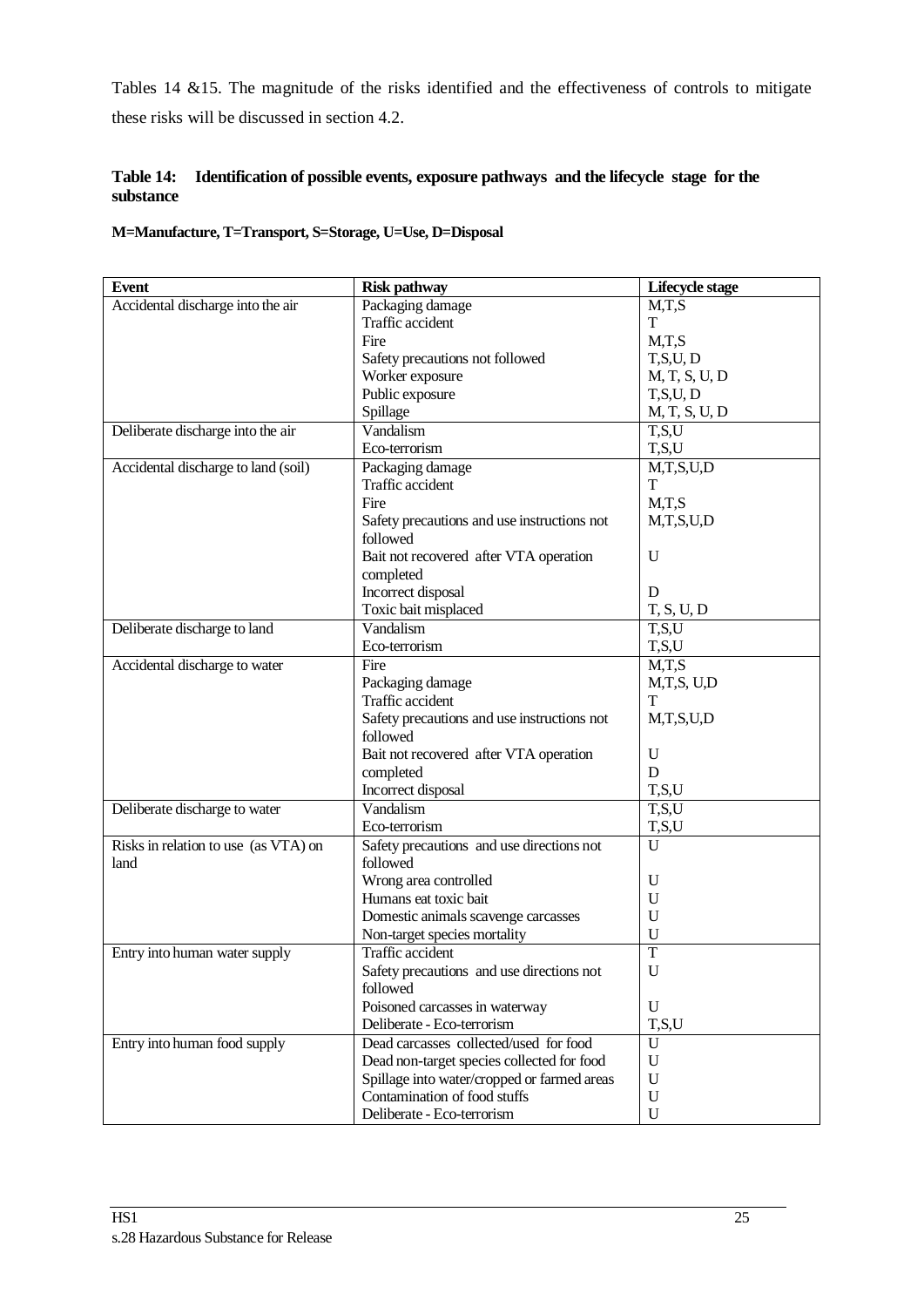**Table 15: A summary of the potential risks, impacts and factors affecting risks for PAPP Paste A, PAPP Paste B and the PAPP Ready to use Bait** 

| <b>Component at risk</b>          | <b>Type of impact</b>                                                               | <b>Mitigating factors</b>                                                                                                                                                                                           |
|-----------------------------------|-------------------------------------------------------------------------------------|---------------------------------------------------------------------------------------------------------------------------------------------------------------------------------------------------------------------|
| <b>ENVIRONMENT</b>                |                                                                                     |                                                                                                                                                                                                                     |
| Air contamination                 | Adverse effects to humans if<br>product packaging damaged and<br>substance degrades | Amount/extent limited by<br>packaging/shipment size.                                                                                                                                                                |
|                                   |                                                                                     | Substances contain no volatiles                                                                                                                                                                                     |
|                                   |                                                                                     | PAPP mode of action is NOT by release of<br>a poisonous gas.                                                                                                                                                        |
|                                   |                                                                                     | Toxic effects from PAPP require ingestion<br>of the bait and any adverse effect is dose<br>dependent                                                                                                                |
|                                   |                                                                                     | Humans are less susceptible than target<br>species and a heavier body weight                                                                                                                                        |
|                                   |                                                                                     | PAPP is used as a therapeutic agent on<br>humans for other medical conditions, i.e.<br>cyanide poisoning.                                                                                                           |
|                                   | Non-target species potentially<br>exposed to PAPP                                   | Amounts likely to be available<br>in bait/station are minimal                                                                                                                                                       |
|                                   |                                                                                     | Substances contain no volatiles                                                                                                                                                                                     |
|                                   |                                                                                     | Effects will be localised and small scale;<br>amount of PAPP in each bait/station is<br>small                                                                                                                       |
| Water contamination               | Non-target species potentially<br>exposed                                           | PAPP Paste A has been classified as a<br>9.1D (aquatic toxicity)                                                                                                                                                    |
|                                   |                                                                                     | Neither PAPP Paste B nor the PAPP<br>Ready-to-use Bait have been classified<br>for aquatic toxicity                                                                                                                 |
|                                   |                                                                                     | Best practice is not to set bait stations<br>within 20 m of waterways and hence<br>PAPP is unlikely to enter water courses                                                                                          |
| Soil contamination                | Non-target species potentially<br>exposed                                           | PAPP is formulated in a non-aqueous paste<br>matrix. There is no evidence that PAPP<br>would be ecotoxic in the soil environment<br>not that PAPP will bio-accumulate nor be<br>persistent in the soil environment. |
|                                   |                                                                                     | PAPP Paste A, PAPP Paste B and<br>PAPP Ready - to-use Bait have not been<br>identified as being ecotoxic in soil<br>environment.                                                                                    |
| Non-target terrestrial vertebrate | Non-target species, death possible                                                  | PAPP whilst highly toxic to the target                                                                                                                                                                              |
| fauna                             | for small (low weight)<br>susceptible species                                       | species has low to moderate toxicity to<br>other non-target species.                                                                                                                                                |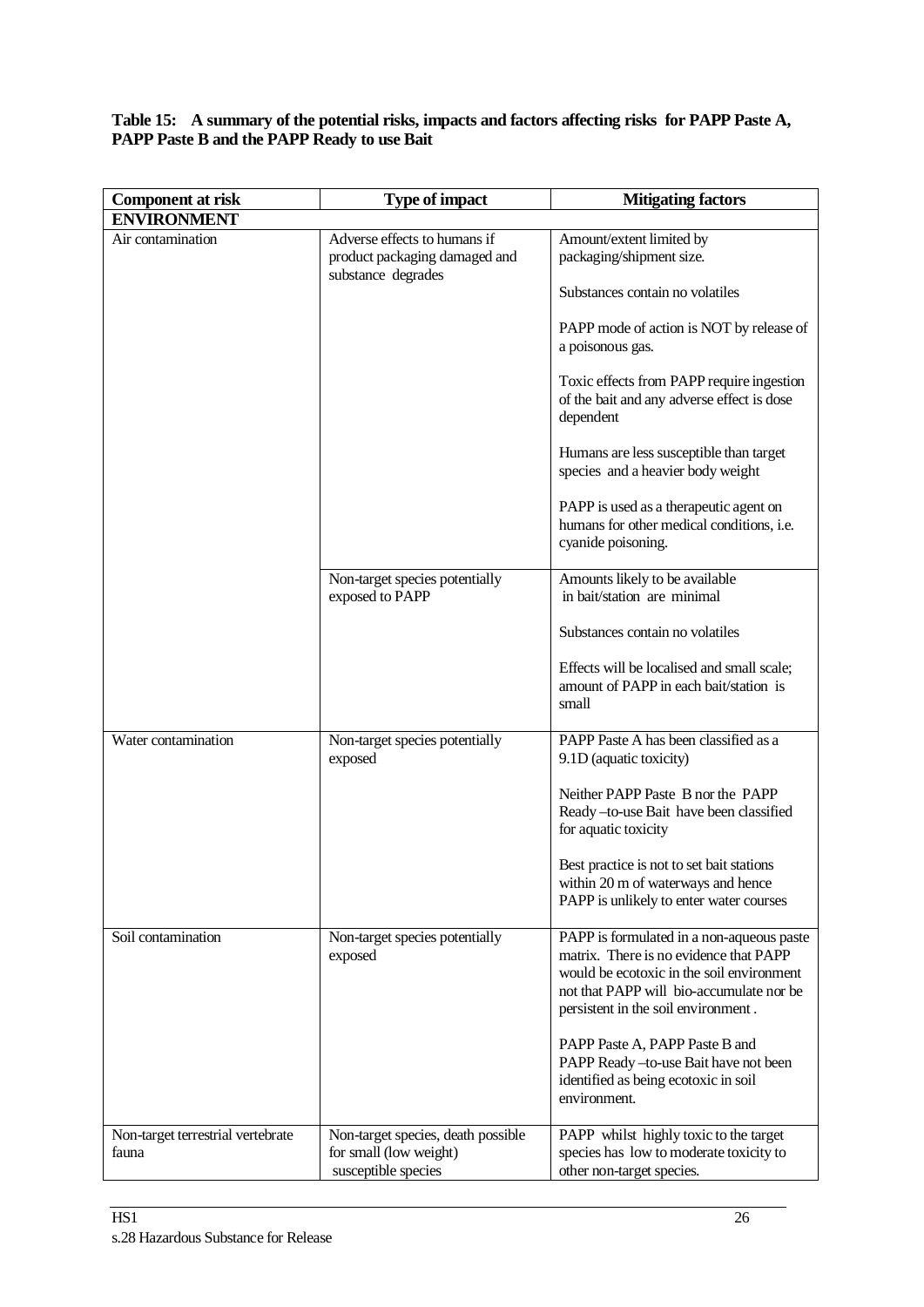| <b>Component at risk</b>                                             | <b>Type of impact</b>                                                                     | <b>Mitigating factors</b>                                                                                                                                                                                                                                                                                                                                                                                                                                                                                                                                                                              |
|----------------------------------------------------------------------|-------------------------------------------------------------------------------------------|--------------------------------------------------------------------------------------------------------------------------------------------------------------------------------------------------------------------------------------------------------------------------------------------------------------------------------------------------------------------------------------------------------------------------------------------------------------------------------------------------------------------------------------------------------------------------------------------------------|
|                                                                      |                                                                                           | PAPP Paste A, PAPP Paste B and<br>PAPP Ready -to-use Bait have<br>classifications of 9.3A, 9.3B or 9.3C<br>respectively. These classifications are<br>determined on the LD <sub>50</sub> values for the most<br>susceptible species which includes the cat.<br>The delivery system (hand -laid ground<br>based pest control) and application of best<br>practices during bait application (amount<br>of paste, use of bait stations, placement<br>above ground if ground dwelling protected<br>birds in area) limits exposure and therefore<br>also risk<br>An antidote (methylene blue) is available. |
| Non-target terrestrial invertebrate<br>fauna (native and introduced) | Non-target species exposed                                                                | There is no evidence that PAPP or the<br>paste matrix used in the new substances<br>would be toxic to bees<br>The 3 new substances do not contain any<br>sweetener which might attract bees                                                                                                                                                                                                                                                                                                                                                                                                            |
| Aquatic vertebrates (introduced<br>and native)                       | Non-target species exposed                                                                | No specific data has been found on aquatic<br>vertebrates.<br>Limited opportunity for exposure<br>Delivery system (bait stations) limits risks<br>Best practice is not to set bait stations<br>within 20 m of waterways<br>Substances will not be applied directly onto<br>or into water and should not get into<br>waterways.                                                                                                                                                                                                                                                                         |
| Aquatic invertebrates (native)                                       | Non-target species exposed                                                                | Limited opportunity for exposure.<br>Any effects will be localised and small<br>scale; the amount of PAPP used in each<br>bait/station is small.<br>Delivery system (bait stations) limits risks                                                                                                                                                                                                                                                                                                                                                                                                       |
| Terrestrial and aquatic flora<br>(native and introduced)             | Non-target species exposed                                                                | No evidence that PAPP is ecotoxic to flora.<br>Delivery system (bait stations) limits risks                                                                                                                                                                                                                                                                                                                                                                                                                                                                                                            |
| <b>ECONOMIC</b>                                                      |                                                                                           |                                                                                                                                                                                                                                                                                                                                                                                                                                                                                                                                                                                                        |
| Recreation                                                           | Recreational non-target species are<br>unlikely to be killed                              | Removal of target species (e.g. .stoats, feral<br>cats) likely to enhance the condition of<br>forests for all species and in particular birds<br>(eggs and checks not getting eaten)<br>Delivery system (bait stations) limits<br>access (risks) to non-target species                                                                                                                                                                                                                                                                                                                                 |
| Tourism                                                              | Widespread use of VTA's<br>('chemical poisons') could be<br>viewed negatively by tourists | Most operations would be expected to be<br>away from the main populated/tourist<br>areas<br>Positive environmental effects (bird<br>life/populations) likely after removal of<br>target species                                                                                                                                                                                                                                                                                                                                                                                                        |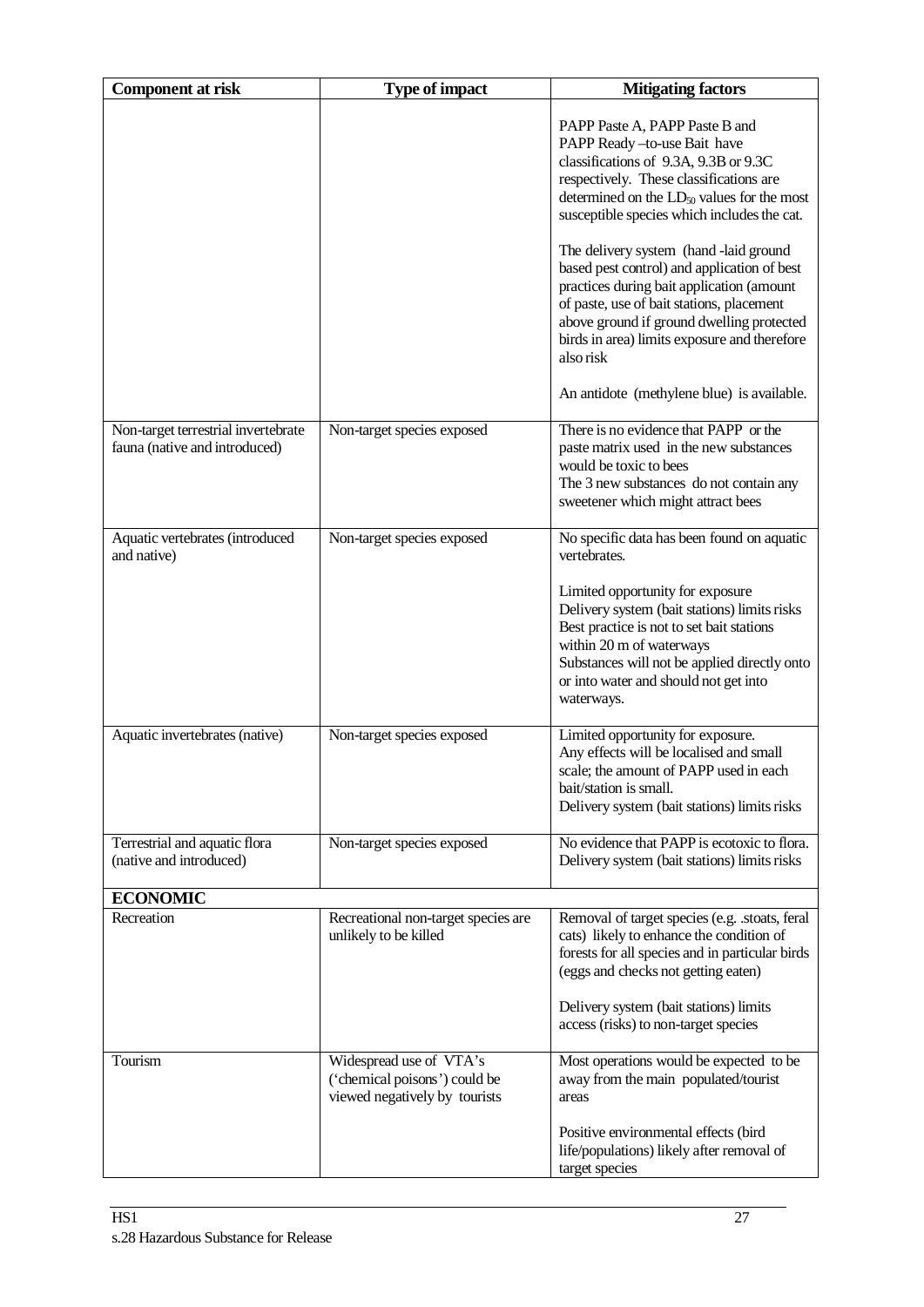| <b>Component at risk</b>               | <b>Type of impact</b>                                                                                                              | <b>Mitigating factors</b>                                                                                                                                                                                                                                                                                                                                                                                                                                               |
|----------------------------------------|------------------------------------------------------------------------------------------------------------------------------------|-------------------------------------------------------------------------------------------------------------------------------------------------------------------------------------------------------------------------------------------------------------------------------------------------------------------------------------------------------------------------------------------------------------------------------------------------------------------------|
| Non-target animals                     | Exposure to food producing animals<br>(cows, sheep, goats)                                                                         | PAPP Paste A, PAPP Paste B and the<br>PAPP Ready -to-use Bait to be used only<br>as hand laid bait in ground based pest<br>control and placed in a bait station where<br>access to bait is limited by target species<br>size.                                                                                                                                                                                                                                           |
|                                        |                                                                                                                                    | Best practice procedures would also result<br>in sensible placement of bait stations away<br>from areas inhabited by livestock or<br>domestic animals (cats, dogs)                                                                                                                                                                                                                                                                                                      |
|                                        |                                                                                                                                    | Deer, goats and other 'wild' animals would<br>not have access to the bait station (size<br>limitation). Toxic effects in food-<br>producing animals (e.g. pigs, sheep, cows)<br>or game (e.g. deer, pigs, goat) are very<br>unlikely as these animals are a significantly<br>higher larger body weight than a stoat or<br>feral cat. Also the animal would need first<br>to gain access to the PAPP paste in the<br>meat bolus which would be within a bait<br>station. |
|                                        |                                                                                                                                    | Good practise would limit baiting in areas<br>where livestock are present. In the event of<br>livestock ingesting PAPP residues would<br>be rapidly eliminated.                                                                                                                                                                                                                                                                                                         |
| SOCIAL AND CULTURAL VALUES             |                                                                                                                                    |                                                                                                                                                                                                                                                                                                                                                                                                                                                                         |
| Recreation                             | Recreational activities at some<br>locations may be unavailable for a<br>period of time                                            | Affected parties consulted as is the case<br>with all other toxins (poisons).<br>Long term positive impacts (protected<br>species) likely after removal of target pests                                                                                                                                                                                                                                                                                                 |
|                                        |                                                                                                                                    |                                                                                                                                                                                                                                                                                                                                                                                                                                                                         |
| Use of toxicants in the<br>environment | Public perception                                                                                                                  | PAPP is neither persistent nor bio<br>accumulative in the environment or in<br>dead carcasses.<br>The amount of APP used is very small.<br>PAPP should be viewed as viable 'safer'<br>alternative to 1080 for some applications.                                                                                                                                                                                                                                        |
| Aesthetics                             | May reduce the aesthetic values<br>temporarily during operations by the<br>presence of bait stations and<br>possibly dead animals. | Can manage public access to sites during<br>operations (access, signage)<br>Positive aesthetic benefits are likely after<br>removal of target pests                                                                                                                                                                                                                                                                                                                     |
| HEALTH AND WELL-BEING OF COMMUNITIES   |                                                                                                                                    |                                                                                                                                                                                                                                                                                                                                                                                                                                                                         |
| Public health                          | Oral ingestion                                                                                                                     | Very limited opportunity for exposure to<br><b>PAPP</b>                                                                                                                                                                                                                                                                                                                                                                                                                 |
|                                        |                                                                                                                                    | No evidence that PAPP would be<br>absorbed through skin                                                                                                                                                                                                                                                                                                                                                                                                                 |
|                                        |                                                                                                                                    | Dose dependent and no significant level of<br>exposure is likely.                                                                                                                                                                                                                                                                                                                                                                                                       |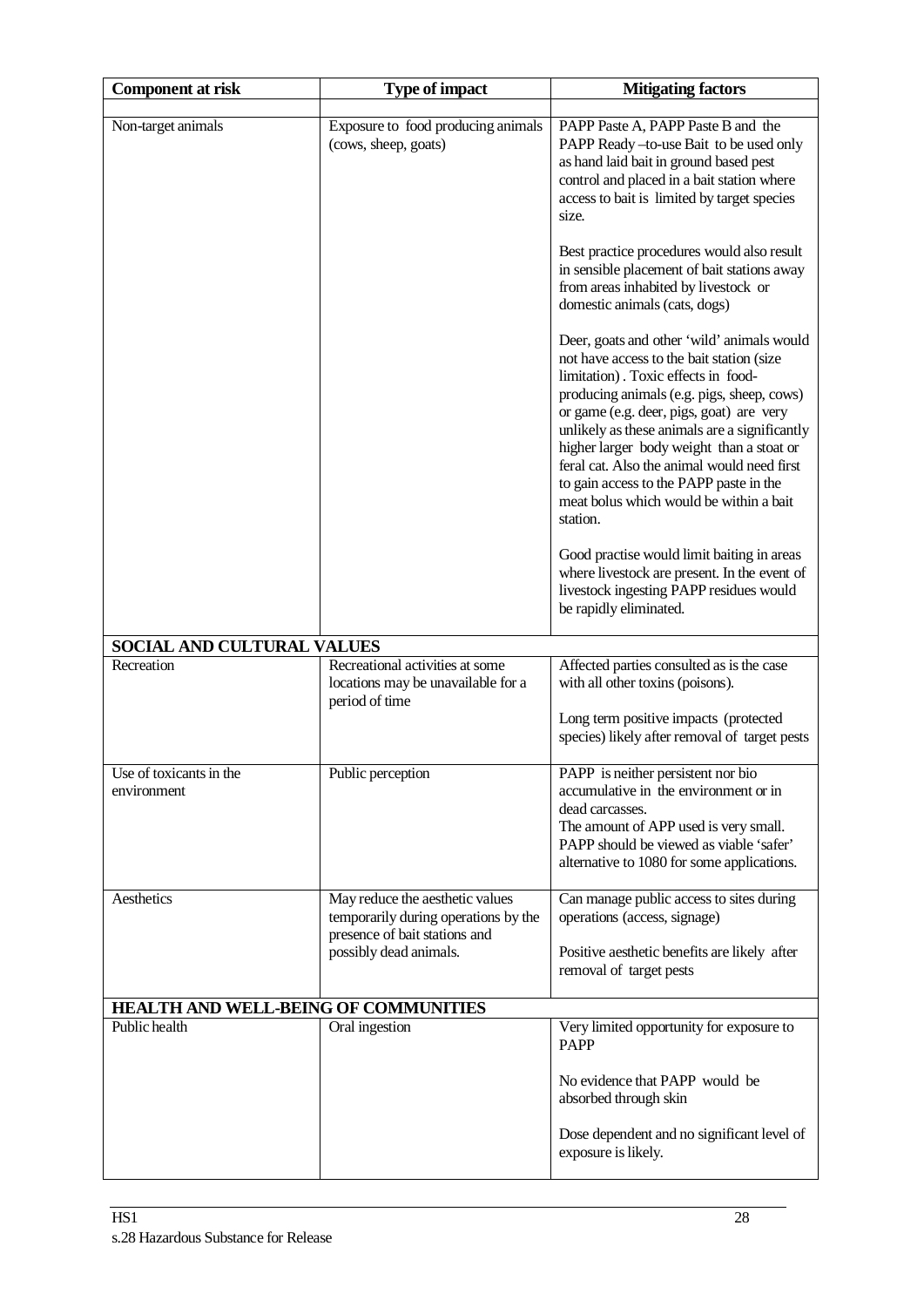| <b>Component at risk</b> | <b>Type of impact</b> | <b>Mitigating factors</b>                                                                                                                                                                                                                                                                                                                                                                                                                                                             |
|--------------------------|-----------------------|---------------------------------------------------------------------------------------------------------------------------------------------------------------------------------------------------------------------------------------------------------------------------------------------------------------------------------------------------------------------------------------------------------------------------------------------------------------------------------------|
|                          |                       | PAPP is used to treat some medical<br>conditions including treatment of cyanide<br>poisoning                                                                                                                                                                                                                                                                                                                                                                                          |
|                          |                       | Any exposure likely to be a one-off<br>encounter and of a small dose                                                                                                                                                                                                                                                                                                                                                                                                                  |
|                          |                       | Low/negligible risk of contamination of<br>waterway                                                                                                                                                                                                                                                                                                                                                                                                                                   |
|                          |                       | Delivery system (bait stations) and<br>proposed use (directions/warnings on<br>product label) limits exposure                                                                                                                                                                                                                                                                                                                                                                         |
|                          |                       | Data from the literature indicates a human<br>dose of PAPP at 10 mg/kg b.w. will not<br>have an effect. If a child is 10 -20 kg then<br>theoretically $100 - 200$ mg PAPP could be<br>ingested without harm; this is equivalent to<br>244 - 488 PAPP Paste A<br>A syringe (smallest packaging size)<br>contains 2.2 g (2200mg PAPP paste)<br>however the 6.1B classification should<br>ensure children (and other unauthorized<br>person) would not have access to the PAPP<br>paste. |
| Occupational exposure    | Oral(ingestion)       | Limited opportunity for exposure if the<br>controls set out by ERMA are followed                                                                                                                                                                                                                                                                                                                                                                                                      |
|                          |                       | Dose dependent, but it is likely any lethal<br>doses would need to be deliberately<br>ingested                                                                                                                                                                                                                                                                                                                                                                                        |
|                          |                       | PAPP Paste A is 6.1B (oral).<br>PAPP Paste B and the PAPP Ready-to-<br>use Bait are 6.1D (oral) classifications<br>However these classifications are based on<br>data for susceptible species (cats and<br>muselids) and this group does not include<br>humans                                                                                                                                                                                                                        |
|                          |                       | A antidote (methylene blue) is available                                                                                                                                                                                                                                                                                                                                                                                                                                              |
|                          |                       | PAPP Paste A triggers an Approved<br>Handler Control (from classifications<br>based on most susceptible animal species)                                                                                                                                                                                                                                                                                                                                                               |
|                          |                       | If an adult is $60 - 100$ kg weight then a<br>dose of 10 mg/kg bw (no effect observed)<br>is equivalent to $600 - 1000$ mg PAPP<br>active or 1463 - 2439 mg PAPP Paste A.<br>The smallest pack size is $2.2 g$ (2200 mg)<br>so direct ingestion of this mount is unlikely<br>to have a serious (fatal) effect.<br>The pottle will hold 4 g so could if ingested<br>in its entirety potentially have a toxic<br>adverse effect on adults.                                              |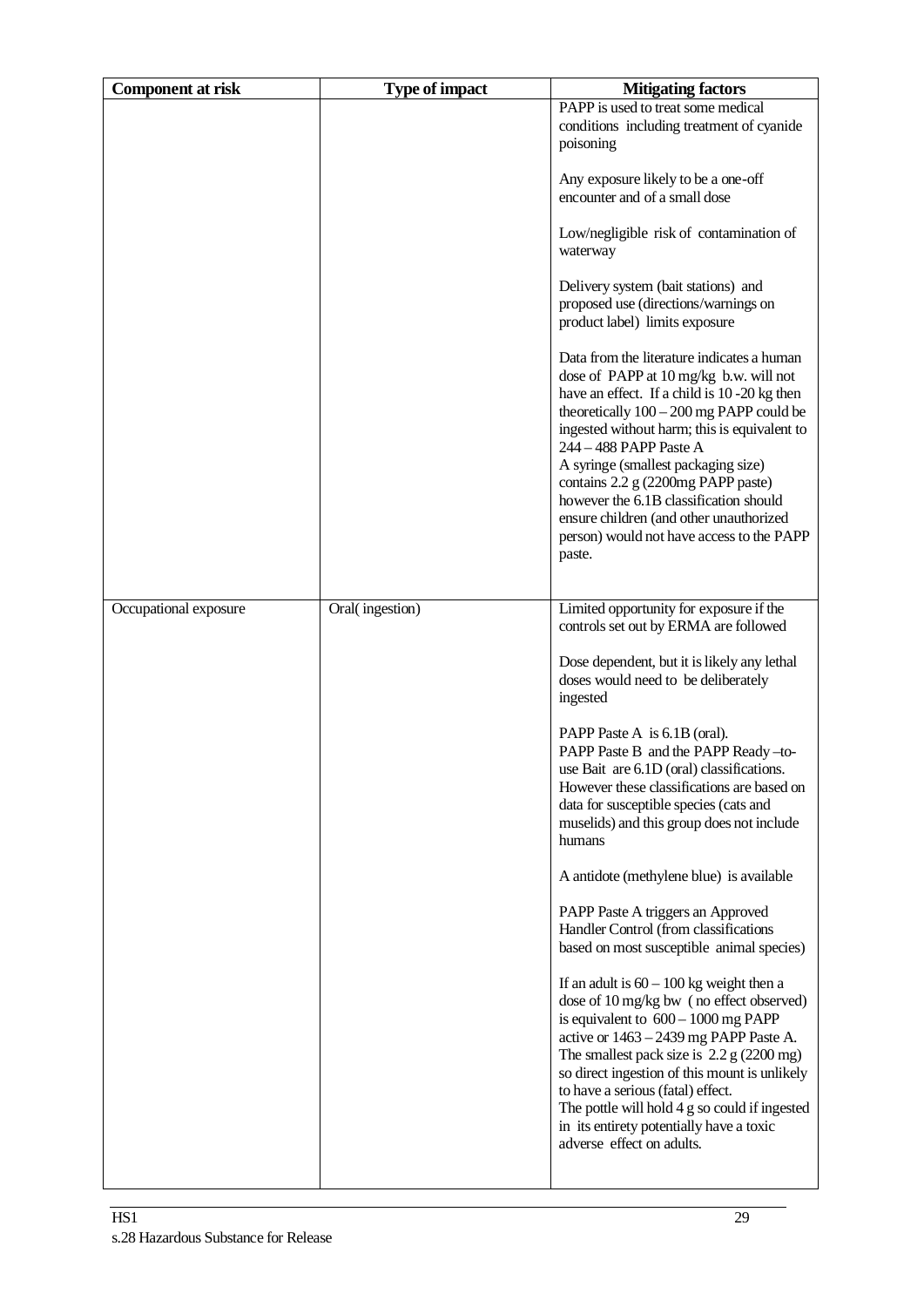| <b>Component at risk</b>    | <b>Type of impact</b>                | <b>Mitigating factors</b>                                                                                                                                                                                                                                                                                                                                                                                                                                   |
|-----------------------------|--------------------------------------|-------------------------------------------------------------------------------------------------------------------------------------------------------------------------------------------------------------------------------------------------------------------------------------------------------------------------------------------------------------------------------------------------------------------------------------------------------------|
| Accidental exposure         | Oral (ingestion)                     | Limited opportunity for exposure if the<br>controls set by ERMA are followed and<br>substances used as hand-laid bait and<br>placed in bait stations.<br>A antidote (methylene blue) is available.                                                                                                                                                                                                                                                          |
|                             |                                      | Effects are dose and species dependent<br>Even deliberate ingestion of a ready-to use<br>bait is unlikely to have any effect.                                                                                                                                                                                                                                                                                                                               |
|                             |                                      | Fully reversible effects from non-lethal<br>doses.                                                                                                                                                                                                                                                                                                                                                                                                          |
| Foreseeable needs of future | Targeted (specific species) effect   | Short-term effects                                                                                                                                                                                                                                                                                                                                                                                                                                          |
| generations                 |                                      | Positive benefits if native plant and animal<br>communities are maintained                                                                                                                                                                                                                                                                                                                                                                                  |
|                             |                                      | No evidence that PAPP will be bio-<br>accumulative or persistent in environment                                                                                                                                                                                                                                                                                                                                                                             |
|                             |                                      | Toxic effect is concentration/species<br>dependent                                                                                                                                                                                                                                                                                                                                                                                                          |
| Loss of value in ecosystems | Loss of non-target species at a site | Short-term effects, if any.                                                                                                                                                                                                                                                                                                                                                                                                                                 |
|                             | possible                             | Positive benefits if native plant and animal<br>communities maintained/enhanced by<br>removal of predators (stoats, feral cats)                                                                                                                                                                                                                                                                                                                             |
|                             |                                      | Does not bio-accumulate nor persist in<br>environment                                                                                                                                                                                                                                                                                                                                                                                                       |
|                             |                                      | The toxicity of PAPP to birds has also<br>been considered. The mallard duck is a<br>species that seems to be susceptible to<br>PAPP. If a duck were killed or adversely<br>affected by a sub-lethal dose of PAPP, and<br>the duck were eaten, the PAPP<br>concentration is insufficient to harm a<br>human.                                                                                                                                                 |
|                             |                                      | Murphy et al (2005) considered the impact<br>of a range of NZ native bird species<br>ingesting equivalent to 17 mg PAPP active.<br>Species identified as potentially at risk<br>because of low body weight were the long-<br>tailed cuckoo, kingfisher, robin and tui.                                                                                                                                                                                      |
|                             |                                      | Ground dwelling birds such as weka that<br>could also be attracted to a meat bait<br>containing the PAPP paste would<br>potentially to be at risk were the bait to be<br>accessible, i.e. . not contained in bait<br>station with a aperture to restrain the non-<br>target species. Residue analysis on weka<br>have shown the PAPP residues are very<br>low $(0.03 - 0.3\%$ by weight of liver).<br>While a LD <sub>50</sub> has been estimated for weka, |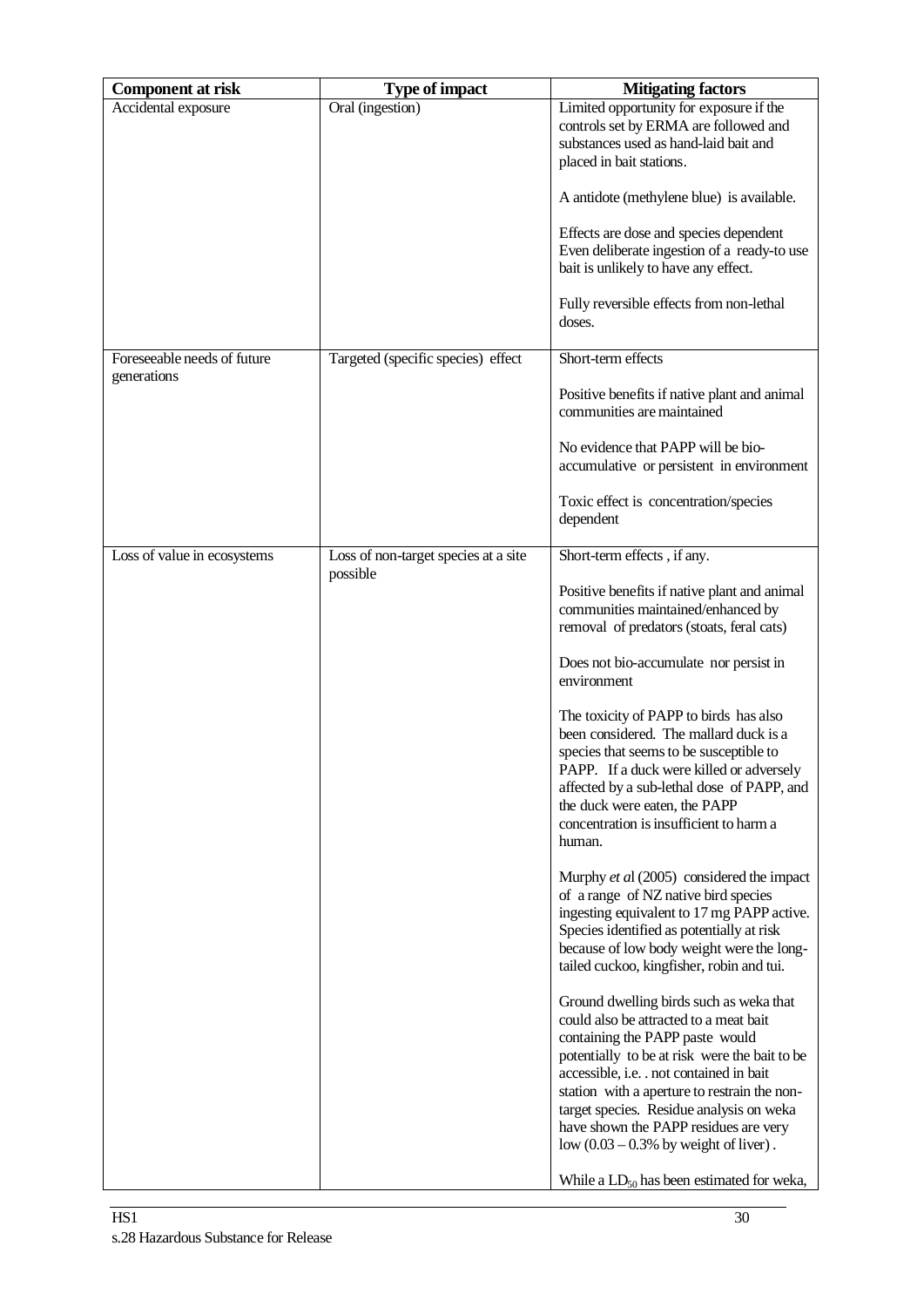| <b>Component at risk</b>                             | <b>Type of impact</b> | <b>Mitigating factors</b>                                                                                                                                                                                                                                                                                                                                                                                                                                                                                                                                                                   |
|------------------------------------------------------|-----------------------|---------------------------------------------------------------------------------------------------------------------------------------------------------------------------------------------------------------------------------------------------------------------------------------------------------------------------------------------------------------------------------------------------------------------------------------------------------------------------------------------------------------------------------------------------------------------------------------------|
|                                                      |                       | a cage trial has shown that at sub-lethal<br>doses, e.g. 61.7 mg/kg or higher, weka<br>became subdued and lose their appetite.<br>The symptoms of PAPP in weka are more<br>prolonged than in other bird species To<br>mitigate risk despite the higher LD <sub>50</sub> value<br>in birds t presentation of the bait in bait<br>stations is important to<br>preventing/restricting limit access by birds.<br>Risk would be mitigated by use of a bait<br>station limiting access to non-target species<br>(size) and care in the placement/location of<br>the bait stations.                |
| Development of persistence in<br>soils and waterways | Ecotoxicity           | No evidence that PAPP will bio-<br>accumulate nor persist in environment.<br>No evidence that expected use rates of<br>substance will result in ecotoxicity hazard.                                                                                                                                                                                                                                                                                                                                                                                                                         |
| Disposal                                             | Ecotoxicity           | Untaken bait is recommended to be<br>collected and disposed of by burying under<br>at least 60 cm of soil.<br>The paste can also be disposed of by<br>incineration.<br>Birds (weka, hawks) might be able to<br>scavenge a dead carcass. A study was<br>undertaken on weka after ingestion of<br>PAPP bait of up to 480 mg/kg. Two birds<br>(given doses of 400 and 200 mg PAPP<br>respectively were analysed for residues. It<br>was found after 30 hours that 0.03 - 0.3%<br>of the original dose concentration was in<br>the liver and in muscle was below the<br>method detection limit. |

No significant costs have been identified from the future potential use of PAPP Paste A, PAPP Paste B or the PAPP Ready to use Bait as Vertebrate Toxic Agents (VTA's). There has however been already a significant cost in the research and development of PAPP containing VTA toxicants to get to this point. Existing manufacturing equipment can be used. The quantities of bait to be transported are small given the species specificity to the toxin. There is no evidence that PAPP (or even the other components in the paste matrix) would be persistent or bio accumulative in the environment which might result in a cost to future generations.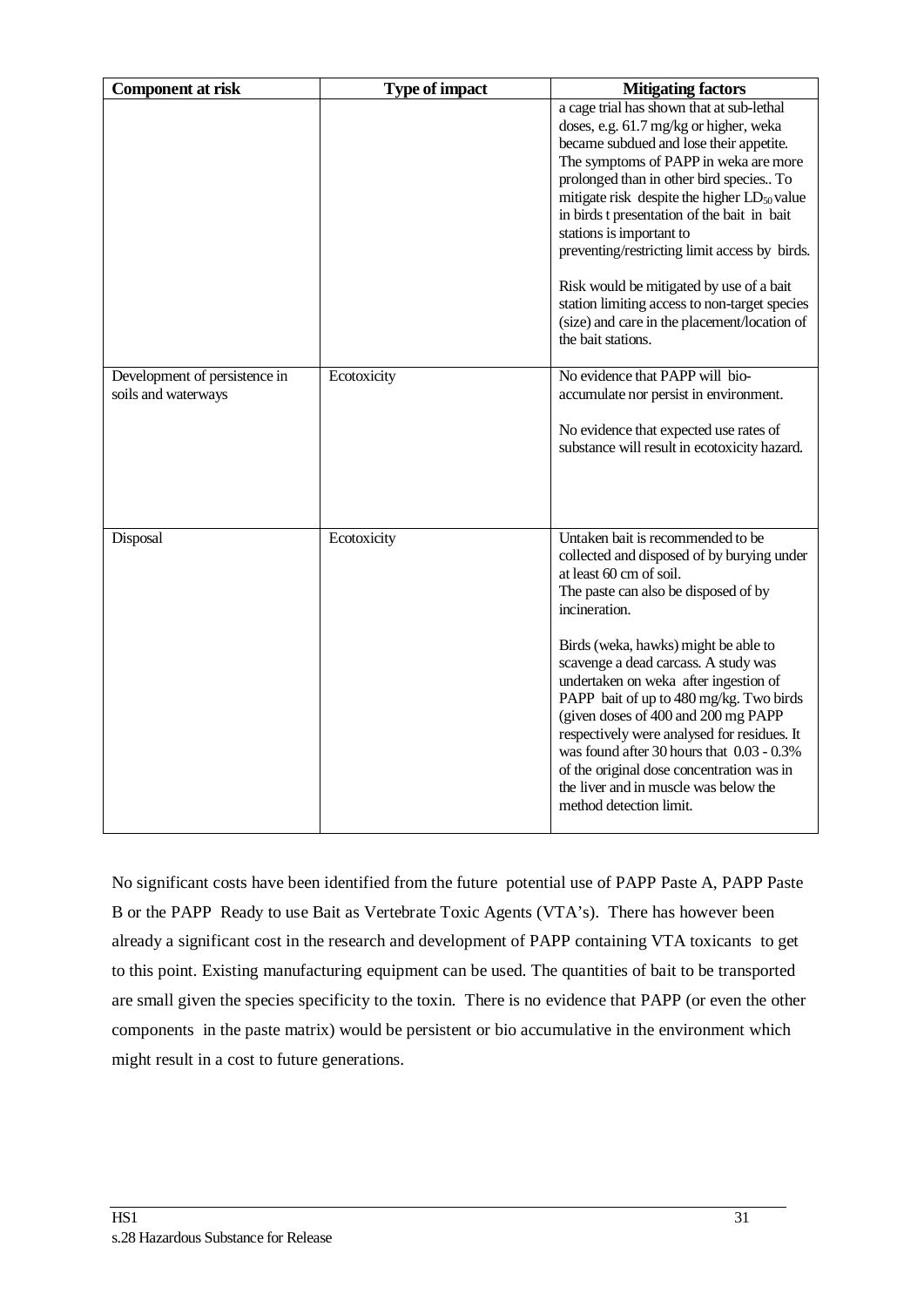Additional comment to the summary points given in Tables 14  $\&$  15 has also been considered under the headings of:

- Primary exposure
- Secondary exposure
- **Manufacturing**
- **Application**
- End-use
- Disposal
- Post-application

#### **4.1.1.1 Primary exposure**

This section summarises the potential risk of humans, other animals or birds directly ingesting PAPP (the active ingredient in PAPP Paste A, PAPP Paste B or the PAPP Ready to use Bait).

#### **4.1.1.1.1 Humans**

The PAPP active ingredient was originally developed as a treatment for cyanide poisoning in the United States. PAPP administered parenterally or orally causes the oxidation of haemoglobin to methaemoglobin.. Since the latter has an increased affinity for and sequesters absorbed cyanide, the initial overseas studies on PAPP were focused on its potential use in humans as a prophylactic for cyanide poisoning. PAPP-induced partial methaemoglobinaemia in humans protects against cyanide toxicosis. Early studies therefore provided data on the effects of PAPP as a therapeutic agent in humans. The typical methhaemoglobinaemic response can be expressed in terms of the factors which are simultaneously acting to promote or depress methaemoglobin concentrations in red blood cells. Typically, during the first 30 minutes following ingestion or injection, a majority of the chemical has entered the circulation. During this time circulating PAPP is exposed to the action of the liver, which converts a proportion of it to the active metabolite PHAPP, and begins the process of chemically degrading PAPP and PHAPP principally to inactive amino acid conjugates.

Animal including human toxicity data for PAPP has been summarized by Baskin and Fricke (1992). In one referenced study, volunteers were given between 50-100 mg PAPP in water and the maximum methaemoglobin levels occurred within one to two hours with levels elevated for 4 hours. Other than elevated methaemoglobin levels and mild haemolyses at high doses, no other adverse effects were observed. In particular no change in ventilation rate, arterial pressure, electrocardiograms, appetite or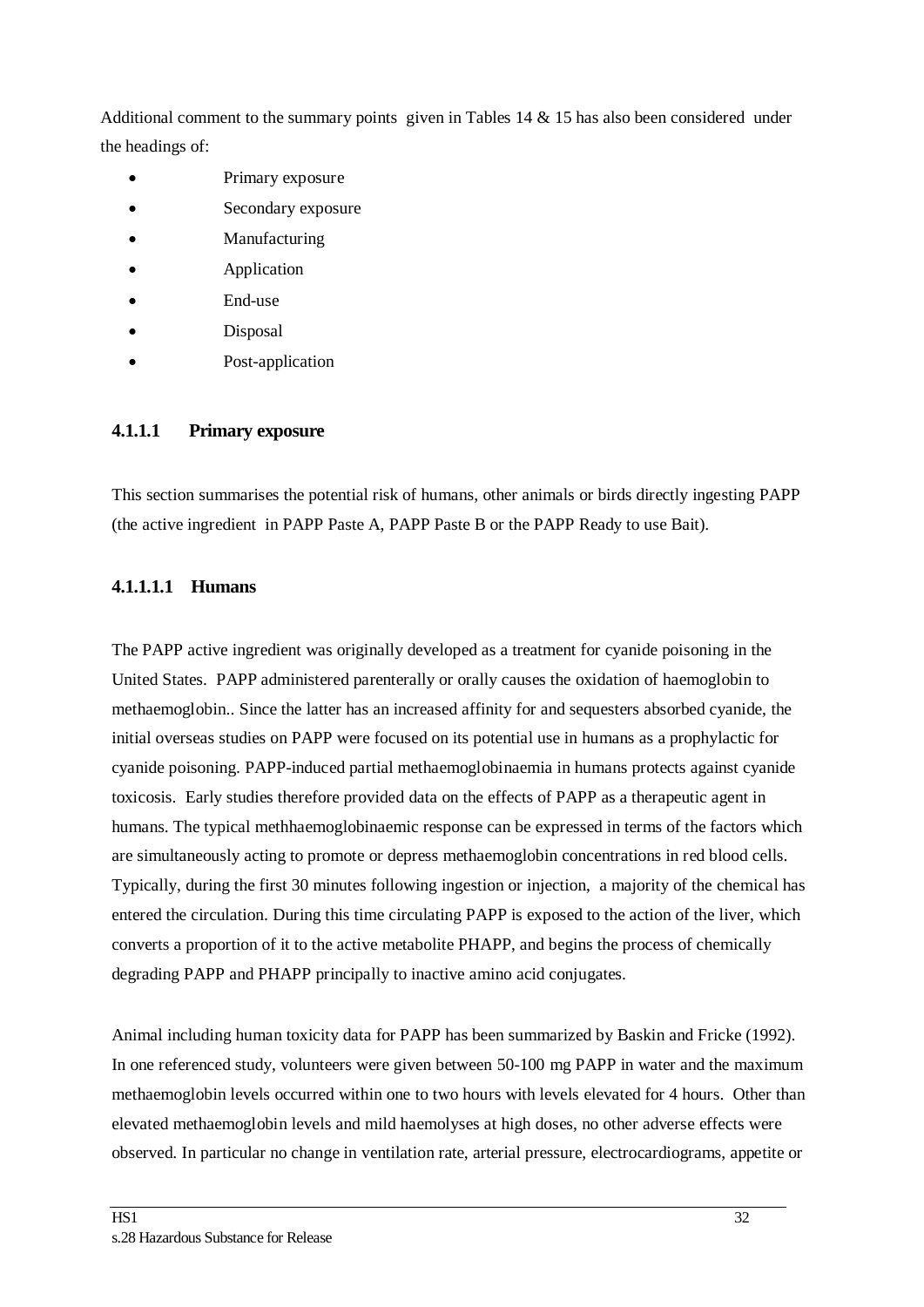renal function have been observed (Paulet *et al*. 1963).

In further studies, exercise tolerance has been assessed with minimal or no effects detected (Tepperman *et al*, 1946 and Marino *et al,* 1997). A study with chronic administration designed to produce steady state methaemoglobin levels have been conducted with a focus on red blood cell survival (Beulter and Mikus, 1961). No systemic toxicity effects were reported.

PAPP Paste A will have a 6.1B (oral) classification however this is based on the toxicity of the most susceptible animal species. Humans are much less susceptible. The mode of action of PAPP on species including humans is well-understood. Humans along with the majority of other species possess key enzyme systems that have evolved to metabolise and detoxify PAPP that makes them less susceptible to its oxidising action on haemoglobin and readily able to metabolise and excrete sublethal doses. This makes PAPP and these new VTA baits less acutely toxic to humans and therefore pose less of a hazard to humans compared to the target species (feral cats, mustelids). Humans should not be exposed to PAPP in sufficient quantity to cause an ill-effect but if there was unintentional exposure; metabolism and excretion would be rapid accompanied by a mild and transient methaemoglobinaemia.

Methylene blue could be used an antidote although PAPP-induced methaemoglobinaemia in humans has not been treated with methylene blue. However, a variety of idiopathic and acquired methaemoglobinaemias have been reported as successfully treated effectively with methylene blue (Anon, 1993; Greenberg, 2001; Boylston and Beer, 2002) and in clinical practice methylene blue is a standard treatment for individuals with idiopathic [genetic polymorphisms] and acquired [drug induced] conditions (Bodansky and Gutmann, 1947; Stossel and Jennings, 1966; Anon, 1993).

Therefore in summary, although the PAPP Paste A has been classified as a 6.1B (oral) and both the PAPP Paste B and PAPP Ready-to-use have been determined as a 6.1D (oral) category , these classifications are based on data from the oral  $LD_{50}$  for the most susceptible animal species (cat) and therefore the classifications are not truly indicative of the lesser acute toxicity to humans and reversible effects. Any risk to humans (deliberate or involuntary exposure) is not considered to be a significant risk even though the PAPP Paste A is a 6.1B (oral) and will trigger an Approved Handler Control under the HSNO Regulations.

#### **4.1.1.1.2** Other animals

In the species that have been studied (rats, guinea pigs, rabbits, dogs, monkeys, humans) for toxicological effects, the routes of excretion are generally similar being water soluble conjugates. However, due to the different metabolic pathways for PAPP between species the forms of PAPP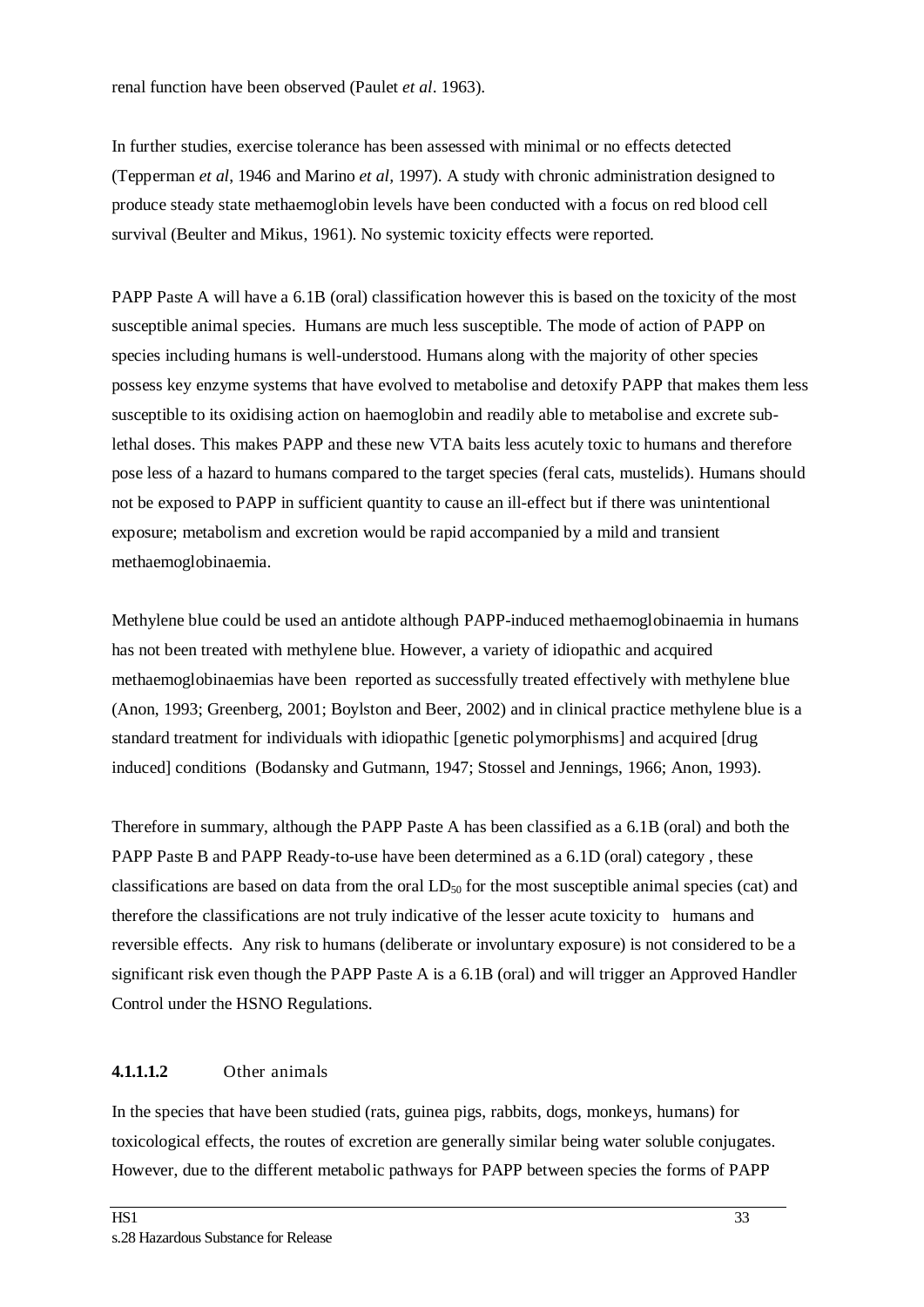metabolites differ significantly (Tepperman and Bodansky, 1945; von Jagow and Kiese, 1967; von Jagow *et al*. 1966; Wood *et al*. 1991). Species variation can generally be expressed as a function of differences in the metabolism and excretion of PAPP/PHAPP (Wood *et al*. 1991), differences between species in the rates of haemoglobin oxidation (Smith and Beutler, 1966), and to a lesser extent the relative capacity of species to reduce methaemoglobin to haemoglobin. The principal route of excretion of PAPP is via the kidneys in urine (between 65% and 90%), with excretion via faeces and in expired air contributing minimally (Tepperman and Bodansky, 1946; von Jagow and Kiese, 1966; von Jagow *et al*. 1966; Wood *et al*. 1991).

Baskin and Fricke (1992) reviewed PAPP as a prophylactic treatment to counter the effects of cyanide toxicity and this included a review on effects on a variety of animals species (rodents, sheep, dogs, guinea pigs, rabbits). Early investigations into the effects of PAPP noted that lethal doses were far lower in some species (e.g. dogs and cats) than other species. (Savarie *et al*., 1983; Scharf *et al*., 1992). Fisher and O'Connor (2002) revisited this observation and also reported low oral  $LD<sub>50</sub>$  values for cats and dogs compared to other mammals, birds or other non-target species. The reason for the differential sensitivity is linked to differences in sensitivity to PAPP induced methaemoglobinaemia. By implication methaemoglobinaemia occurs in all species but reaches lethal concentrations most readily in stoats and cats even after low doses of PAPP, and not so readily in other species.

As already reported there are very extensive data from the literature on the acute oral toxicity of PAPP. Oral gavage of single doses of PAPP to animals has followed standard toxicology protocols to determine acute toxicity (Scawin *et al*., 1984; Savarie *et al*., 1983, Plzak and Doull, 1962). The earlier Table 8 showed some  $LD_{50}$  values for PAPP in different mammalian species and highlights the susceptibility of canids, including cats versus other mammals. In most canids the  $LD<sub>50</sub>$  value is around 10 mg/kg or less whereas in other the species it is usually  $> 100$  mg/kg. The selective toxicity of PAPP to mustelids and cats means that PAPP can be utilized as a selective toxin as a VTA for stoats and feral cats.

PAPP Paste A has been classified as a 9.3A , PAPP Paste B as a 9.3B and the PAPP Ready-to-use Bait as a 9.3C, for toxicity to terrestrial vertebrates. However as has been explained susceptibility between species varies. Feral cats are a target species for these VTA products. A risk to domestic cats is possible and this potential risk will be mitigated by the use of bait station placement away from domestic homes. As the baits are particularly targeted to pests in bush/forested areas where bird populations are at risk from the pests, the chance of a domestic cat being in the control area is less, although if present is at an equal risk as feral cats/stoats .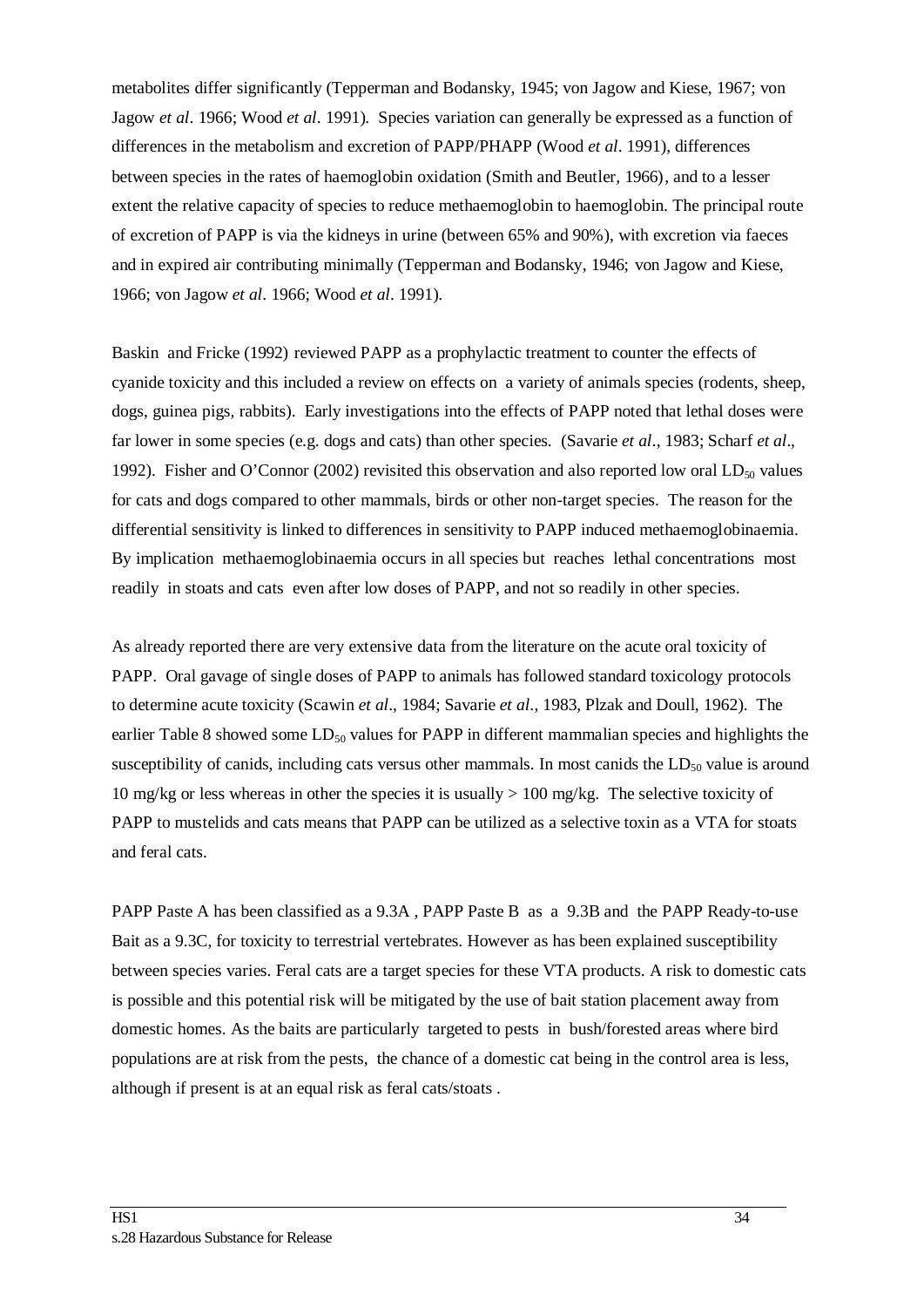#### **4.1.1.1.3** Birds

Table 9 provides a summary of PAPP acute oral toxicity data in birds. The mallard duck was found to have the lowest  $LD_{50}$  value (30 – 50 mg/kg b.w.). In addition studies have assessed the potential acute toxicity risks to the weka, a ground-dwelling bird and a species that might be attracted to meat baits. The  $LD_{50}$  for the weka was calculated as 568 mg/kg but there were further investigations on the susceptibility of weka to PAPP in the paste matrix as adverse effects had been observed (loss of appetite, subdued) at the lowest PAPP dose and affected weka did not recover (within 30-hours) and were euthanized. It was concluded that weka were less susceptible than the duck species although it was observed symptoms of poisoning were apparent at 61.7 mg/kg b.w. or higher. Consequently it will still be important to minimise risks by using the PAPP baits in a bait station that limits access by non-target species and that the location of bait stations takes into account the potential access by nontarget species.

#### 4.1.1.2 Secondary exposure

Secondary exposure specifically addresses any potential risk to non-target species by secondary poisoning (from residues).

Dogs are a species that show moderate susceptibility to PAPP with a  $LD_{50}$  of 26-50 mg/kg (Table 8). Dogs could potentially try to access the meat bait or more likely try to scavenge a dead carcass. There is data available on the effects of PAPP on dogs which are helpful in assessing the possible implications of secondary exposure (poisoning).

Secondary poisoning risk is determined by the extent that residues exist in poison carcasses and this is low in the case of PAPP as it is a compound that is readily metabolised and excreted. The absorption, metabolism and excretion of PAPP in animals was originally studied by Wood *et al*. (1991) using radio-labelled PAPP. The experiments were undertaken on Sprague-Dawley rats, beagles and cynomolgus monkeys. Peak plasma concentrations in dogs occurred in 30 minutes to one hour, and similar rapid absorption was observed in other species after oral ingestion of PAPP. Wood *et al* (1991) concluded that different species appear to produce different metabolites. Species variation in the metabolism of xenobiotics is a common phenomenon, sometimes linked to differences in toxicity (*Confidential Appendix 11-5)*. Metabolic activation by the liver and associated hepatic enzyme system that converts PAPP to *p*-hydroxylaminopropiophenone is the required pathway for activation of the compound in target species. In this case aliphatic oxidation appears to be important in dogs, whereas oxidation N-acetylation is more important in rats and monkeys (and probably also humans). Regardless of this species variation in metabolism, all species appear to rapidly metabolise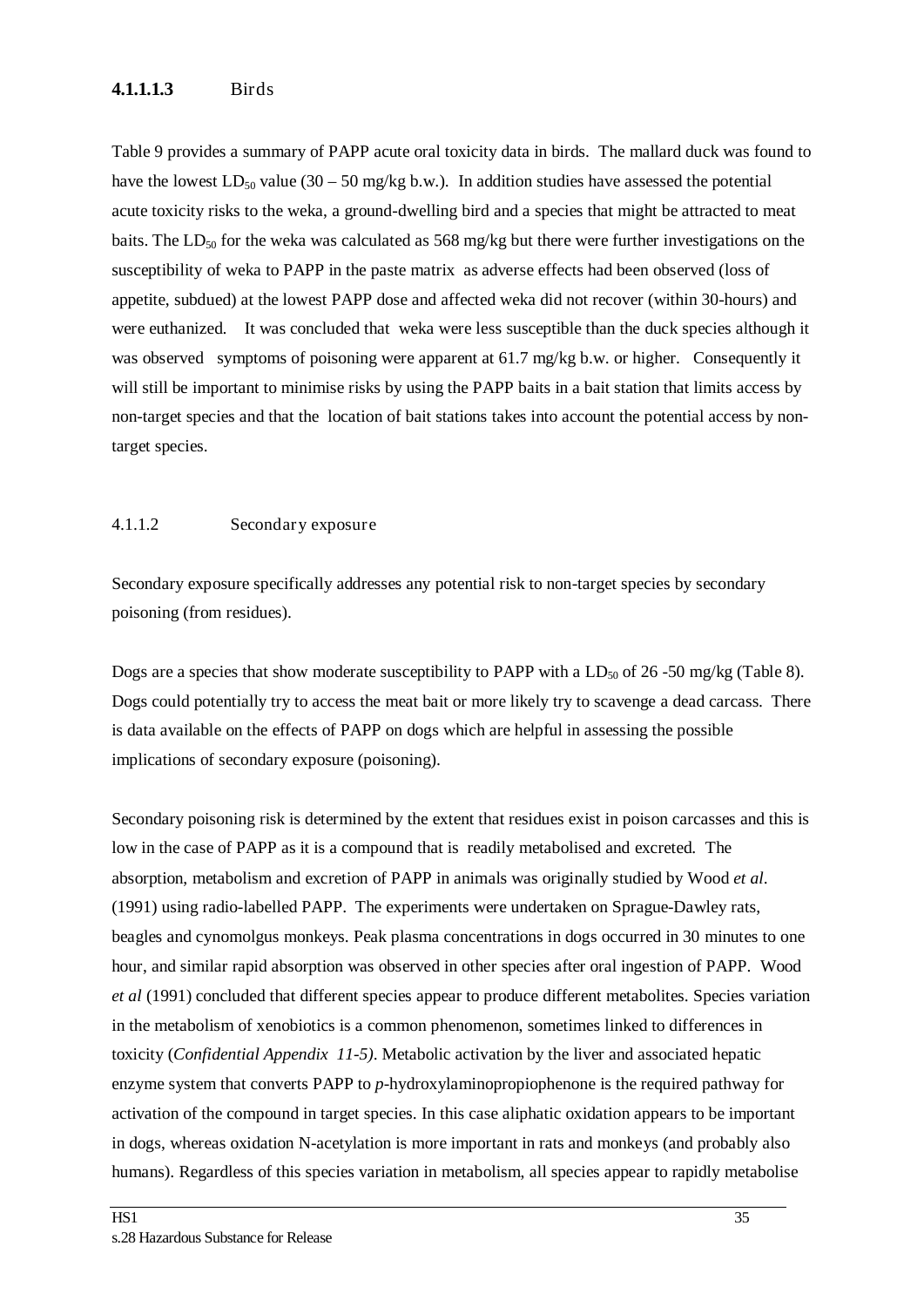and eliminate PAPP. The data is summarised in Table 16. This data, coupled with the experience from acute toxicity studies indicates that unless a dog ingested a high single bolus dose toxicity will not occur. At sub-lethal concentrations, PAPP will be rapidly excreted with non long term effect on the animal.

|        | <b>Time</b><br>(hr) | Male rat<br>$(n=4)$ | <b>Female rat</b><br>$(n=4)$   | $\text{Dog}$ (n=4) | <b>Male</b><br>monkey | <b>Female</b><br>monkey |
|--------|---------------------|---------------------|--------------------------------|--------------------|-----------------------|-------------------------|
| Urine  | $0 - 6$             | $57.6 + - 11.4$     | $46.4 + - 10.3$                | $50.9 + -6.9$      | 72.77                 | 54, 69                  |
|        | $6 - 24$            | $24.4 + - 10.6$     | $42.1 + (-11.7)$ 25.3 + $-4.2$ |                    | 13.17                 | 16, 15                  |
|        | 24-48               | $1.2 + - 0.7$       | $2.4 +/- 1.0$                  |                    |                       |                         |
| Faeces | $0-120$             | $9.1 + -0.3$        | $3.7 + - 1.2$                  | $7.9$ +/- 1.5      | 0.4, 1.9              | 13.9, 1.2               |

**Table 16: Percentage excretion of PAPP in rats, dogs and monkeys over time.** 

Data from Wood *et al*. (1991)

In conclusion PAPP and other phenones are bio-labile with relatively short half-lives of between 1 and 3 hours (Paulet *et al*. 1963; Marino *et al*. 1997). Furthermore, the active hydroxylated metabolite PHAPP has an exceedingly short half-life of approximately 1 minute (Wood *et al*. 1991). This rapid metabolism and clearance is a great advantage in the context of the application of PAPP as prospective predacide as the risks of secondary poisoning are significantly reduced.

A comparison has been made (Table 17) between different VTA active ingredient's persistence as residues at sub-lethal doses. There is a huge variation in the way that the different vertebrate pesticides are absorbed, distributed, metabolised and excreted. At one end of the spectrum there are compounds that are very water soluble, rapidly absorbed, well distributed and equally rapidly excreted, such as 1080 and cyanide. There are others such as cholecalciferol, paraaminopropiophenone (PAPP, a candidate predacide) and diphacinone which are extensively metabolised to more hydrophilic metabolites, and others which are lipophilic and poorly metabolised and exhibit unique receptor binding characteristics. To help distinguish between different compounds and add some clarity, Eason *et al* ( 2008) have classified the vertebrate pesticides into 4 groups based on their persistence in sub-lethally exposed animals:

**Group 1**:-Sub-lethal doses of these poisons are likely to be substantially excreted within 24 hours. e.g. cyanide, zinc phosphide, PAPP and 1080. Whilst most of a sub-lethal dose of all these poisons is likely to be substantially excreted within 24 hours, in the case of 1080, complete excretion of all residues may take up to 4 to 7 days.

**Group 2:-** Residues resulting from sub-lethal doses of these poisons are likely to be substantially cleared from the body within 2 to 4 weeks. e.g. pindone and diphacinone.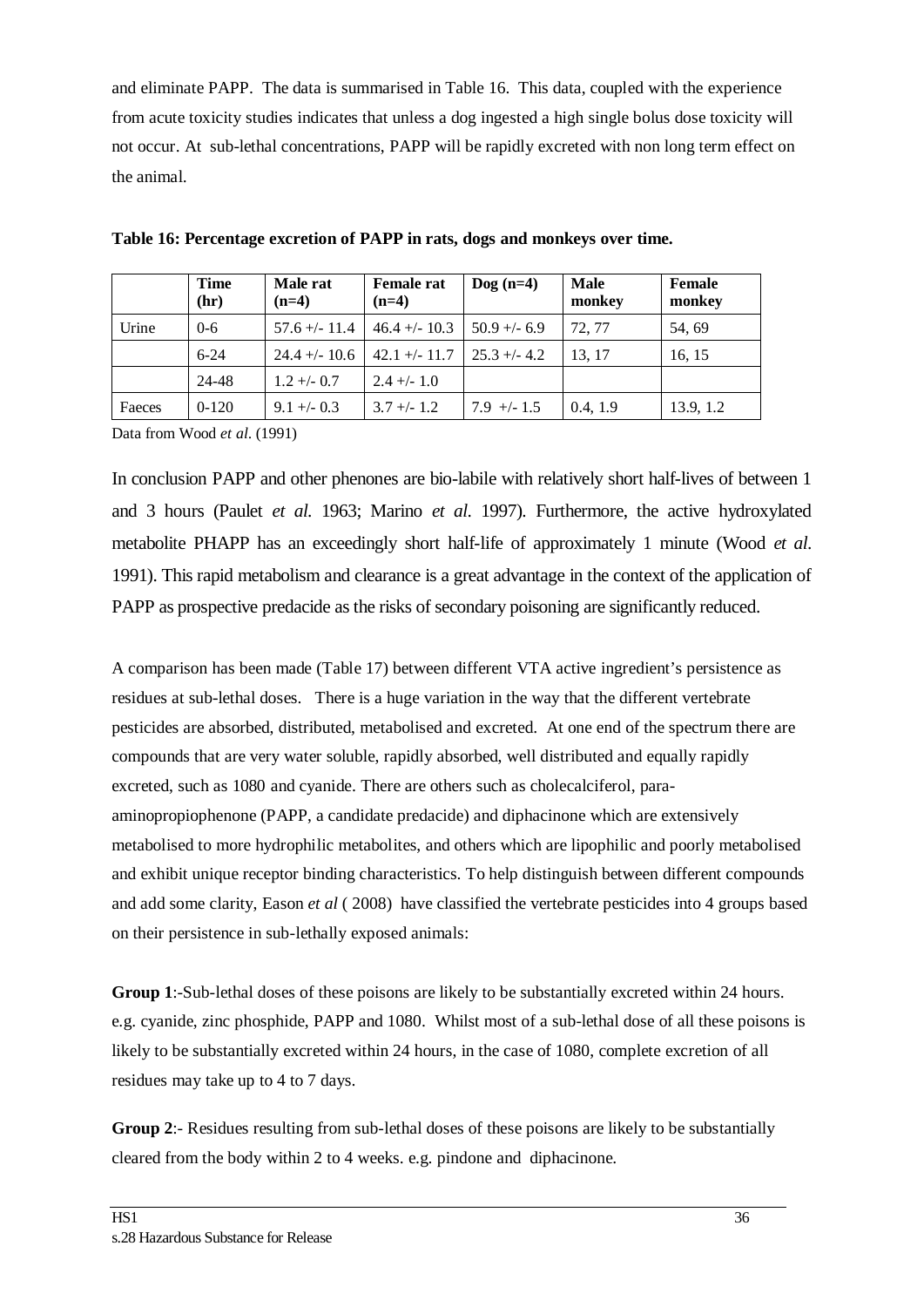**Group 3**:- Residues resulting from sub-lethal doses of these toxins are likely to be cleared from the body within 2 to 4 months. e.g. cholecalciferol and coumatetralyl.

**Group 4**:- Residues resulting from sub-lethal doses of these poisons may not ever be completely cleared from the body. e.g. bromodiolone, brodifacoum, difenacoum and flocoumafen.

PAPP is likely to be slightly more persistent that cyanide or zinc phosphide but less persistent than all the other toxins.

| Table 17: Summary of VTA actives with comparison of pharmacokinetics |
|----------------------------------------------------------------------|
| and expected persistence of residues in target species               |

| Group          | <b>Active ingredient</b> | <b>Half-life values</b> | Likely persistence of<br>residues after sub-<br>lethal exposure |
|----------------|--------------------------|-------------------------|-----------------------------------------------------------------|
|                | cyanide                  | $^{+}$                  | 12 to 24 hours                                                  |
|                | zinc phosphide           | $^{+}$                  | 12 to 24 hours                                                  |
|                | para-aminopropiophenone  | $^{+}$                  | 4 days                                                          |
|                | 1080                     | $< 11$ hours            | 7 days                                                          |
|                |                          |                         |                                                                 |
| $\overline{2}$ | pindone                  | $2.1$ days              | 4 weeks                                                         |
|                | diphacinone              | 3 days                  | 6 weeks                                                         |
|                |                          |                         |                                                                 |
| $\mathcal{F}$  | cholecalciferol          | $10-68$ days            | 3 months                                                        |
|                | coumatetralyl            | 50-70 days              | 4 months                                                        |
|                |                          |                         |                                                                 |
| $\overline{4}$ | brodifacoum              | 130 days                | 24 months or longer                                             |
|                | bromodiolone             | 170 days                | 24 months or longer                                             |
|                | flocoumafen              | 220 days                | 24 months or longer                                             |

 $+$  No published value but likely to be  $<$  12 hours

In the event of secondary poisoning from PAPP Paste A, PAPP Paste B or the PAPP Ready to use Bait, e.g. to dogs, an antidote is presently available in hospitals and is well understood by veterinarians. Methylene blue has been recognized as an effective antidote for methaemoglobinaemia in animals (nitrate and nitrite poisoning) in cattle. The mode of action of methylene blue is as an intermediate in the transfer of electrons from pyridine nucleotides to a suitable electron acceptor, thereby stimulating the hexose monophosphate shunt (HMPS) pathway in a variety of cell systems (IPCS/CEC, 1993). In the red-blood-cell this results in the reduction of methylene blue to leucomethylene blue by NADPH-dependent diaphorase (dihydrolipoamide dehydrogenase). This diaphorase is reduced via oxidation of NADPH, which in turn stimulates the HMPS and the leucomethylene blue transfers electrons to methaemoglobin. This series of reactions reduces the ferric haem to ferrous haem iron, which converts methamoglobin back to haemoglobin (Anon, 1993).

The effectiveness of methylene blue as an antidote to PAPP-induced methaemoglobinaemia was assessed in dogs by Bodansky and Gutmann (1946) and Stossel and Smith (1966) who showed that it was highly and rapidly effective in counteracting the symptoms of severe methaemoglobinaemia. The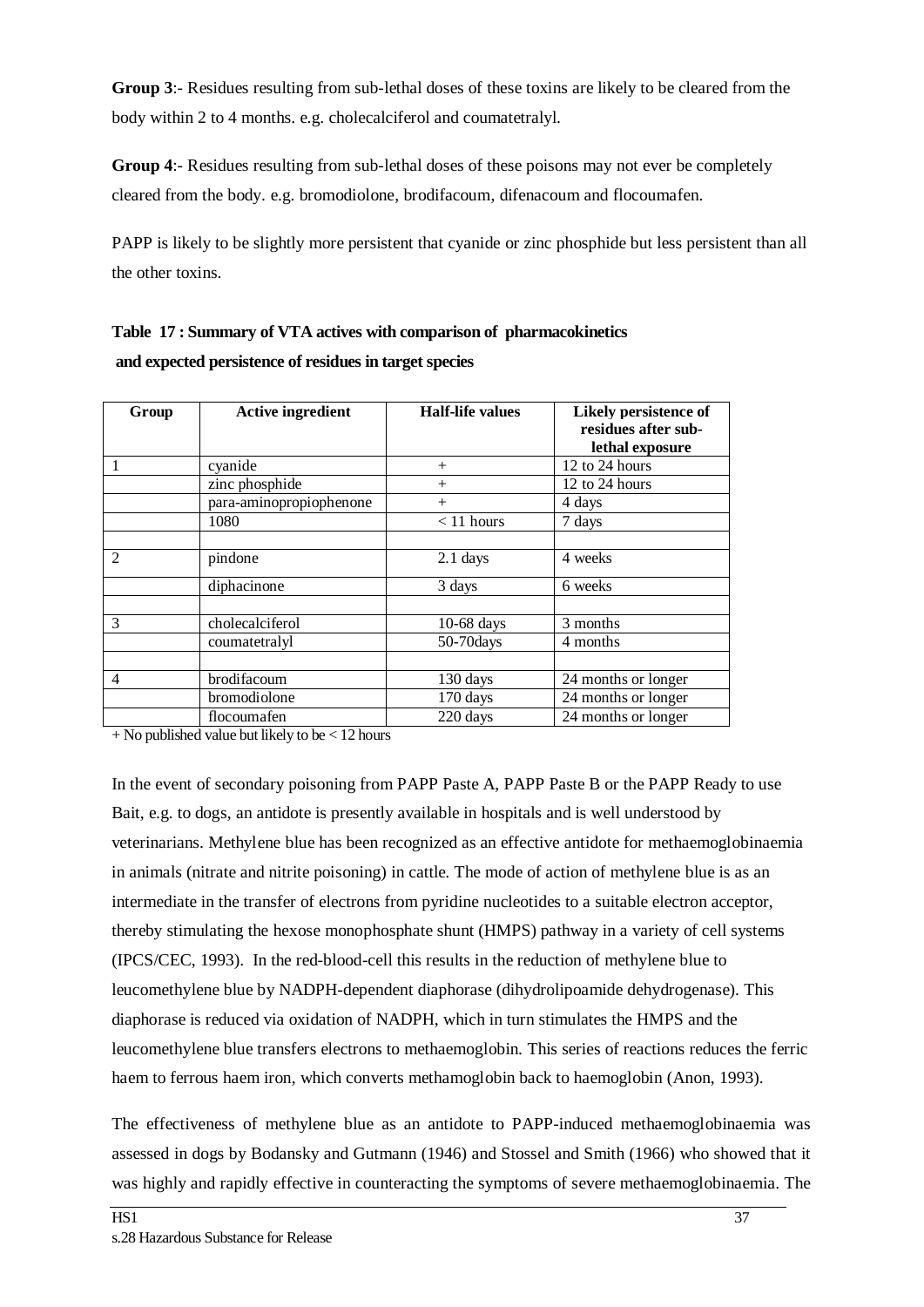majority of dogs that received the life-saving treatment recovered fully within hours and appeared physiologically normal days after the methylene blue intervention (Bodansky and Gutmann, 1946). In addition, healthy dogs (anesthetized) who were given methylene blue intravenously at doses exceeding 30 mg/kg responded only with a rise in total circulating haemoglobin but were otherwise unaffected (Stossel and Smith, 1966). A study by Bright and Marrs (1987) with PAPP on beagle dogs also found survival after exposure to at least 2 ½ times a lethal dose of cyanide. A more recent study has examined PAPP effects on dogs when intravenously or orally followed by administration of methylene blue (*Confidential Appendix 11-1*). The effectiveness of the antidote and its relatively wide therapeutic window make it the clinical treatment of choice and it remains current best practice for the treatment of all methaemoglobinaemias. The treatment indication involves intravenous administration of methylene blue 1-2mg/kg of body-weight formulated as an aqueous solution and administered over a 5 minute period (Anon, 1993; Greenberg, 2001; Boylston and Beer, 2002). Doses of methylene blue should not exceed 7 mg/kg. This also the dose range that is used in veterinary medicine in the treatment of methaemoglobinaemia (Bodansky and Gutmann, 1946).

Treatment with the antidote is contraindicated at methaemoglobin concentrations below approximately 30%, which generally do not result in clinical symptoms and resolve themselves naturally once the causative agent is removed. Doses may be administered intravenously or orally following dilution of the stock solution.

#### **4.1.1.2.2 Potential for residues in the food-chain or environment**

If recommended practices are followed in pest control operations, PAPP is highly unlikely to be present in meat for human consumption. PAPP Paste A, PAPP Paste B and the PAPP Ready-to-use Bait are not proposed to be used on crops, fodder, other plants or livestock. Data on the metabolism of PAPP in laboratory animals and on target species are available in the literature which demonstrate rapid excretion with no persistence in animal tissues or tendency to accumulate should there be accidental ingestion. Where any contact of livestock (farm animals or animals intended for slaughter) with PAPP is suspected, an adequate margin of safety could be achieved by imposing a minimum withholding period of 5 days. This is similar to the withholding period recommended for 1080 (Rammell, 1993) which is erring on the side of safety since studies have shown that any animals receiving sub-lethal doses of PAPP excrete between 75-85% of a dose within 24 hours (Wood *et al*. 1991).

The possible effects of PAPP residue being in present in a ground-dwelling bird (weka), a non-target species, was also investigated (*Confidential Appendix 11-14*). PAPP concentrations in the liver and muscle tissue were determined after doses well in excess of what would be used for either stoats or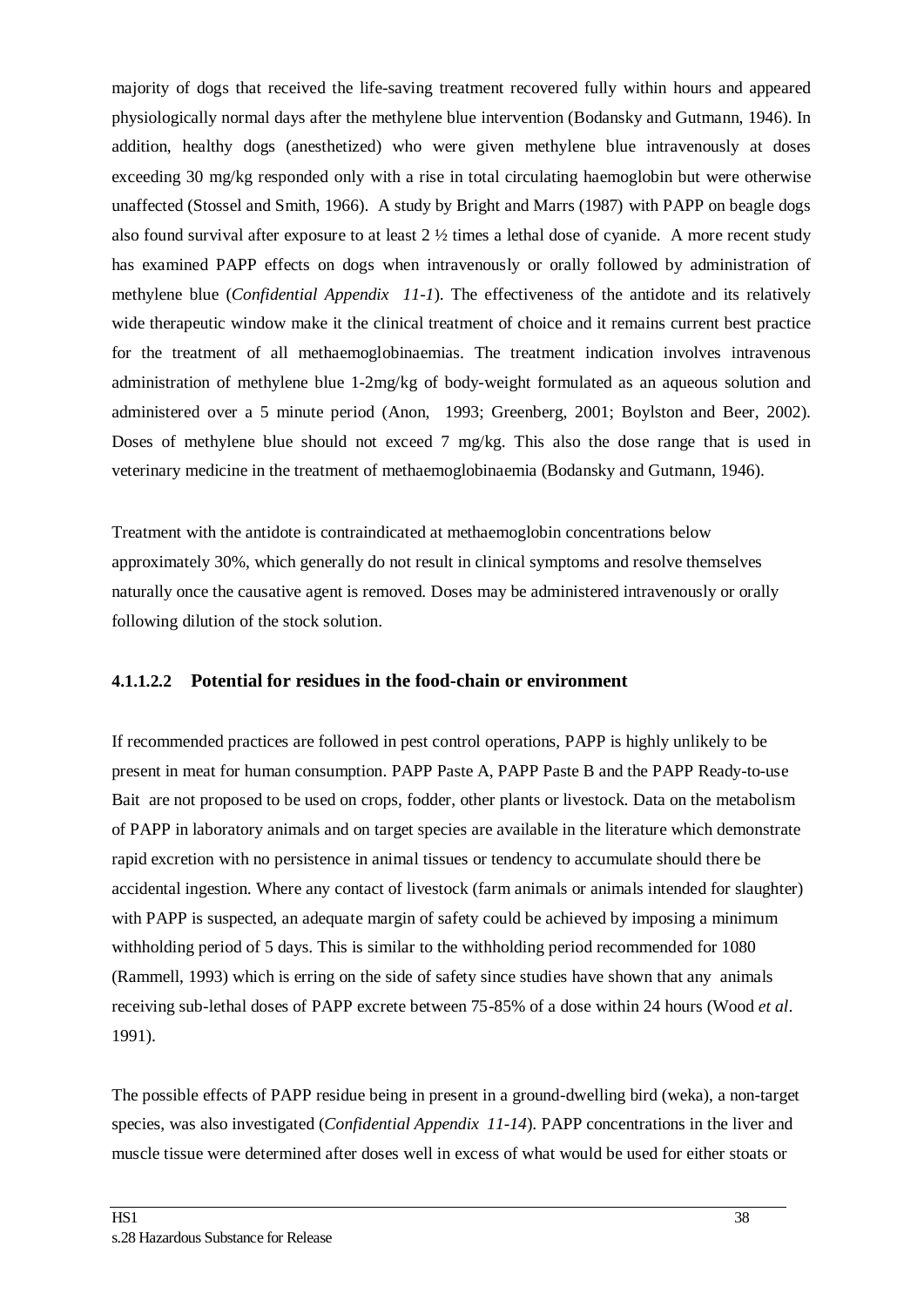feral cat control. The PAPP residual concentrations were extremely low and extrapolations for dogs indicate many carcasses would need to be ingested at the same time to have any potential ill-effect.

#### **4.1.1.3 Manufacture**

The manufacturing site is already used for the storage and manufacture of VTA products including highly toxic active ingredients. Site approvals and operating procedures are in place. Existing controls and procedures will effectively manage the storage of the PAPP active and manufacture of the new PAPP substance. No additional risks have been identified.

#### **4.1.1.4 Application**

PAPP Paste A with both the 6.1B (oral) and 9.3A hazardous classifications will require to be under the control of an Approved Handler or locked up. For use as a VTA, a small amount of paste would then be taken from the packaging container and enclosed within a small minced meat bait to form the PAPP Ready-to –use Bait. This bait is then placed in the bait station. Where the bait is prepared before entering the pest control site, these meat baits could be prepared, put in another container and refrigerated (e.g. overnight). A green dye would be added to ensure the meat bait balls would not mistaken for meat for human or domestic pet consumption.

PAPP Paste B and PAPP Ready-to-use Bait are at significantly less PAPP concentrations than the PAPP Paste A, so have a 6.1D acute oral classification. The preparation of the baits will require the person to wear gloves and take precautions not to contaminate other surfaces or materials. No further precautions are anticipated as being necessary to prevent any secondary exposure (other nontarget species, plants, soil, and water) during preparation of the bait.

#### **4.1.1.5 End-use**

The choice of bait station and the location/placement of the bit station is important. This prevents or minimises risks to non-target species (animals, birds) and to the environment (water, soil). This also assists in protecting children by restricting access to the bait. It is also normal practice to not to place bait stations within 20-metres of any waterway.

Using a non-toxic pre-feed in the bait stations and tracking cards to monitor the visiting species, e.g. rodents, birds, prior to using the toxic bait is a practice that can be used to identify the presence of non-target species . This is particularly helpful if there is any uncertainty or concern about non-target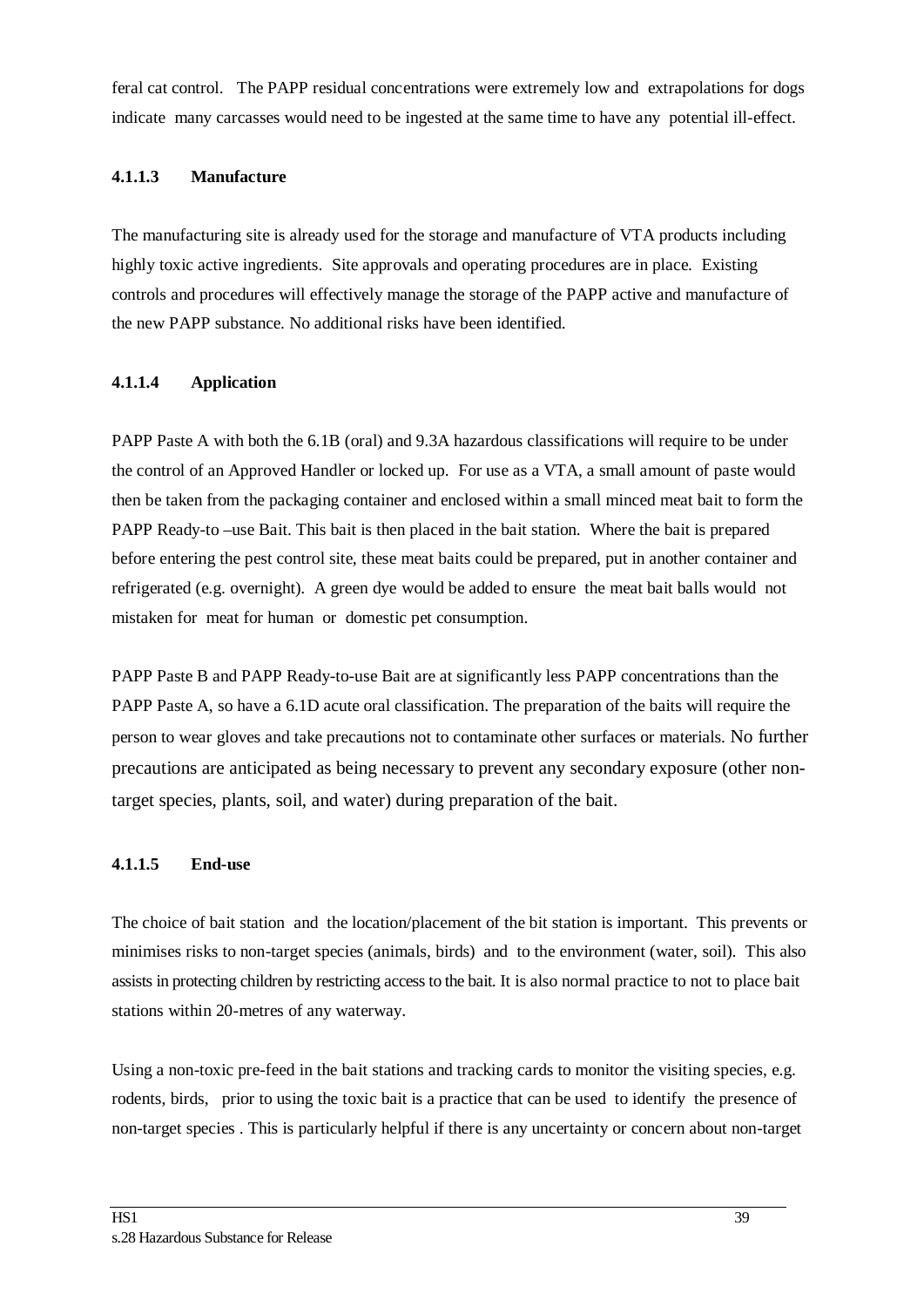species being in the control area and also confirm the presence of the target species (stoats, feral cats).

Murphy *et al* (2005) provided a review of PAPP as a potential toxin form mammalian predators, e.g. stoats, in New Zealand. Using the lowest LD50 (133 mg/kg) , 5 of 24 New Zealand native bird species might be vulnerable (if 17 mg PAPP were present in a bait). To overcome this potential risk, the new PAPP –paste would only be used in a bait station.

The paste bait in meat bolus will also only be used in an appropriately designed bait station.

Provision has also been made in the PAPP Ready to use Bait specification to include a green dye in the meat bolus to also act as a deterrent to birds.

#### **4.1.1.6 Disposal**

Untaken bait is recommended to be collected and disposed of by burying under at least 60 cm of soil. The paste can also be disposed of by incineration.

It is unlikely the dead target pest will be in or adjacent to the bait stations as the toxin while relatively fast-acting does not result in immediate death.

Birds (weka, hawks) might be able to scavenge a dead carcass. A study was undertaken on weka after ingestion of PAPP bait of up to 480 mg/kg. Two birds (given doses of 400 and 200 mg PAPP respectively) were analysed for PAPP residues. It was found after 30 hours from ingestion that 0.03 - 0.3% of the original PAPP dose concentration was in the liver, and in muscle was below the method detection limit.

The quantity of PAPP in any meat bolus is small and any toxic effects would require ingestion of sufficient PAPP (many baits) to produce a toxic effect. Any effect as already explained is species/body weight and concentration dependent.

#### **4.1.1.7 Post-application**

If recommended practices are followed in pest control operations, PAPP is highly unlikely to be present in meat for human consumption. PAPP Paste A, PAPP Paste B and the PAPP Ready-to-use Bait are not proposed to be used on crops, fodder, other plants or livestock. Data on the metabolism of PAPP in laboratory animals and on target species are available in the literature which demonstrate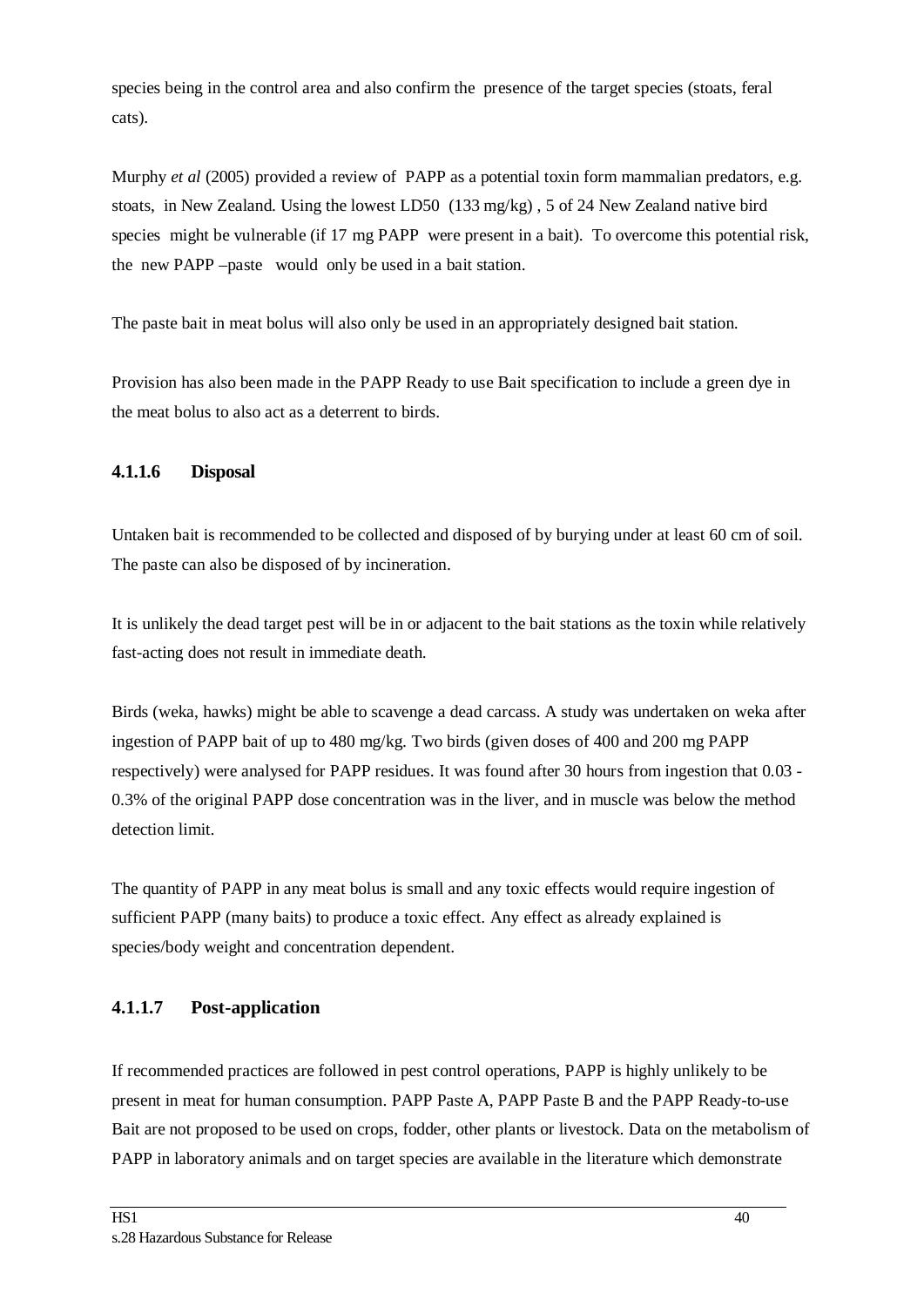rapid excretion with no persistence in animal tissues or tendency to accumulate should there be accidental ingestion. Where any contact of livestock (farm animals or animals intended for slaughter) with PAPP is suspected, an adequate margin of safety could be achieved by imposing a minimum withholding period of 5 days. This is similar to the withholding period recommended for 1080 which is erring on the side of safety since studies have shown that any animals receiving sub-lethal doses of PAPP excrete between 75-85% of a dose within 24 hours (Wood *et al*. 1991).

#### **4.1.2 Benefits**

There is need to for effective Vertebrate Toxic Agents (VTA's) for mammalian pests (Murphy *et al*, 2005; Murphy *et al*, 2007). Primarily the need is for a more cost effective VTA's without the side effects (e.g. persistence in environment and bioaccumulation) characteristic of some of current approved toxins. There is also a potential and significant benefit to conservationists following the development of VTA's containing PAPP as the active ingredient, for these users with products that can deliver targeted solutions to specific pest problems especially in sensitive environments. The ability to develop cost effective, humane, species specific tools with minimal environmental risks is important. The conservation outcomes are expected to be achieved without many of the difficulties, side-effects, controversies and failures associated with existing products. In the words of one of our customers, we want "no pests with no hassles".

The benefits of having PAPP available as a VTA in the form of PAPP Paste A, PAPP Paste B and PAPP Ready-to-use Bait have been summarised in Table 18.

| <b>BENEFITS</b>      | <b>DIMENSION</b>           | <b>TYPE OF IMPACT and CONTRIBUTION</b>                                                                                                                                                                                                                                                                                    |
|----------------------|----------------------------|---------------------------------------------------------------------------------------------------------------------------------------------------------------------------------------------------------------------------------------------------------------------------------------------------------------------------|
| <b>ENVIRONMENTAL</b> | Native species             | • Reverse the decline in indigenous biota (specifically protected bird<br>species, breeding)                                                                                                                                                                                                                              |
|                      | <b>Invasive Species</b>    | Effective and humane management (refer Tables $17 \& 18$ )<br>$\bullet$<br>Impacts minimal (i.e. secondary poisoning/persistence when<br>compared with 1080)<br>Eradication /control of target pest (e.g. stoat, ferrets, feral cats)<br>Intervention tool (VTA) which is environmentally and economically<br>sustainable |
|                      | Water/Soil/Non-<br>Targets | Reduced non-target effects with small quantity of paste in each bait<br>and placed at specific places in bait station<br>Secondary poisoning risk reduced versus 1080<br>Concentration/persistence risks reduced versus 1080 and brodifacoum                                                                              |
| <b>ECONOMIC</b>      | Viability                  | Cost effective tool for target pests<br>Use of a known toxin with a well understood mode of action                                                                                                                                                                                                                        |

**Table 18: A summary of potential benefits for the PAPP Paste A, PAPP Paste B and PAPP Ready-to-use Bait**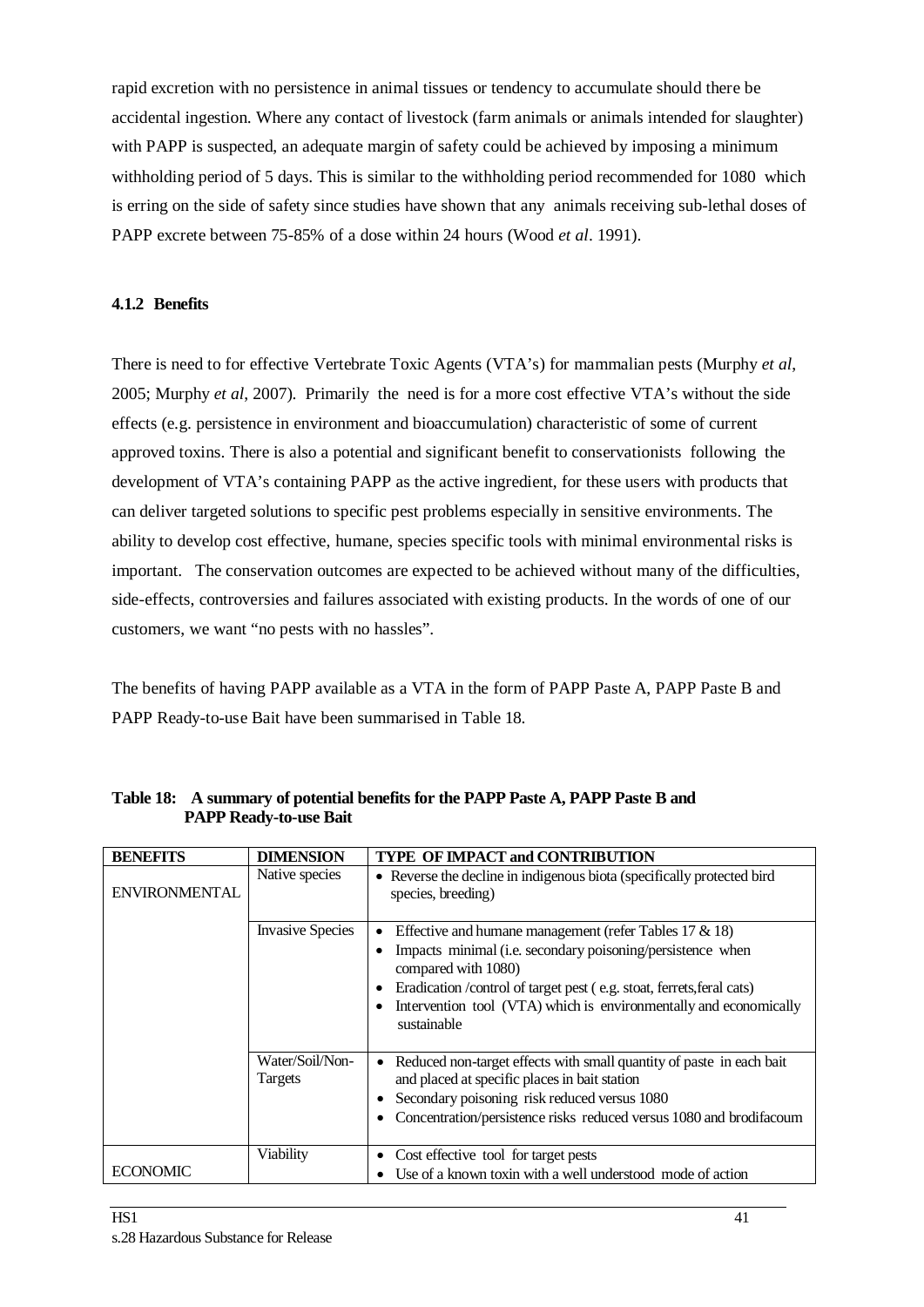|                                 |                                               | (absorption, metabolism, excretion)                                                                                                                                                                                                                                                                                                                                                                                                                                                 |
|---------------------------------|-----------------------------------------------|-------------------------------------------------------------------------------------------------------------------------------------------------------------------------------------------------------------------------------------------------------------------------------------------------------------------------------------------------------------------------------------------------------------------------------------------------------------------------------------|
|                                 | Growth                                        | Stimulate innovation in NZ Pest Control industry<br>$\bullet$<br>Application of more effective VTA tools/methods<br>Development of toxin for pest where there is currently no registered<br>product(i.e. stoats)                                                                                                                                                                                                                                                                    |
|                                 | Employment                                    | Create new employment opportunities as the new PAPP substances<br>$\bullet$<br>will be less hazardous for professionals to handle than 1080<br>Maximise opportunities for local employment in use of ground control<br>VTA products                                                                                                                                                                                                                                                 |
| <b>SOCIAL</b>                   | Awareness and<br>support                      | Create opportunities for involvement with an alternative to 1080<br>PAPP can be used as humane toxin (VTA) on target species<br>Antidote (methylene blue) available for non-target species, e.g. dogs                                                                                                                                                                                                                                                                               |
|                                 | Enhancing<br>sustainability of<br>livelihoods | Promote a healthy and safe living environment with minimal risks of<br>secondary poisoning                                                                                                                                                                                                                                                                                                                                                                                          |
|                                 | <b>Humaneness</b>                             | • PAPP is a relatively humane toxin when compared with other<br>approved VTA toxins                                                                                                                                                                                                                                                                                                                                                                                                 |
| <b>CULTURAL</b>                 | Sense of place<br>'Turangawaewae              | • Helping recreate/protect a distinctive (unique) habitat                                                                                                                                                                                                                                                                                                                                                                                                                           |
| CONSENTS /<br><b>REGULATORY</b> | Consents for<br>control                       | PAPP Paste B does not trigger hazardous properties that justify need<br>to be registered as a restricted poison therefore there should not be a<br>need to add PAPP Paste B to 'Controlled Substances Licences'<br>As an unrestricted poison there will not be the protracted consent<br>٠<br>process that causes long delays to using/control with restricted poisons<br>This would not pre-empt need to obtain other consents, e.g. DoC or<br>consultation where needed, e.g. iwi |

#### **4.1.2.1 Mode of action, metabolism and species selectivity of PAPP is known and understood**

PAPP has a known mode of action that is well-understood and has/is used already as a therapeutic agentPAPP administered parenterally or orally causes the oxidation of haemoglobin to methaemoglobin. Since the latter has an increased affinity for and sequesters absorbed cyanide, the initial overseas studies on PAPP were focused on its potential use in humans as a prophylactic for cyanide poisoning. PAPP-induced partial methaemoglobinaemia in humans protects against cyanide toxicosis.

Early studies on PAPP therefore provided data on the effects of PAPP as a therapeutic agent in humans. It was then discovered that the extent to which a given dose of PAPP induces methaemoglobin formation varies between species. Notably, it was found that the extent of methaemoglobinaemia induced by PAPP in canids (members of the dog family including foxes) was considerably higher on a dose per kilogram of live-weight basis than for other species. This is because canids have a higher capacity than humans or rodents to convert PAPP by hydroxylation at the para amino position to form parahydroxylamino propiophenone (PHAPP). This is the agent primarily responsible for the catalytic oxidation of the haem group in haemoglobin to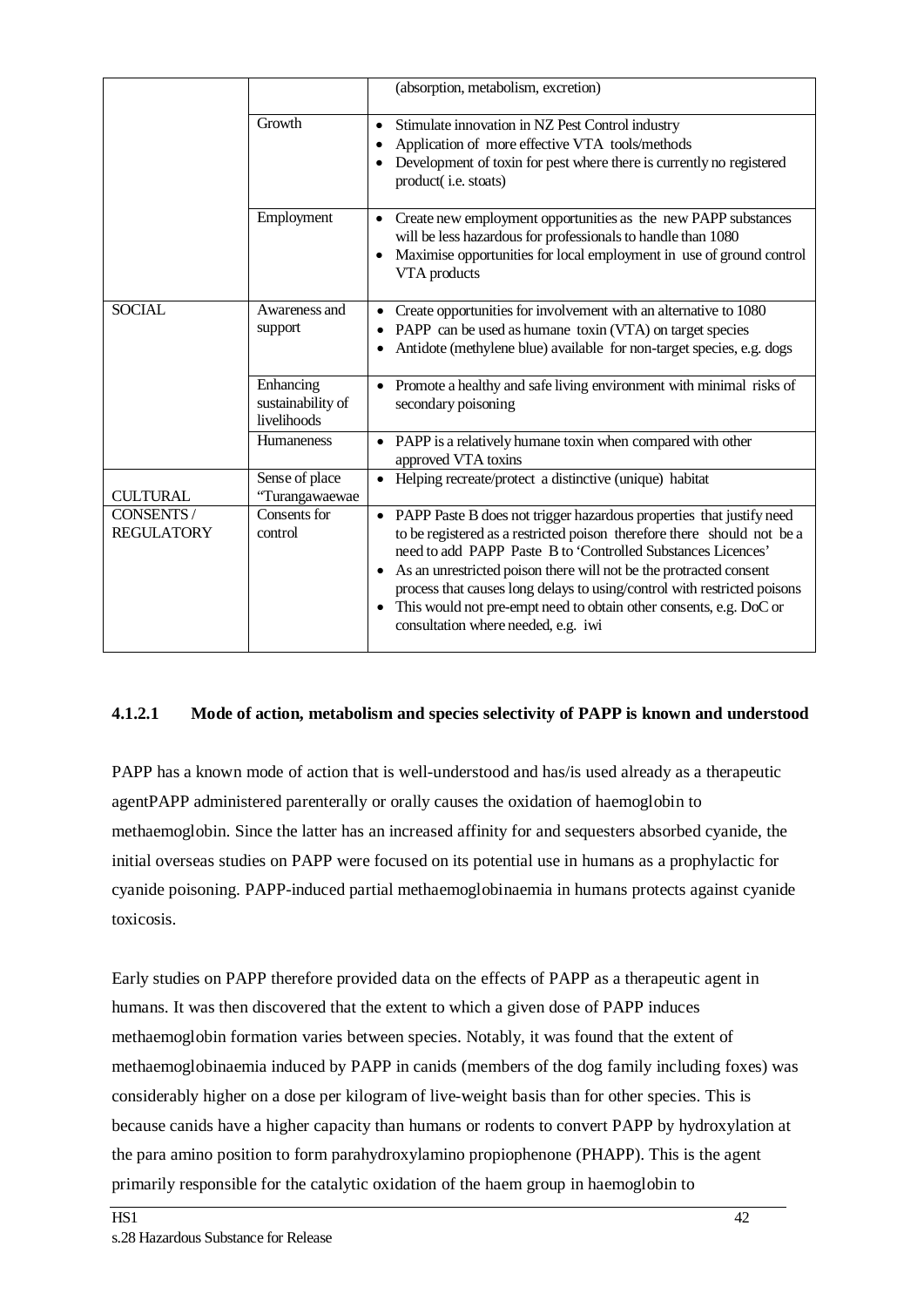methaemoglobin. This, in addition to their relatively low levels of methaemoglobin reductase (an enzyme which reduces methaemoglobin back to normal haemoglobin), means canids are more susceptible to ingested PAPP than many other animals. This conclusion has led on to the evaluation of PAPP as a new and somewhat target-specific toxicant in bait for use as a vertebrate toxic agent.

#### 4.1.2.2 Availability of antidote

In the event of accidental poisoning, PAPP has an antidote. The antidote is methylene blue and has been used for over 100 years for the treatment of nitrate poisoning in ruminants and is currently registered as a pharmaceutical in the US for the treatment of methaemoglobinaemia in humans. The effectiveness of methylene blue as an antidote has been demonstrated (*Confidential Appendix, 11-1).*

**4.1.2.3** Control of target pests (stoats, feral cats) and protecting native species.

The proposed use of a PAPP paste for mustelids, e.g. the stoat (*Mustela erminea*), or for feral cat (*Felis cattus*) control is for application in a ground meat bait placed in bait stations by ground-based hunters. The doses of toxin required are small. The recommended bait dose for stoats for example is small; ~35 mg bait (no more than half size of standard green pea in size) of PAPP Paste A enclosed in  $\sim$  1 tsp of minced meat.

#### **Stoats**

The stoat is about 300 mm long, and is light brown colour with a black tip on the tail. They are widely distributed, throughout the New Zealand mainland and also on many inshore islands within 1.2 km of the mainland shore. Stoats are carnivores, existing on eggs, birds, rats, mice, lizards, and insects. They will take almost any live prey up to a kilogram in size. The stoat is also a prolific breeder having 6-12 kits in a single litter per year, but the breeding actually takes place, in the early summer of the previous year. Young females are generally inseminated in the nest prior to weaning and are able to keep the fertilized egg implanted, but not active, until they permit it to gestate up to a year later. Gestation takes approximately 30 days. Kits are able hunters from 5 weeks of age and have generally begun dispersing by 2 months.

Since their introduction in the 1860's, this successful breeding strategy has made stoats one of the primary causes of extinction for many of New Zealand's ground nesting and cavity nesting species and is responsible for the continued decline of such species as kaka, kiwi, takahe, whio (blue duck) and remnant mainland seabird colonies. They also limit options for recovery of many critically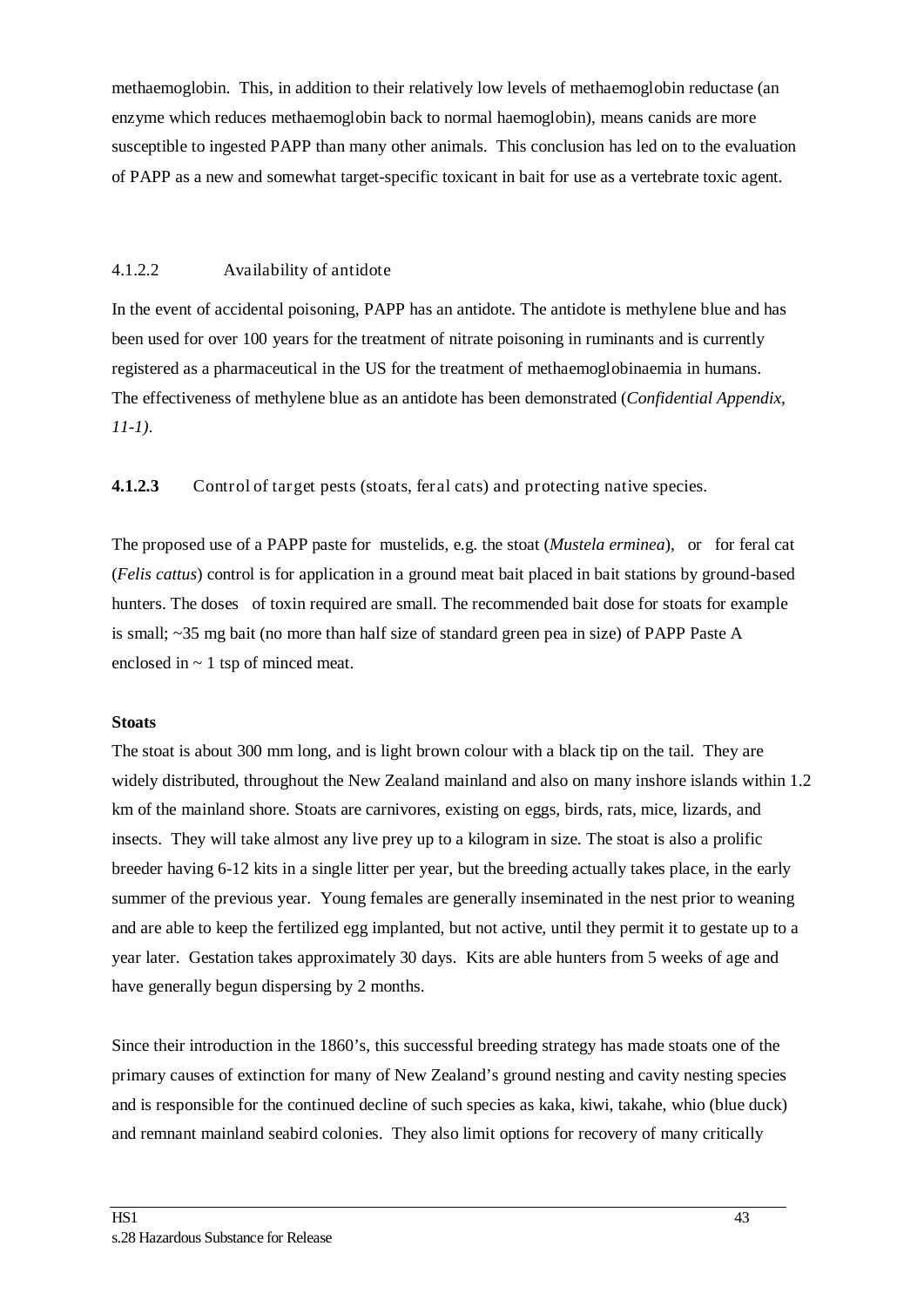endangered species, such as kakapo, by occupying key habitats that are critical to the expansion of these populations.

Significant conservation effort is expended in the localized control of stoats to benefit threatened species. Much of this work is undertaken by community initiatives on both private and public land. The Department of Conservation undertakes wide spread stoat control to protect kiwi, whio and kaka populations at many sites throughout New Zealand. Stoats have also been eradicated from several islands within the Fiordland National Park and this programme continues with the ongoing efforts to remove stoats from the 22,000 ha Resolution Island. Additionally, stoats along with other pests are to be eradicated from Rangitoto Island in the Hauraki Gulf as part of a restoration programme.

Currently there are between 85,000 to 90,000 humane stoat traps deployed throughout New Zealand. These traps kill the animal by crushing its skull after which the animal needs to be removed and the trap re- set and re-baited by hand. To ensure traps operate effectively traps are cleared on average 10 times per year. At current contract rates of \$6 per service of each trap, approximately \$5.4M worth of effort is expended annually to treat around 540,000 hectares or 2% of the total land mass of NZ.

The major cost associated with stoat control is the frequent servicing requirement of each trap to ensure it is clear of dead animals.

Trials with PAPP (as PAPP Paste A) carried out with the Department of Conservation have clearly demonstrated that 5 days baiting using a PAPP Paste for stoat control equates to approximately 3 months of an equivalent trapping regime. This means that by using the new PAPP bait, conservation organisations will be able to control 13,500,000 hectares, an increase in the control area of 500%, for the same budget currently expended on 540,000 hectares. This increase in the control of stoats will have a significantly beneficial effect on the recovery and preservation of indigenous New Zealand wildlife. Scarce conservation funding will be better utilized through the use of the new substances. Kiwi and other native birds will be protected over larger areas.

#### **Feral cats**

Feral cats are probably the descendants of those left by sealers and whalers early in the settlement of New Zealand. At present feral cats are found throughout the country, both in forested areas and on farmlands of the North and South Islands, Stewart Island and on some of the outlying islands. Cats were deliberately released to the wild in the 1800's to control rabbit populations. However, the value of feral cats in controlling rabbits is far outweighed by the effect they have had on some native birds and reptiles. Cats have been credited with causing the extinction of the Stephen Island wren and the Chatham Island fernbird.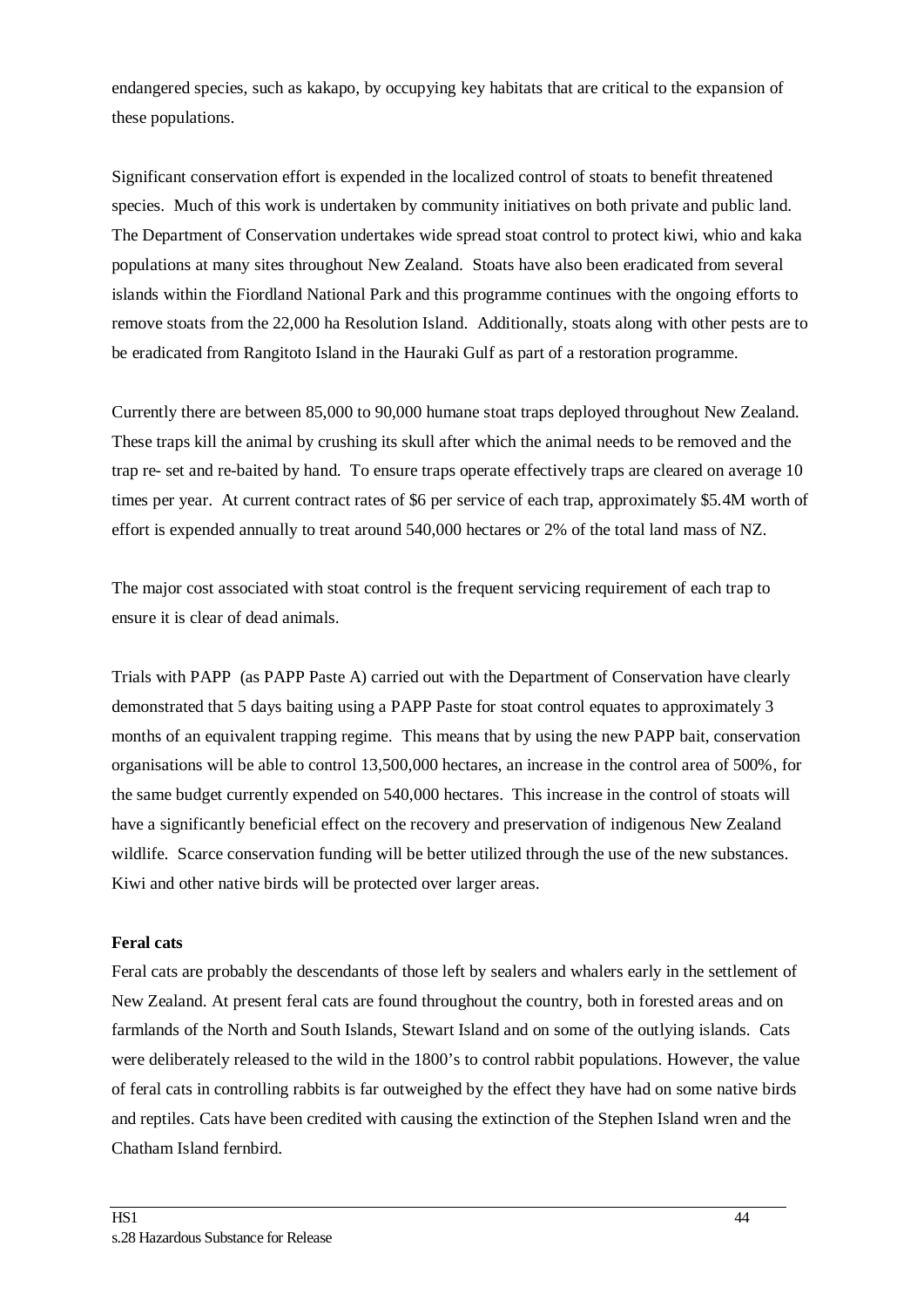Feral cats have also been instrumental in the declines of kakapo, black petrel, yellow eyed penguin, kiwi, and weka, as well as grand and Otago skinks. In combination with other predators (mustelids and rodents) cats are accelerating the declines of threatened fauna in NZ. For example, bird counts undertaken subsequent to the eradication of cats from Little Barrier Island showed significant increases in many species including the stitchbird.

Control of cats has been undertaken at many sites throughout New Zealand for conservation purposes. Cats are under ongoing control at some mainland seabird colonies, kiwi sanctuaries and reptile management sites and have also received long term management on Stewart Island to stabilise the decline in kakapo prior to transfer to predator safe sites. Cats have been eradicated from Little Barrier Island and also from islands within the Kermadec group.

However, current control methodology is via kill traps and leg hold traps. These control methods are labour intensive and as such with budget restraints, mean that these efforts while admirable do not have any significance for large parts of our conservation estate. In addition, few, if any, meet current humane standards. Welfare is understandably an important issue particularly when cats are targeted for control.

#### **4.1.2.4 Animal welfare**

PAPP has also been demonstrated to be a very humane toxin. Table 19 summarises data from three studies on target species (two on stoats and one on feral cats) that monitored the inset of symptoms and time to death. The key parameters of note in welfare assessment of a VTA are the time to onset of symptoms, the duration of symptoms and the severity of symptoms induced by toxic doses in target species. When these symptoms and times are compared to other VTA toxins (Table 20) it is clear PAPP is a most humane toxin. It is the only VTA which has been developed with humaneness as a primary consideration. Intoxicated stoats and feral cats become sleepy and lethargic before lapsing into unconsciousness followed by death.

|  |  |  | Table 19: Effects and time to mortality for target species (i.e. stoats, cats) |  |
|--|--|--|--------------------------------------------------------------------------------|--|
|--|--|--|--------------------------------------------------------------------------------|--|

| <b>Reference</b> | <b>Species</b> | <b>Onset of</b>     | Duration of        | <b>Time to</b>      | Signs prior to              |
|------------------|----------------|---------------------|--------------------|---------------------|-----------------------------|
|                  |                | symptoms            | symptoms prior to  | death               | unconsciousness             |
|                  |                |                     | unconsciousness    |                     |                             |
| Fisher,          | <b>Stoat</b>   | $20 \,\mathrm{min}$ | $\sim$ 15 -20 min  | $40 \text{ min}$    | Lack of co-ordination and   |
| O'Connor,        |                |                     |                    |                     | lethargy                    |
| Murphy $(2005)$  |                |                     |                    |                     |                             |
| Confidential     | <b>Stoat</b>   | $17 \text{ min}$    | $\sim$ 20 - 27 min | $44 \text{ min}$    | Lack of co-ordination and   |
| Appendix 11-7    |                |                     |                    |                     | lethargy, sleepy; no nausea |
|                  |                |                     |                    |                     | or vomiting                 |
|                  |                |                     |                    |                     |                             |
| Confidential     | Cat            | $36 \,\mathrm{min}$ | $\sim$ 40 – 46 min | $82 \,\mathrm{min}$ | Lack of co-ordination and   |
| Appendix 11-     |                |                     |                    |                     | lethargy, sleepy, short     |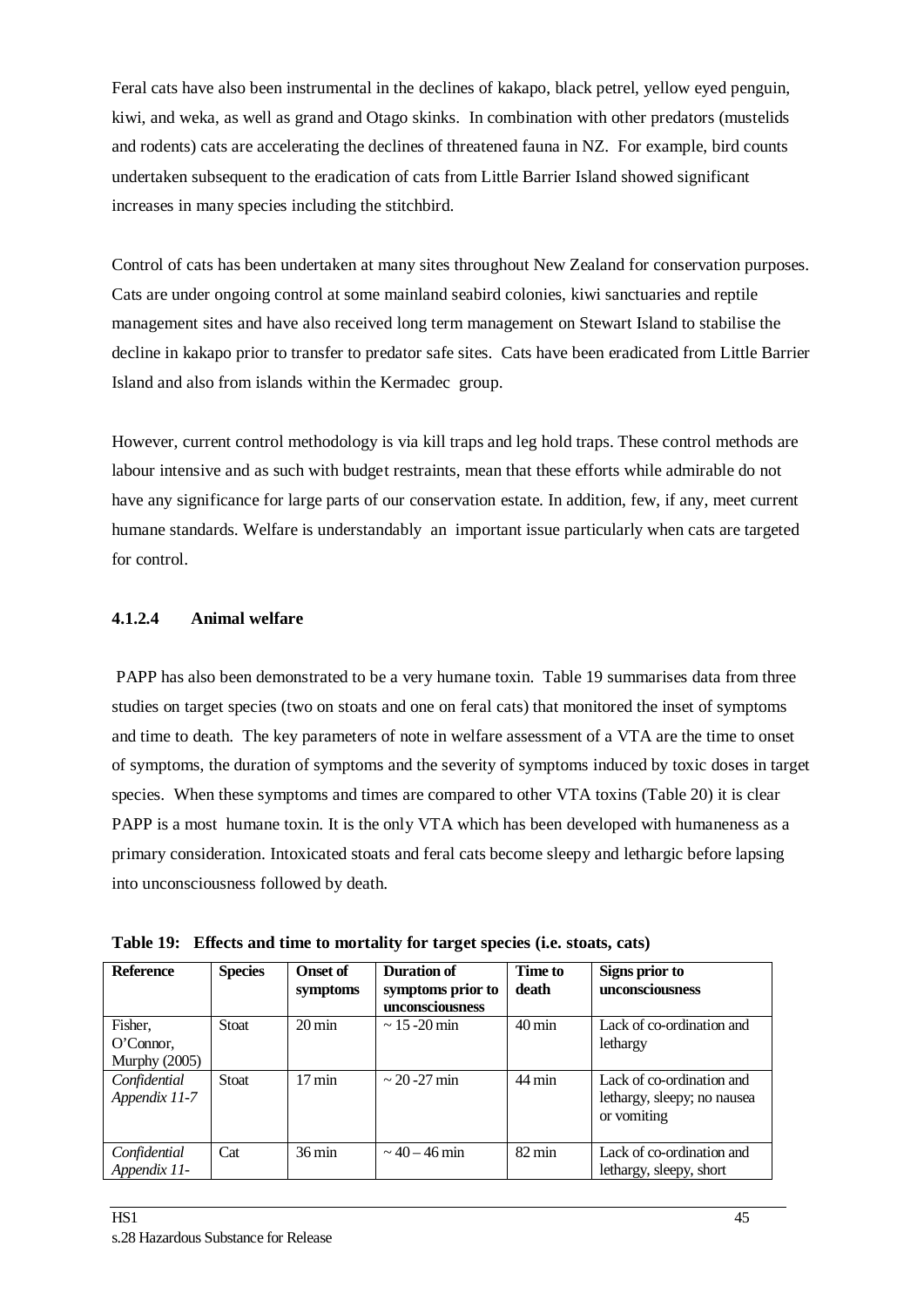|  |  | period of retching in some |
|--|--|----------------------------|
|  |  | animals (one minute);      |
|  |  | reduced by low fat bait    |
|  |  |                            |

### **Table 20: Comparison of mean times to onset of symptoms, effect on target species and times to death in possums following ingestion of toxic baits (from Morgan** *et al,* **2001)**

| Toxicant &              | Mean time until | <b>Sickness behaviour</b>            | <b>Duration</b>  | <b>Mean time</b>  |
|-------------------------|-----------------|--------------------------------------|------------------|-------------------|
| ranking of              | onset of        |                                      | of sickness      | until             |
| humaneness              | sickness        |                                      | behaviour        | death             |
| Cyanide                 | $2 \text{ min}$ | Ataxia, impaired co-ordination,      | $12 \text{ min}$ | $14 \text{ min}$  |
|                         |                 | breathlessness, muscular spasms      |                  |                   |
| Zinc phosphide          | $1.5$ hrs       | Anorexia, vomiting, dyspnoea,        | $1.9$ hrs        | $3.4 \text{ hrs}$ |
| $(70-80 \text{ mg/kg})$ |                 | slight convulsions, ataxia           |                  |                   |
| 1080                    | 3 hrs           | Anorexia, ataxia, occasional         | 8.5 hrs          | 11.5 hrs          |
|                         |                 | retching, spasms, breathlessness,    |                  |                   |
|                         |                 | laboured breathing                   |                  |                   |
| Phosphorous             | 5 hrs           | Retching, vomiting, hunched          | 13 hrs           | 18 hrs            |
|                         |                 | posture, intermittent repositioning, |                  |                   |
|                         |                 | ataxia                               |                  |                   |
| Cholecalciferol         | 5 days          | Loss of appetite, lethargy,          | $3.5$ days       | 8.5 days          |
|                         |                 | breathlessness                       |                  |                   |
| Brodifacoum             | 16 days         | Anaemia, haemorrhage, loss of        | 3 days           | 19 days           |
|                         |                 | appetite, hunched posture, anorexia. |                  |                   |

#### **4.2 Provide an assessment of those risks, costs, and benefits identified in Section 4.1 which might be significant.**

#### **Significant Risks**

The identification of the risks of manufacturing PAPP Paste1 or PAPP Paste 2 and when using within a meat bolus (PAPP Ready-to-use Bait) considered these substances through the product life cycle from manufacture, storage, transport, use as VTA and then disposal. The most significant risks are summarised in Table 21 and the likely magnitude of these risks in Table 22.

PAPP Paste A is classified as a 6.1B (oral toxicity), 9.3A (for terrestrial vertebrates) and 9.1C (for aquatic toxicity). However it is clear from a review of the toxicity data available on PAPP that the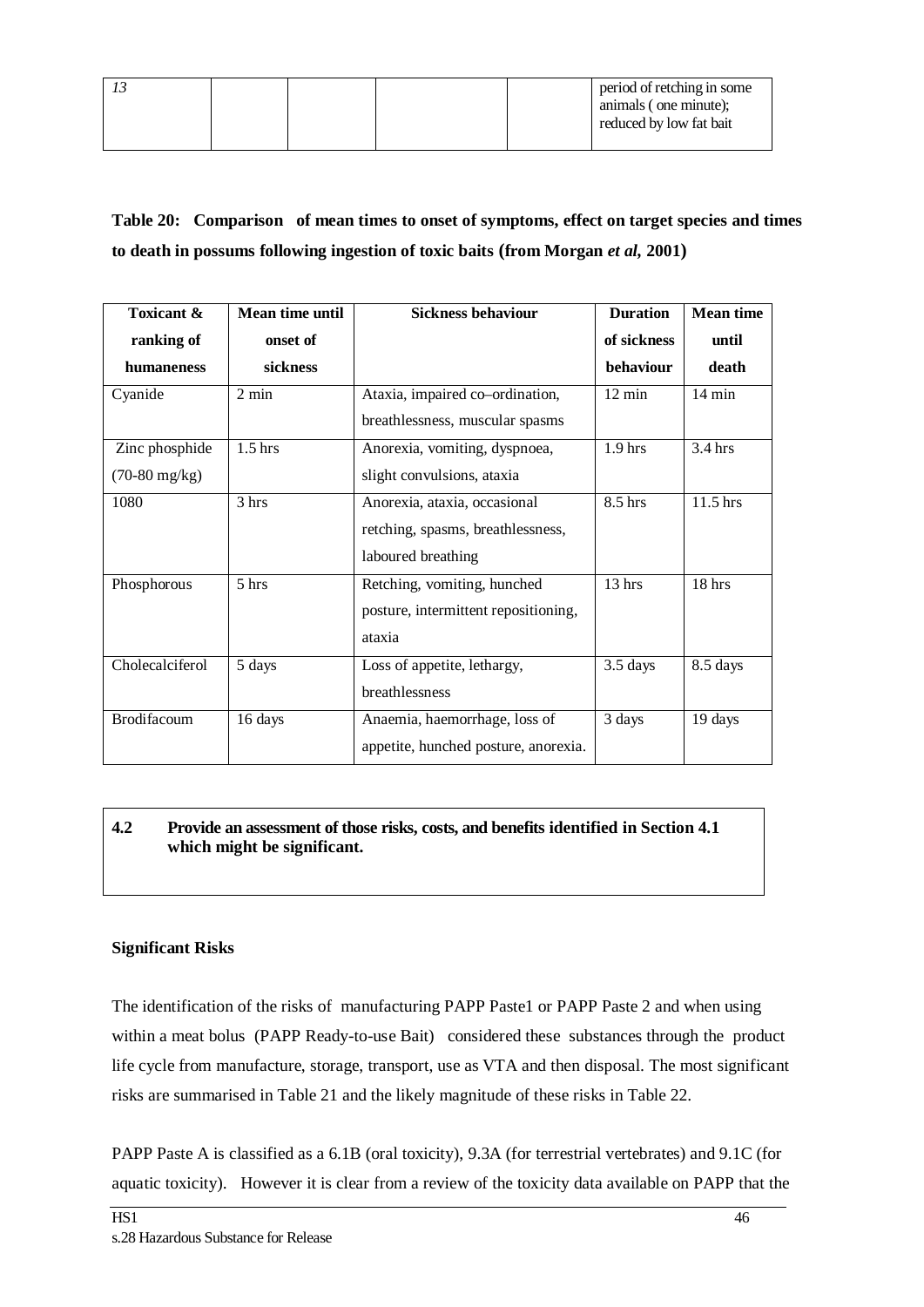6.1 oral classification arises from the susceptibility of a few species (e.g. cats, stoats) that metabolise PAPP differently to other species such as humans. This indicates that the risk to people from exposure to PAPP Paste A during manufacture, from an accidental spillage, or occupational exposure, or in use as a VTA, is not as potentially serious or significant as the 6.1 classification might otherwise indicate. PAPP is also used as a medical (therapeutic) treatment for administration to animals including humans in the event of cyanide poisoning. Furthermore the amount of paste to be used in a bait (i.e. enclosed in a meat bolus) is very small ( $\sim$ 35 - 40 mg PAPP Paste for a stoat and  $\sim$  80 mg for a feral cat) so any potential adverse effects arising from the accidental contact or ingestion will be minimised by the concentration/amount (relative to body weight) and the species (how PAPP is metabolised). The 9.3A classification for PAPP Paste A is also a consequence of the susceptibility of the same aforementioned species to PAPP and to specific bird species (duck  $LD_{50}$  38 mg/kg/b.w.). However the risk can be managed by default by the small amount of PAPP needed for the target species, but also specifically by using the substance for ground-based pest control where a bait station can be used that can exclude non-target species and also be located where there is nil or limited access to domestic animals. Carnivores are more susceptible that birds to PAPP and the hand placement of baits in appropriately designed bait stations can manage this risk.

PAPP Paste B and the PAPP Ready-to-use Bait have 6.1D acute oral classifications and these lower classifications arise from the lower PAPP active ingredient concentration. Potential risks for these substances would be managed as already described for PAPP Paste A as the amount of PAPP active in the bait station for a target species would be the same.

| <b>Potential significant risk</b> | Lifecycle step | <b>Hazardous Property</b>       | <b>Potential adverse</b> |
|-----------------------------------|----------------|---------------------------------|--------------------------|
|                                   |                |                                 | effect/impact            |
| Accident or packaging failure     | Manufacture    | Toxic                           | Human health             |
| causing spillage (land, water)    | Storage        | (PAPP Paste A -6.1B oral)       | Aquatic environment      |
|                                   | Transport      | (PAPP Paste B - 6.1D oral)      | Terrestrial environment  |
|                                   | Use            | (PAPP Ready-to-use Bait - 6.1D) |                          |
|                                   | Disposal       | oral)                           |                          |
|                                   |                |                                 |                          |
|                                   |                | Ecotoxic                        |                          |
|                                   |                | (PAPP Paste $A - 9.1D$ , 9.3A)  |                          |
|                                   |                | $(PAPP$ Paste $B - 9.3B$        |                          |
|                                   |                | (PAPP Ready-to-use Bait -       |                          |
|                                   |                | 9.3C                            |                          |
|                                   |                |                                 |                          |
| Occupational exposure             | Manufacture    | Toxic                           | Human health             |
|                                   | Use            | (PAPP Paste A -6.1B oral)       |                          |
|                                   | Disposal       | (PAPP Paste B - 6.1D oral)      |                          |
|                                   |                | (PAPP Ready-to-use Bait - 6.1D) |                          |
|                                   |                | oral)                           |                          |
|                                   |                |                                 |                          |

### **Table 21: Summary of potential significant risks of PAPP Paste A, PAPP Paste B and PAPP Readyto-use Bait assuming the HSNO default controls are applied**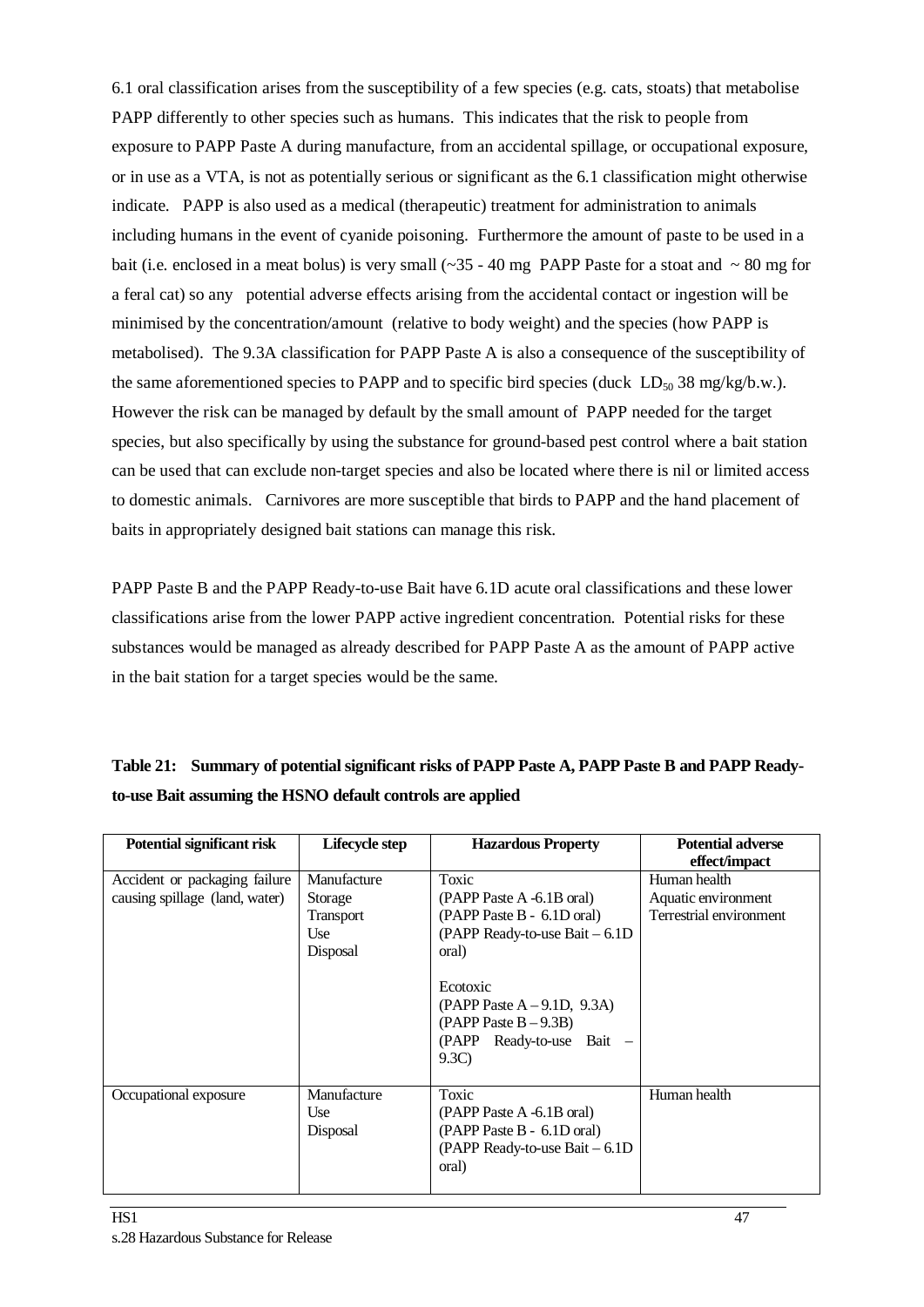| Potential significant risk                                                                | Lifecycle step  | <b>Hazardous Property</b>                                                                                    | <b>Potential adverse</b><br>effect/impact                      |
|-------------------------------------------------------------------------------------------|-----------------|--------------------------------------------------------------------------------------------------------------|----------------------------------------------------------------|
| Contamination<br>during<br>dispensing of paste bait or                                    | Use             | Toxic<br>(PAPP Paste A -6.1B oral)                                                                           | Human health<br>Aquatic environment                            |
| preparation of ready-to-use<br>bait                                                       |                 | (PAPP Paste B - 6.1D oral)<br>(PAPP Ready-to-use Bait - 6.1D)<br>oral)                                       | Terrestrial environment                                        |
|                                                                                           |                 | Ecotoxic<br>(PAPP Paste $A - 9.1D$ , 9.3A)<br>$(PAPP$ Paste $B - 9.3B)$<br>(PAPP Ready-to-use Bait -<br>9.3C |                                                                |
| Accidental poisoning of non<br>target species (dogs, domestic<br>cats, some bird species) | Use<br>Disposal | Ecotoxic<br>$(PAPP$ Paste $A - 9.3A)$<br>$(PAPP$ Paste $B - 9.3B)$<br>(PAPP Ready-to-use Bait -<br>9.3C      | Terrestrial environment                                        |
| Incorrect disposal                                                                        | Use<br>Disposal | Ecotoxic<br>(PAPP Paste $A - 9.1D$ , 9.3A)<br>$(PAPP$ Paste $B - 9.3B)$<br>(PAPP Ready-to-use Bait -<br>9.3C | Human health<br>Aquatic environment<br>Terrestrial environment |

The magnitude of risk should a potential risk event occur was then considered and summarised in Table 22.

| Table 22: The magnitude of risk for each potential event |
|----------------------------------------------------------|
|                                                          |

| <b>Event that</b> | Distribution of | Distribution of | Distribution of | Reversible/         | Voluntary/         | <b>Magnitude</b> |
|-------------------|-----------------|-----------------|-----------------|---------------------|--------------------|------------------|
| leads to          | effects         | effects         | effects         | <b>Irreversible</b> | <b>Involuntary</b> | (Consequence)    |
| exposure          | (geographic)    | (demographic)   | (temporal)      |                     |                    |                  |
| Accidental        | Localised       | Manufacturing   | Short term      | Reversible          | Involuntary        | Minimal          |
| discharge into    |                 | workers         |                 |                     |                    |                  |
| water, land       |                 | <b>Users</b>    |                 |                     |                    |                  |
| from spillage     |                 | Local           |                 |                     |                    |                  |
|                   |                 | community       |                 |                     |                    |                  |
|                   |                 | and iwi         |                 |                     |                    |                  |
| Occupational      | Localised       | Manufacturing   | Short term      | Reversible          | Voluntary          | Minimal          |
| exposure          |                 | workers         |                 |                     |                    |                  |
|                   |                 | <b>Users</b>    |                 |                     |                    |                  |
| Contamination     | Localised       | <b>Users</b>    | Short term      | Reversible          | Involuntary        | Minimal          |
| (equipment,       |                 | Local           |                 |                     |                    |                  |
| surrounding       |                 | community       |                 |                     |                    |                  |
| material) during  |                 | and iwi         |                 |                     |                    |                  |
| use               |                 |                 |                 |                     |                    |                  |
| Access to bait    | Localised       | Local           | Short term      | Reversible/         | Voluntary -        | Minimal -        |
| by non target     |                 | community       |                 |                     | Involuntary        | minor            |
| species           |                 | and iwi         |                 |                     |                    |                  |
| Incorrect         | Localised       | <b>Users</b>    | Short term      | Reversible          | Involuntary        | Minimal          |
| disposal          |                 | Local           |                 |                     |                    |                  |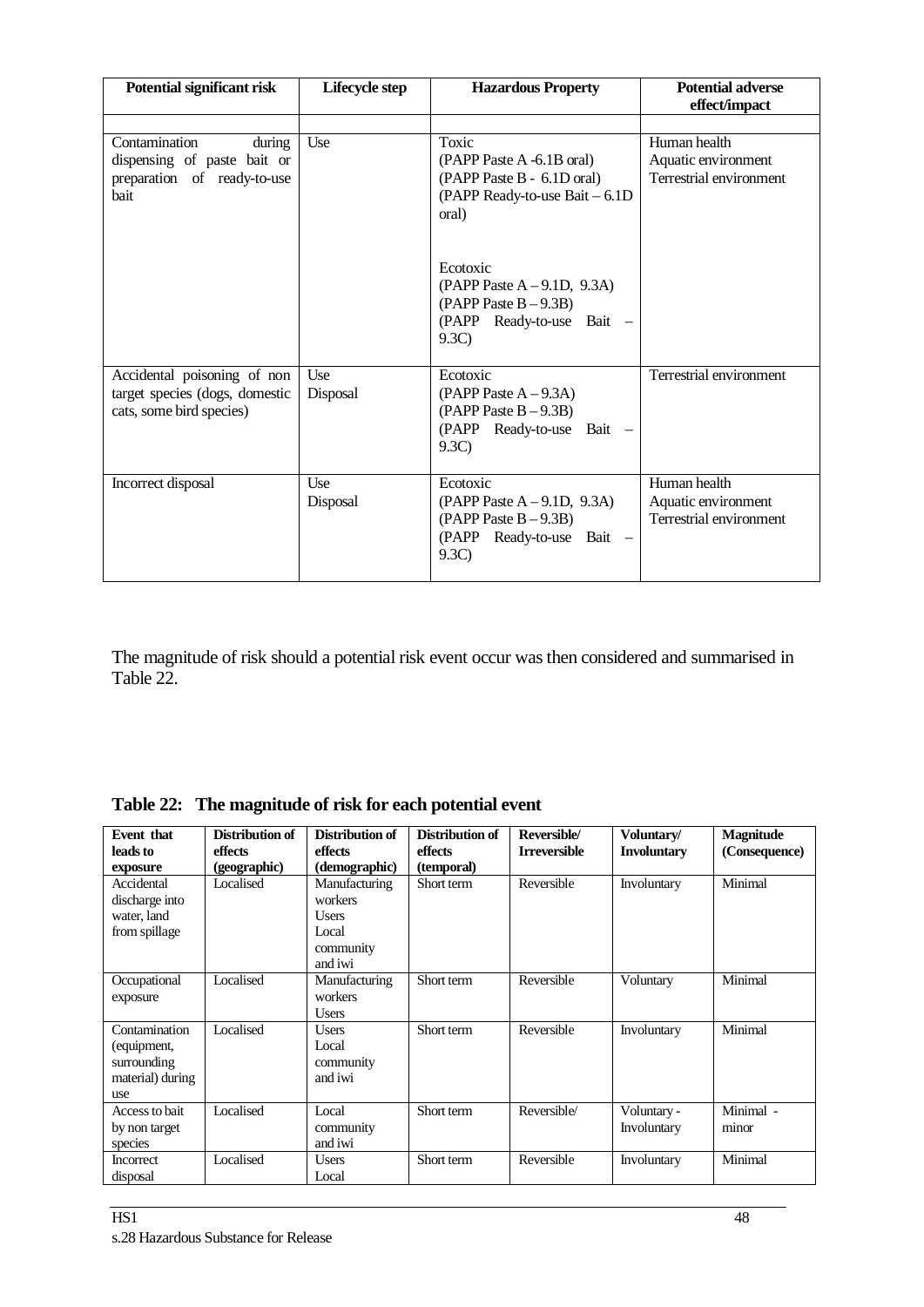| Event that<br>leads to<br>exposure | Distribution of<br>effects<br>(geographic) | Distribution of<br>effects<br>(demographic) | Distribution of<br>effects<br>(temporal) | Reversible/<br><b>Irreversible</b> | Voluntary/<br><b>Involuntary</b> | <b>Magnitude</b><br>(Consequence) |
|------------------------------------|--------------------------------------------|---------------------------------------------|------------------------------------------|------------------------------------|----------------------------------|-----------------------------------|
|                                    |                                            | community<br>and iwi                        |                                          |                                    |                                  |                                   |

**Definition of the Magnitude descriptions used to assess the qualitative magnitude of risk**

| <b>Description</b> | <b>Definition</b>                                                              |
|--------------------|--------------------------------------------------------------------------------|
| Minimal            | Mild, reversible effect on human health (1-2 people)                           |
|                    | Environmental effects highly localised/contained-minimal environmental impact  |
| Minor              | Mild, reversible effect on human health (up to 10 people)                      |
|                    | Environmental effects localised and minor - reversible environmental impact    |
| Moderate           | Reversible, adverse effect on human health $(>10$ people)                      |
|                    | Environmental effects localised and moderate - reversible environmental impact |
| Major              | Serious, reversible, adverse effect on human health (>10 people)               |
|                    | Significant, irreversible, adverse effect on human health (up to 10 people)    |
|                    | Environmental effects localised and irreversible - no species loss             |
| Massive            | Serious, irreversible, adverse effect on human health $(>10$ people)           |
|                    | Environmental effects widespread and irreversible - species loss               |

#### **Significant Costs**

No significant potential costs have been identified from the future potential use of PAPP Paste A, PAPP Paste B or the PAPP Ready to use Bait as Vertebrate Toxic Agents (VTA's). There has however been significant cost in the research and development of PAPP containing VTA toxicants to get to this point.

#### **Significant Benefits**

The hazardous classifications for PAPP Paste A are 6.1B (oral), 9.1C and 9.3A; for PAPP Paste B are 6.1D (oral) and 9.3B; and for PAPP Ready-to-use Bait, 6.1D and 9.3C. Only PAPP contributes to the overall hazardous classification of the substances a the other components in these substances are nonhazardous or are at a low concentration or under the cut-off concentrations.

The active ingredient PAPP is a chemical with a known and well-understood mode of action and long history of use. PAPP causes the oxidation of haemoglobin to methaemoglobin in the blood. Since the latter has an increased affinity for and sequesters absorbed cyanide, early documented studies on PAPP were focused on its potential use as a therapeutic agent in humans and specifically in cases of cyanide poisoning.

It was then discovered that the extent to which a given dose of PAPP induces methaemoglobin formation varies between species. Some species, cats and stoats, are susceptible to PAPP. This has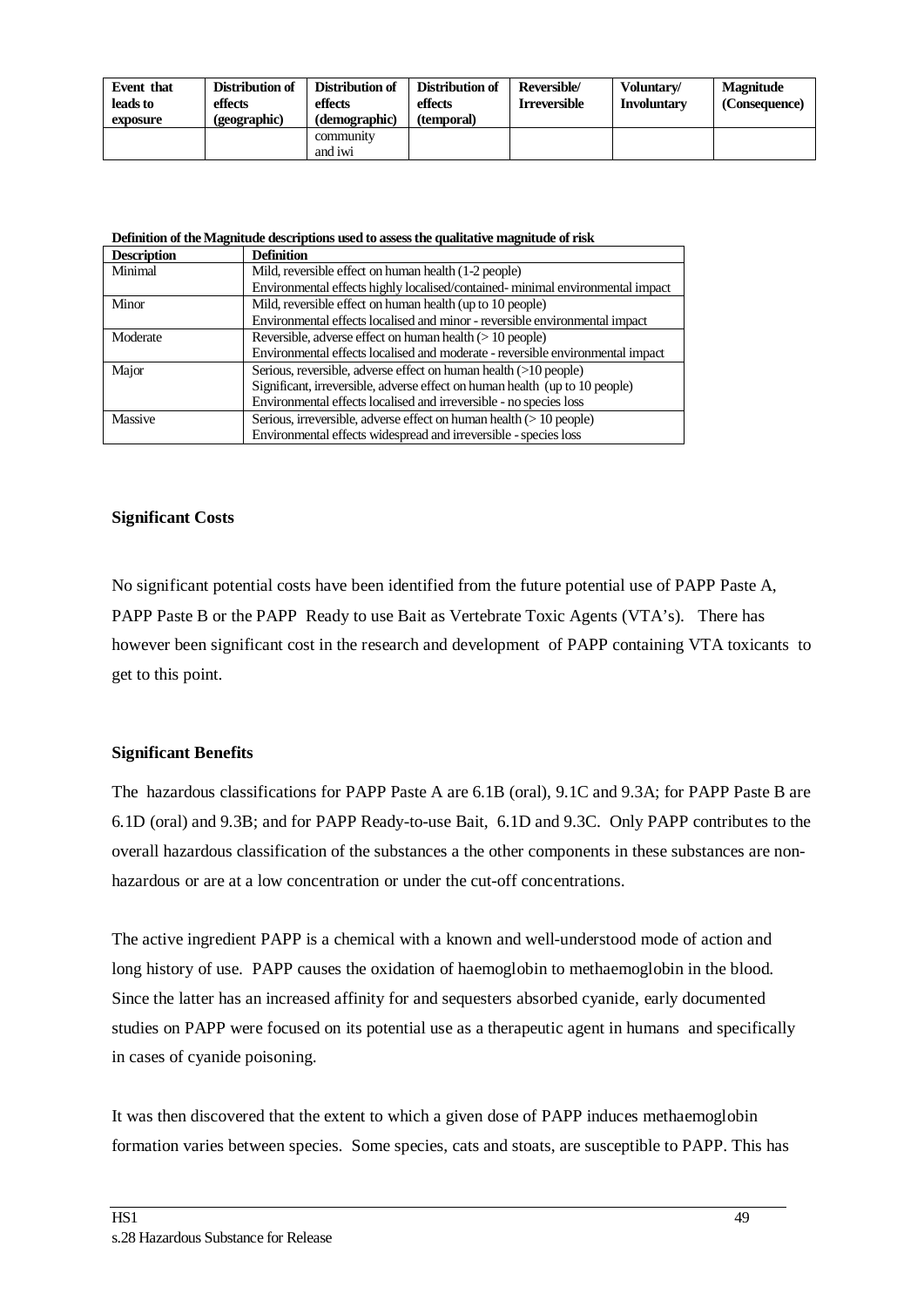meant it has been possible to develop highly effective species specific VTA products while minimising potential adverse effects to other non-target species, e.g. humans, some bird species.

PAPP has been shown to be a relatively humane (observations of symptoms of poisoning) and fast acting toxin when compared to other active ingredients in existing VTA products. Anoxia is the cause of death and this occurs without appreciable pain or discomfort in much that same way as anoxia induced by carbon monoxide induced carboxaemia also causes anoxia. Less susceptible animals that are accidentally exposed to PAPP suffer only a partial methaemoglobinaemia that is transitory and causes no clinical sequalae.

In the event that that secondary poisoning did occur, either directly or indirectly, an antidote (methylene blue) is available for PAPP. A further advantage in the use of PAPP is that its effects can be reversed, even in late stages of toxicosis, by the administration of methylene blue. Animals treated promptly and effectively with the antidote can fully recover even from near terminal late stage toxicosis induced by PAPP. Such antidotes are not available for existing canid control agents such as sodium fluoroacetate ("1080"). The availability of an antidote is also considered advantageous where there is a risk of exposure to working dogs to the bait.

There is no evidence to suggest that PAPP (as PAPP Paste A, PAPP Paste B or the PAPP Ready-touse Bait) is bio accumulative or persistent in the environment.

There is no evidence that ingestion of sub-lethal doses of PAPP would have a detrimental (irreversible) effect on the target pest species or non-target species (including humans).

PAPP Paste A, PAPP Paste B or the PAPP Ready-to-use Bait are effective as a VTA for the target pest species. These substances offer an alternative pest management tool to the use of 1080 in ground-based operations. These substances would be the first approved VTA's specifically designed for stoat control and would also have potential for control of feral cats. Present pest control requires live trapping which is time-consuming and costly. A species specific VTA using PAPP as the toxin would mean more effective utilisation of resources so more forested area with at risk bird species can be protected from the predator pests. This will assist in the natural recovery of bird populations by protection of eggs and chicks.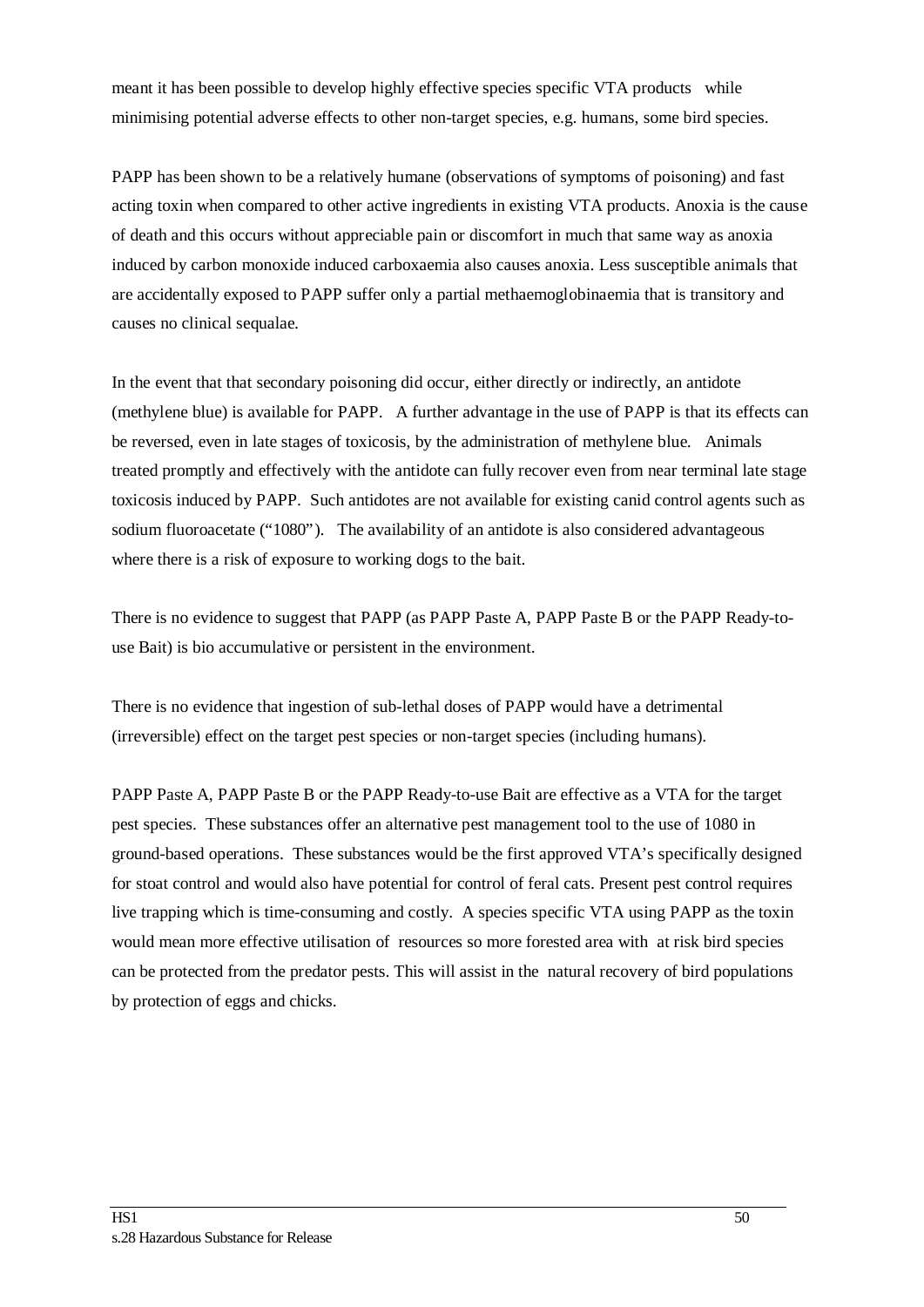**4.3 Provide an assessment of any particular risks, costs and benefits which arise from the relationship of Māori and their culture and traditions with their taonga, or which are, for other reasons, of particular relevance to Māori.**

At the inception and during the continuing development of these new PAPP baits there has been ongoing dialogue (communications and presentations) with the ERMA Maori Advisory Group, iwi and other interest groups (Table 23 and *Confidential Appendix 10* )

Consultation with Maori on early cage trials on PAPP in stoats and cats and on small scale field trials was undertaken through discussion with the Ngai Tahu HSNO committee and by Department of Conservation with iwi at Waitutu. In addition, the research programme was discussed in detail with iwi on the Chatham Islands where a small weka study was undertaken to monitor potential effects on a non-target ground dwelling bid species that might eat meat bait if they were able to access the bait.

One of the drivers for the research on PAPP has been to respond to the desire by Maori for new ecofriendly humane toxins with minimal non-target side effects to complement trapping for the protection of *taonga.* This was illustrated by PAPP being included in the future focused parts of Objective 3 in a Lincoln University FRST programme entitled Smart Pest Control (PROJ-12023- ECOS-LIN), which was initiated in 2007. In this programme a goal for community and Maori-led pest control was to include evaluation of the suitability and effectiveness of new ground control tools for feral cats and stoats using cost-effective and efficacious alternatives to 1080 and brodifacoum.

PAPP is specifically a focus in this objective and has been discussed alongside other tools at hui during 2007-2009.

The Science Leader of the FRST programme, Dr Shaun Ogilvie, is Maori (Te Arawa and Ngati Awa) and has committed his research career to ecological issues that are of direct relevance to Maori. Prior to the development of this programme that involved Connovation Ltd there was much dialogue with Maori. The key point for Maori is that taonga species are under serious threat from animal pests, and Maori have made it clear that they have a need for technologies that can reverse this threat. A focus is on developing smart tools for the control of vertebrate pests. The smart tools such as PAPP that arise from research and development are outcomes that are of direct relevance to Maori groups involved in this collaborative research programme, and to other kaitiaki around the country that have concerns about the impacts of animal pests.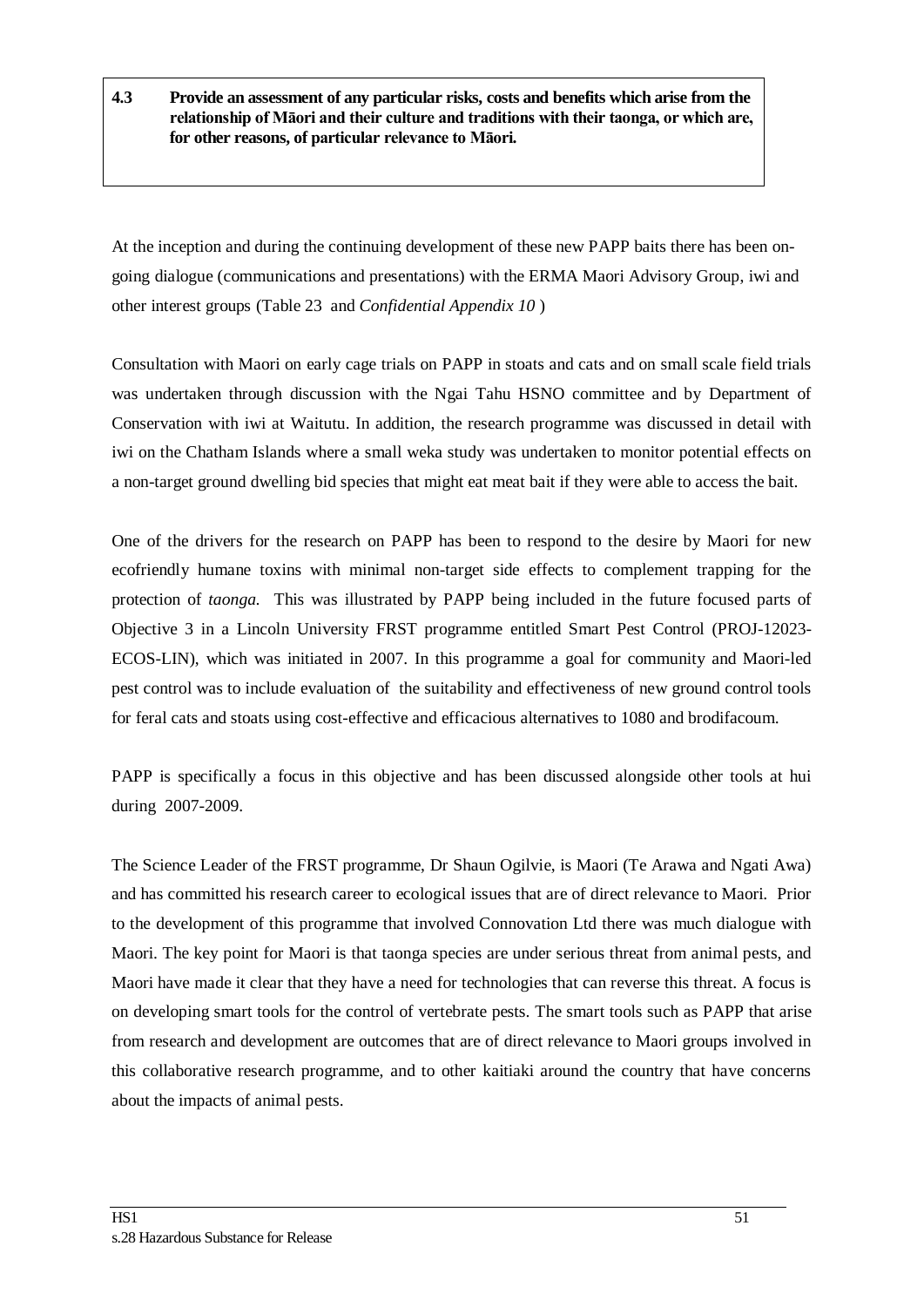Also ERMA has had a representative on the task force for this FRST programme and has visited Connovation with Maori colleagues from ERMA. PAPP was a focus for discussions at these meetings.

In 2008 the applicant had several contacts with the HSNO Advisory Committee at Ngai Tahu. A discussion was held on PAPP, feedback received and a presentation on PAPP was provided including a briefing paper on PAPP specifically for the Ngai Tahu HSNO committee.

Products that are alternatives to traditional vertebrate pest control tools (such as 1080 bait) are favoured by many Maori. The use of PAPP baits will have significant cultural outcomes for Maori in the protection of native flora and fauna.

| Date of interaction. | <b>Focus</b>                                                                                                      | <b>Outcome</b>                                                                                                                                                                                                                |
|----------------------|-------------------------------------------------------------------------------------------------------------------|-------------------------------------------------------------------------------------------------------------------------------------------------------------------------------------------------------------------------------|
| Sept/Oct 2006        | Discussions between Connovation<br>and the Maori Advisory Groups at                                               | Summary information provided to<br>ERMA Maori group and advice                                                                                                                                                                |
|                      | ERMA including a visit to the                                                                                     | received on development plans.                                                                                                                                                                                                |
|                      | Connovation site in Auckland.                                                                                     | Ngai Tahu HASNO committee<br>recommended for future contact                                                                                                                                                                   |
| March-May 2008       | Discussion re PAPP development<br>and early field trails in stoats and<br>cats with Ngai Tahu HASNO<br>committee. | Questions raised and answers<br>provided at a meeting at Ngai<br>Tahu. The importance of mitigating<br>non-target effects was noted.<br>Briefing paper provided to Ngai<br>Tahu.                                              |
| Dec-April 2009       | Presentation and discussion re<br>PAPP development and early field<br>trials in stoats and cats with Tuhoe        | Tuhoe do not favour any poison<br>use. Preference is for trapping but<br>Tuhoe are cautiously considering<br>the merits of PAPP if it will enable<br>greater areas of land to be<br>protected from stoats impacts on<br>kiwi. |

**Table 23: Some examples of Consultation during the development of PAPP for predator controls.**

#### **4.4 Provide an assessment of any risks, costs or benefits to New Zealand's international obligations.**

NZ has international obligations regarding welfare and also residues in meat. The VTA products containing PAPP has benefits for both, and assists in our obligations with regard to international biodiversity.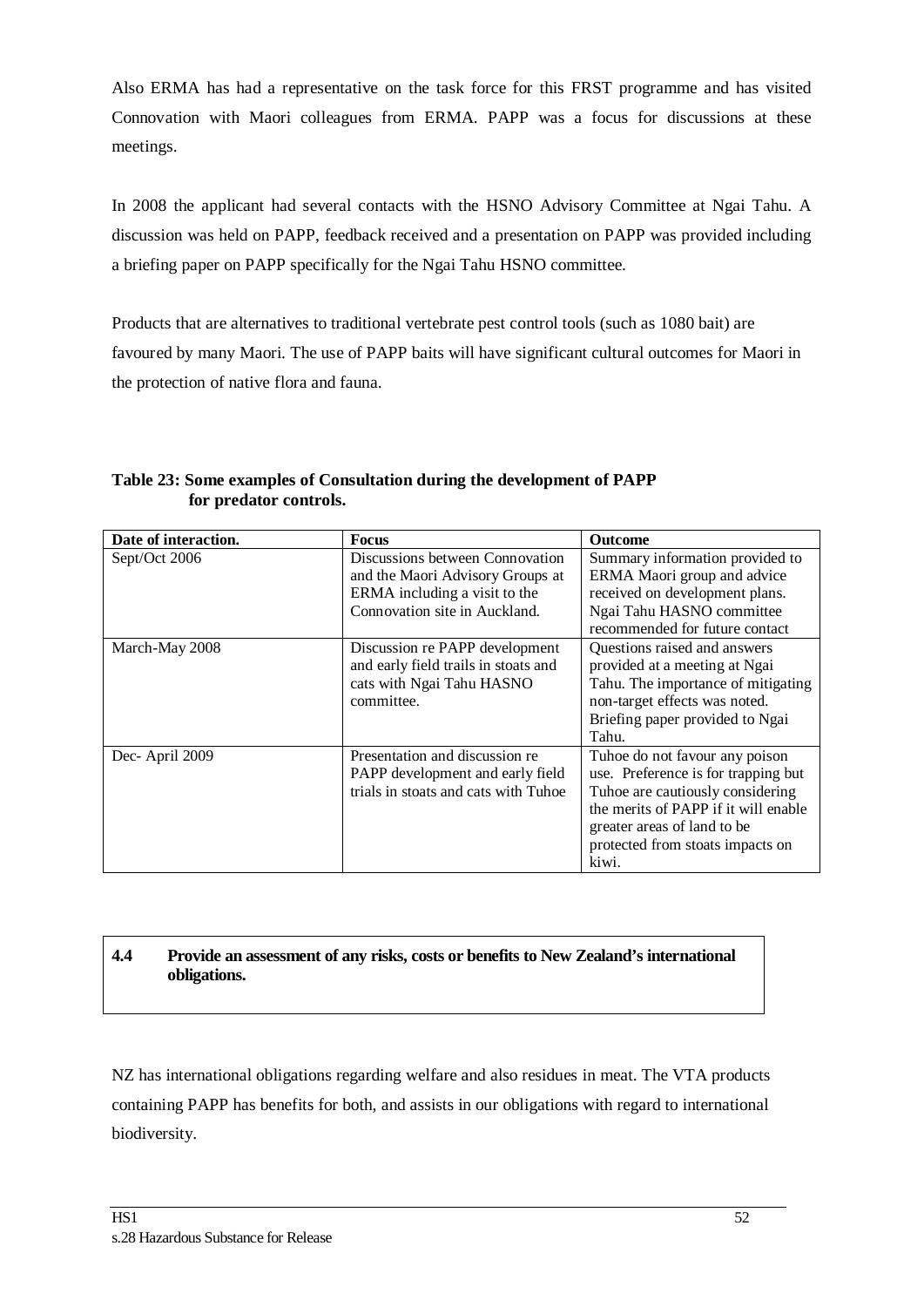The PAPP Paste A triggers the hazardous classifications of 6.1B (oral), 9.1D and 9.3A , the PAPP Paste B has classifications of 6.1D (oral),and 9.3B and the PAPP Ready to Use Bait has 6.1D and 9.3C classifications. Controls require Tracking and for the substance to be under the control of an Approved Handler if not locked up apply only to the PAPP Paste A.

The HSNO Default Controls are expected to safely and effectively manage the potential adverse effects, as identified in Sections 4.1 – 4.4 of this application. Pest control contractors would be anticipated to be required to add PAPP to their controlled substances licence if using as PAPP Paste A but not necessarily for PAPP Paste B nor the PAPP Ready to use Bait. Other non-HSNO controls (e.g. ACVM Act 1997) would have conditions of use and sale applied but these would need to be compatible with the hazardous classifications and proposed use.

The PAPP Paste A and PAPP Paste B would be required to be approved as Vertebrate Toxic Agent s(VTA) under the ACVM Act 1997 before being offered for sale for the control of any target species. An application specific to one of the target species has already been submitted. The product label will provide information about the product, what to use for and how, and advice on other life cycle stages (storage, handling, and disposal) and first aid information.

The applicant will be manufacturing the PAPP Paste A or PAPP Paste B at a facility approved for the storage and manufacture of toxic VTA's. The applicant has a current NZFSA Good Manufacturing Practice (GMP) approval.

#### Health and Safety in Employment Act

This legislation covers the need to safeguard employee's safety and well-being. The applicant provides training, provides personal protective equipment and has operating procedures as examples.

Any waste, residues or contaminated packaging from the facility are disposed of through a licensed waste management operator.

#### Land Transport Act

The requirements of NZ5433:2007, Transport of Dangerous Goods on Land, will be followed. These include controls for labelling, storage, packaging size and type.

PAPP Paste A will be identified as a Dangerous Good for transport and as UN NO. 2588,

PESTICIDE, SOLID, TOXIC, N.O.S (contains para-aminopropiophenone), Class 6.1, Packing Group  $II$ .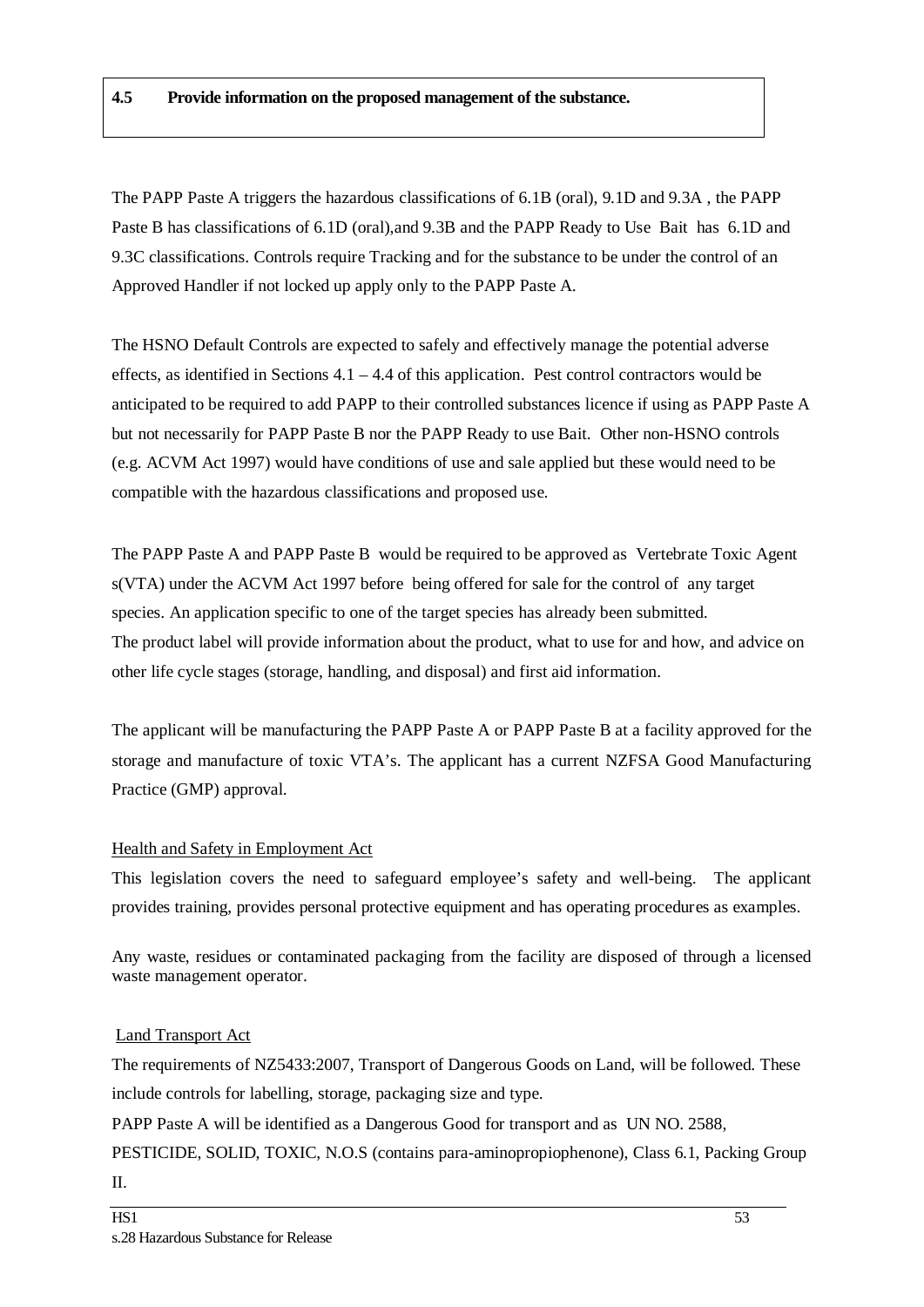The hazardous classifications for PAPP Paste B and the PAPP Ready to use Bait will mean these two substances will be non-regulated for transport.

The applicant will provide Safety Data Sheets for the substances.

In addition to the default codes that are triggered by the HSNO classifications for the substances the applicant and users would be required to comply with additional statutory requirements that relate to

the use of VTA's in NZ:

Wildlife Act 1953; Wild Animal Control Act 1977; Reserves Act 1977; National Parks Act 1980; Land Act 1948; Ministry of Agriculture and Fisheries Act 1953; Animal Pests Destruction Act 1967; Local Government Act 1974; Agricultural Pests Destruction Act 1967; Animals Act 1967, Biosecurity Act 1993; Health Act 1956; Health and Safety in Employment Act 1992; Dairy Industry Act 1952; Food Regulations 1983; Meat Act 1981; Agricultural Compounds and Veterinary Medicines Act 1997; and, Hazardous Substances and New Organisms Act, 1996.

Users of VTA's on some lands will require an approval (AEE), where appropriate, under section ss.5, 6, 30 and 31 of the Resource Management Act 1991. Consultation with iwi may be required as part of this process. Accordingly, it is possible that at some sites it may be unacceptable to iwi for a specific bait type to be used.

Users of any of the VTA baits on the conservation estate will have to comply with s26ZR of the Conservation Act 1987 which permits only warranted officers, or any person authorised by the Director General of Conservation, to control pests using a hazardous substance. If the Department of Conservation considers using any PAPP bait, it may be expected to consult with iwi as part of its obligations under section 4 of the Conservation Act 1987.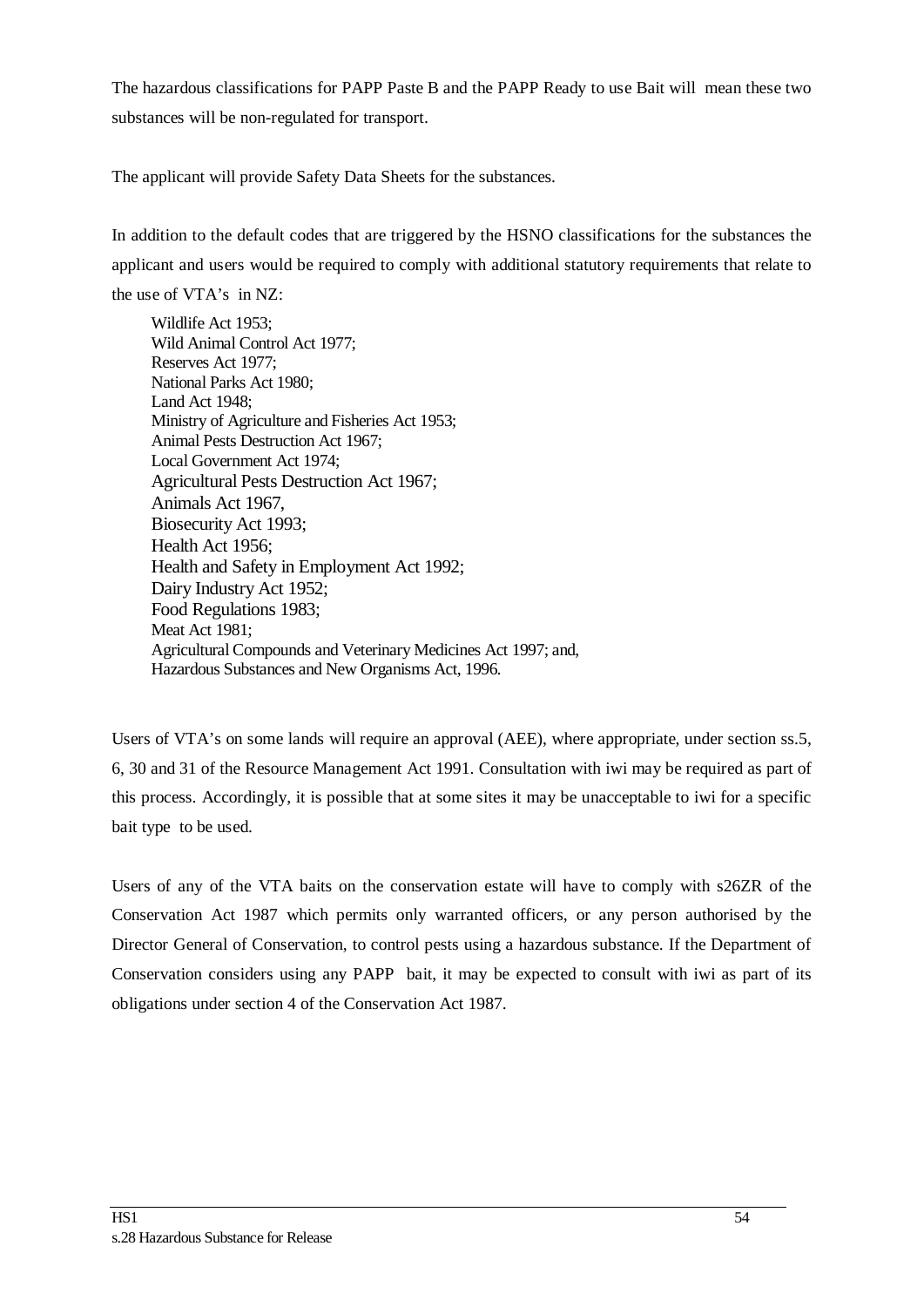#### **4.6 Provide an overall evaluation of the combined impact of all of the risks, costs and benefits set out in sections 4.2, 4.3 and 4.4.**

The next table summarises the assessment of residual risk assuming the HSNO Default Controls are followed. The level of risk at each life cycle stage for PAPP Paste A, PAPP Paste B and as PAPP Ready-to-use Bait are summarised (Table 24)**.**

**Lifecycle Stage Potential Adverse Effect Magnitude of Magnitude of Adverse Effect Likelihood of Adverse Effect Occurring Level of Risk** Manufacture, storage, transport Spillage /exposure resulting in adverse human health effects (PAPP Paste A as 6.1B (oral), or PAPP Paste B or a Ready-to-use Bait as 6.1D (oral); or adverse effects to organisms in the environment (PAPP Paste A as 9.3A and PAPP Paste B as 9.3B, PAPP Ready-touse Bait is 9.3C) Minimal to Moderate Highly improbable Negligible to Minimal Preparation of ready-to-use bait, storage, transport PAPP Ready-to-use Bait resulting in adverse human health effects or adverse effects to organisms in the environment. Minimal to Moderate Highly improbable Negligible to Minimal Use as VTA Spillage resulting in adverse human health effects or adverse effects to organisms in the environment. Minimal Improbable Negligible to Minimal Poisoning of non target species, specifically birds Moderate Possible Minimal to moderate Disposal Disposal resulting in death or adverse effects to organisms in the environment. Minimal to Moderate Improbable Negligible

**Table 24: Level of risk at each life cycle stage for PAPP Paste A, PAPP Paste B and PAPP Ready-touse Bait**

### **Section Five – International Considerations**

**5.1 ERMA New Zealand is interested in whether this substance (or any of its components) has been considered by any other regulatory authority in New Zealand or by any other country. If you are aware of this, please provide details of the results of such consideration. (Optional)**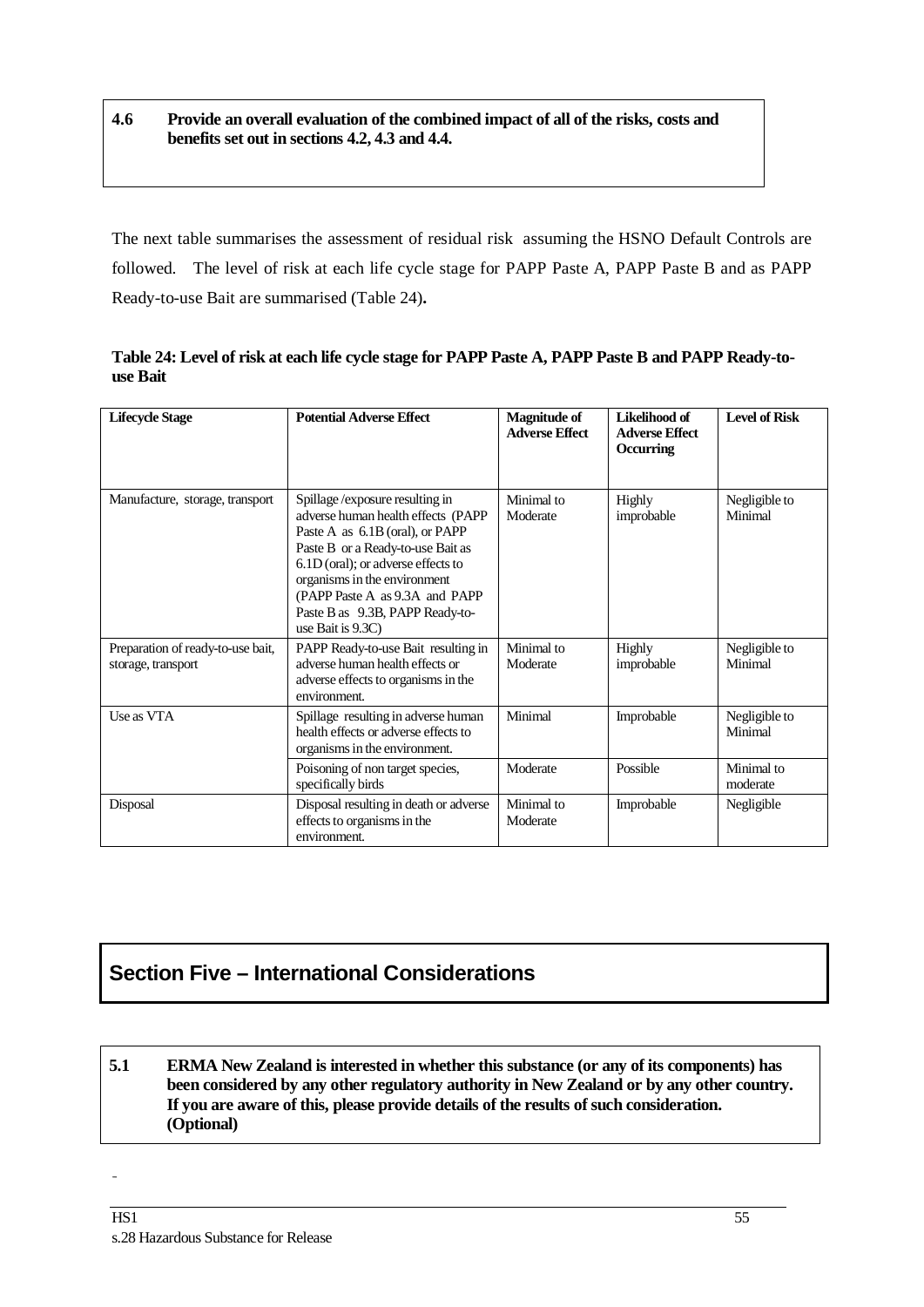### **Section Six – Miscellaneous**

#### **6.1 Provide a glossary of scientific and technical terms used in the application.**

| <b>ACVM</b>         | <b>Agricultural Compounds and Veterinary Medicines</b>                                                          |
|---------------------|-----------------------------------------------------------------------------------------------------------------|
| Anorexia            | Type of eating disorder                                                                                         |
| Ataxia              | Lack of co-ordination, unsteadiness                                                                             |
| Bilirubin           | Yellow-orange compound produced by breakdown of haemoglobin in red blood<br>cells                               |
| Canids              | Dog family; also includes wolves, foxes, coyotes, jackels                                                       |
| Carnivorous         | Meat eating                                                                                                     |
| Cyanotic            | Showing bluish colour in skin or mucous membranes due to not enough oxygen in<br>blood                          |
| Cynmolgus           | Type of monkey; long-tailed monkey or macaque                                                                   |
| <b>DNA</b>          | Deoxyribonucleic acid; one of two types of molecules that encode genetic<br>information                         |
| Dyspnoea            | Difficult or laboured breathing; shortness of breath                                                            |
| $EC_{50}$           | The molar concentration of a chemical, which produces 50% of the maximum<br>possible response for that chemical |
| Epithelial          | Outside layer of cells                                                                                          |
| <b>ERMA</b>         | <b>Environmental Risk Management Authority</b>                                                                  |
| Erythroid           | Relating to red blood cells (erythrocytes)                                                                      |
| Erythrophagocytosis | Disease of red blood cells                                                                                      |
| Excretion           | Metabolic waste products eliminated from body                                                                   |
| Exothermic          | Produces increase in temperature/heat                                                                           |
| Gavage              | Material into stomach via tube                                                                                  |
| Genetic             | Relating to control by genes                                                                                    |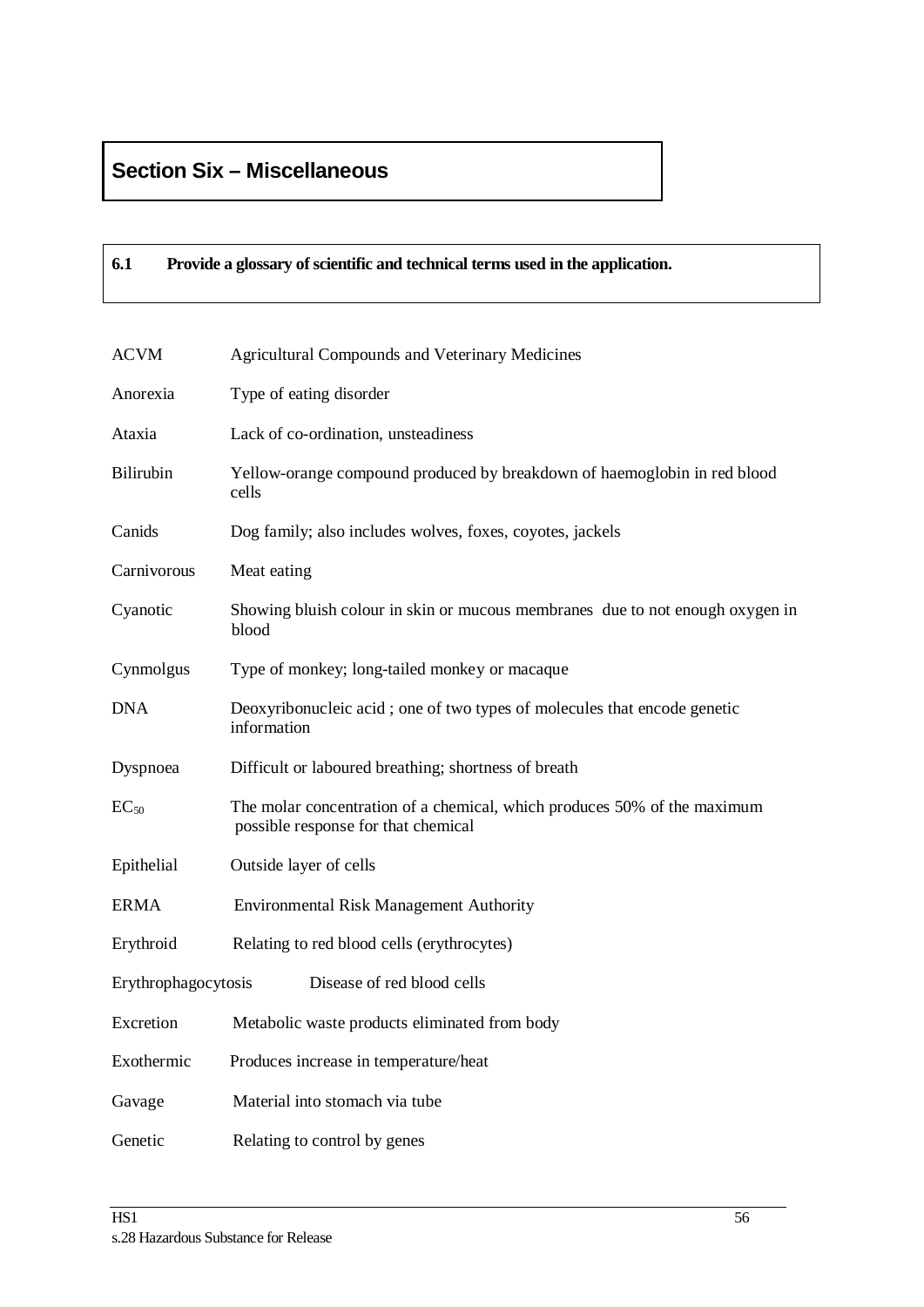| Haemoglobin       | Protein molecule in red blood cells that carries oxygen from lungs to body tissues<br>and returns $CO2$ from tissues to lungs                          |
|-------------------|--------------------------------------------------------------------------------------------------------------------------------------------------------|
| Histopathological | Tissue changes that affect part or accompany a disease                                                                                                 |
| <b>HSNO</b>       | Hazardous Substances and New Organisms Act 1996                                                                                                        |
| Hyperplasia       | Condition in which there is an increase in the number of normal cells in tissue or<br>organ                                                            |
| Idiopathic        | Of unknown cause                                                                                                                                       |
| Intraperitoneal   | Within the peritoneal cavity; the area that contains the abdominal organs                                                                              |
| Intravenous       | Within a vein                                                                                                                                          |
| Kupffer cells     | Specialised macrophages in liver                                                                                                                       |
| $LD_{50}$         | Median lethal dose                                                                                                                                     |
| $LC_{50}$         | Median lethal concentration                                                                                                                            |
| <b>LOEL</b>       | Lowest observable effect level                                                                                                                         |
| Lymphocyte        | Small white blood cell important in defending body against disease                                                                                     |
| Macrophages       | White blood cells in tissues                                                                                                                           |
| Mammal            | Animals, e.g. humans, cats, dogs, where females have mammary glands and both<br>males and females have features such as sweat glands, hair as examples |
| Metabolism        | A range of biochemical process that occur within living organisms; term commonly<br>used for breakdown of food and its transformation into energy      |
| Methaemoglobin    | Brownish compound of oxygen and haemoglobin formed in blood                                                                                            |
| Micronucleus      | Smaller of two nuclei                                                                                                                                  |
| Mustelid          | Member of weasel family (carnivorous mammal)                                                                                                           |
| Oral              | By mouth                                                                                                                                               |
| Oxidation         | Process or result of oxidising (convert to oxide by combining with oxygen, or to<br>take away hydrogen as by action of oxygen)                         |
| <b>PAPP</b>       | para-Aminopropiophenone                                                                                                                                |
| Parenteral        | Entering the body by route other than alimentary canal                                                                                                 |
| Pathological      | Caused by or involving a disease                                                                                                                       |
| <b>PHAPP</b>      | $p$ -hydroxylaminopropiophenone; a metabolite of PAPP                                                                                                  |
| Polymorphism      | A variation in DNA that is too common to be due merely to a new mutation,<br>i.e. $> 1\%$ of population                                                |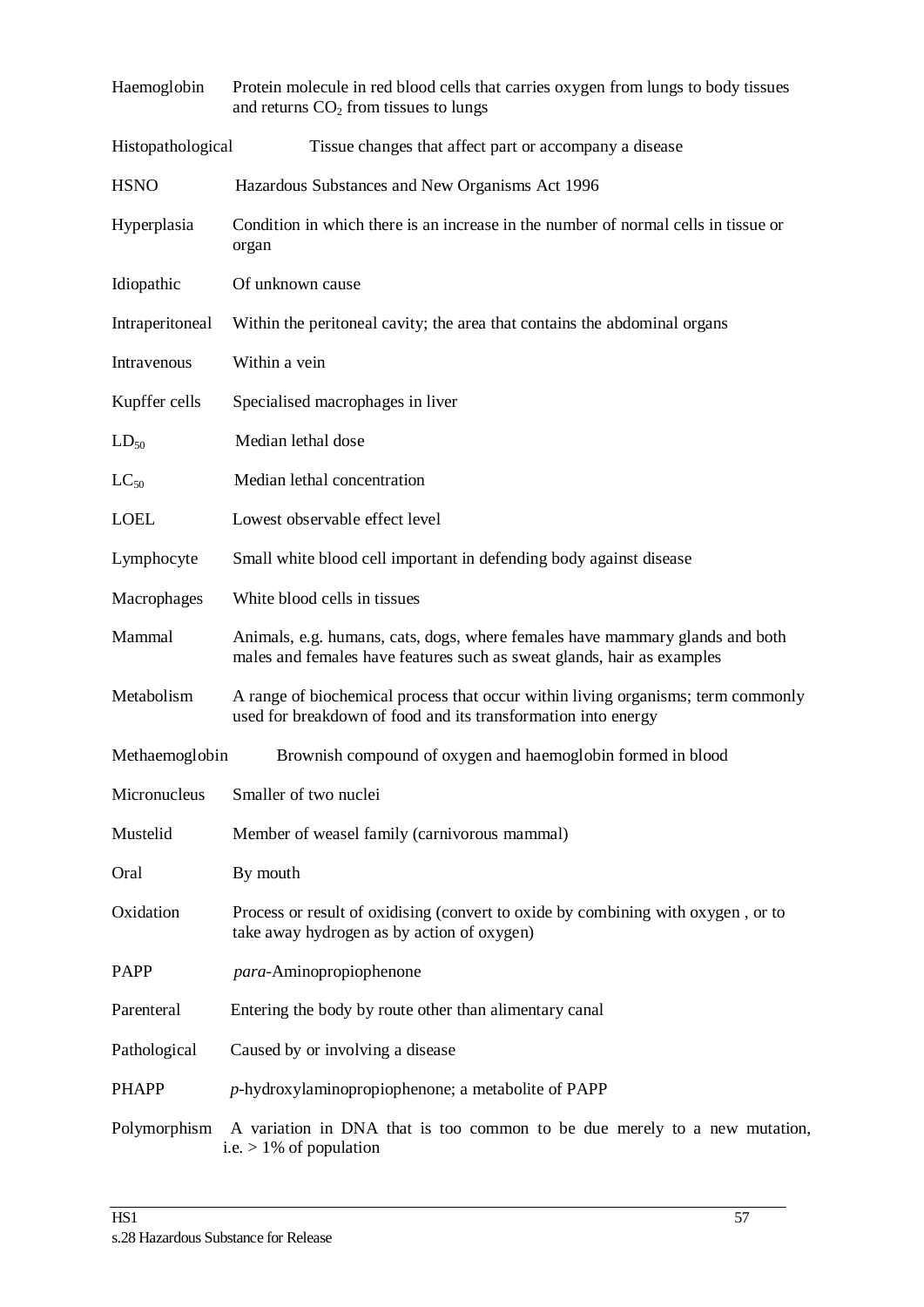| Prophylactic | A preventative measure                                                           |
|--------------|----------------------------------------------------------------------------------|
| Proximal     | Nearest too; opposite term is dsital                                             |
| Renal        | To do with the kidney                                                            |
| <b>RMA</b>   | <b>Resource Management Act</b>                                                   |
| Ruminant     | Mammal that digest plant-based food in first stomach (rumen), e.g. cattle, sheep |
| Serum        | Fluid component of clotted blood                                                 |
| Sequesters   | Binds or 'locks up' so not accessible or available                               |
| Sinusoidal   | In form of a wave                                                                |
| Sub-chronic  | Term 'chronic' refers to long-lasting or recurrent effect                        |
| Therapeutic  | Beneficial or desirable effect/treatment                                         |
| Tubular      | In form of cylinder or tube                                                      |
| <b>VTA</b>   | Vertebrate toxic agent                                                           |

**6.2 Provide here any other information you consider relevant to this application not already included.** 

-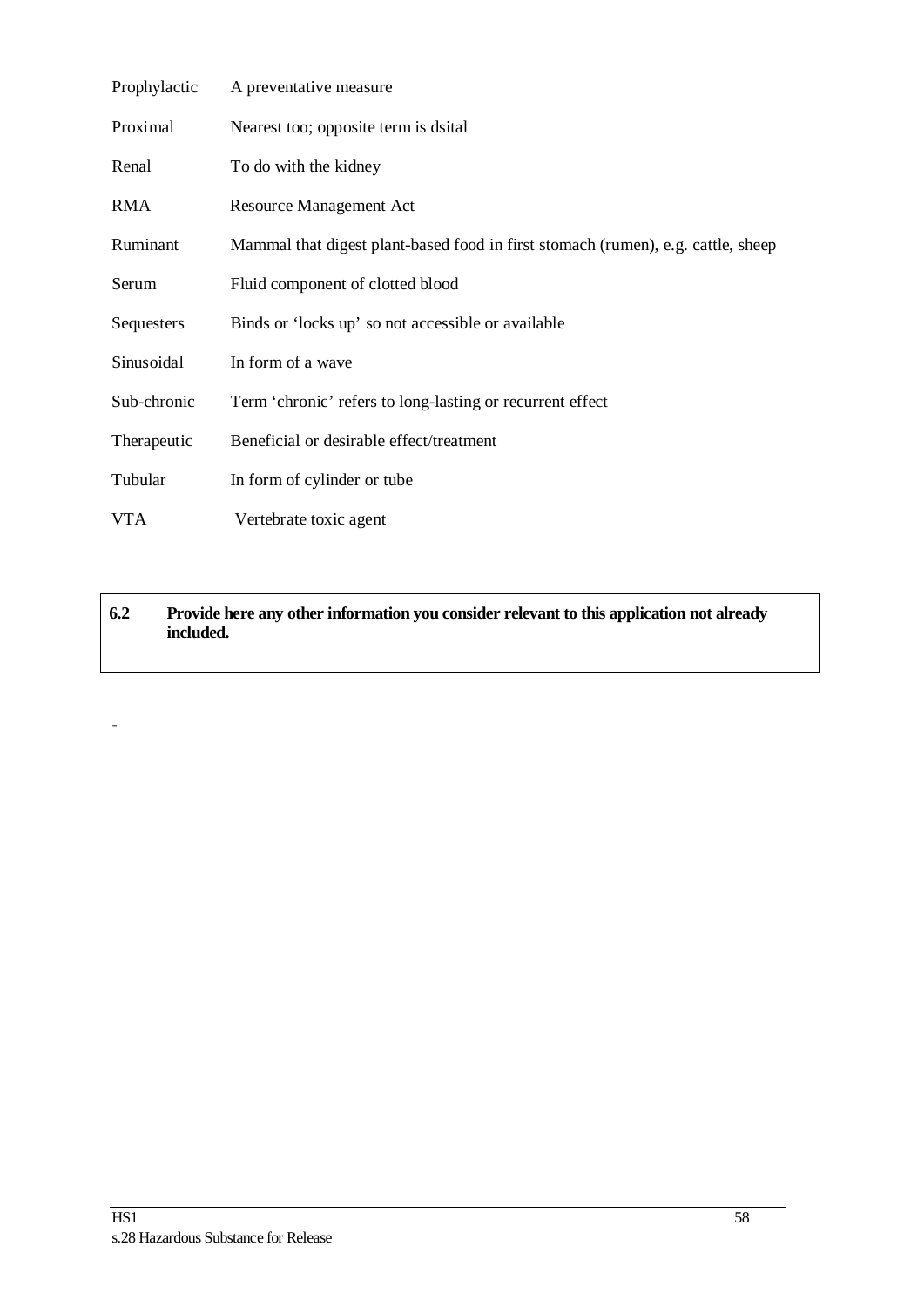#### **7.1 Name of the substance(s) for the public register:**

PAPP Paste A

PAPP Paste B

PAPP Ready-to-use Bait

#### **7.2 Purpose of the application for the public register:**

To manufacture PAPP Paste A, PAPP Paste B and a PAPP Ready-to-use Bait containing para-aminopropiophenone (PAPP) to be used as vertebrate toxic agents (Category B)

#### **7.3 Use Categories of the substance(s):**

Main category

3. Non-dispersive use

Industry category

0. Other

Function/Use category

39. Pesticides non-agricultural

Subcategory: Pest control products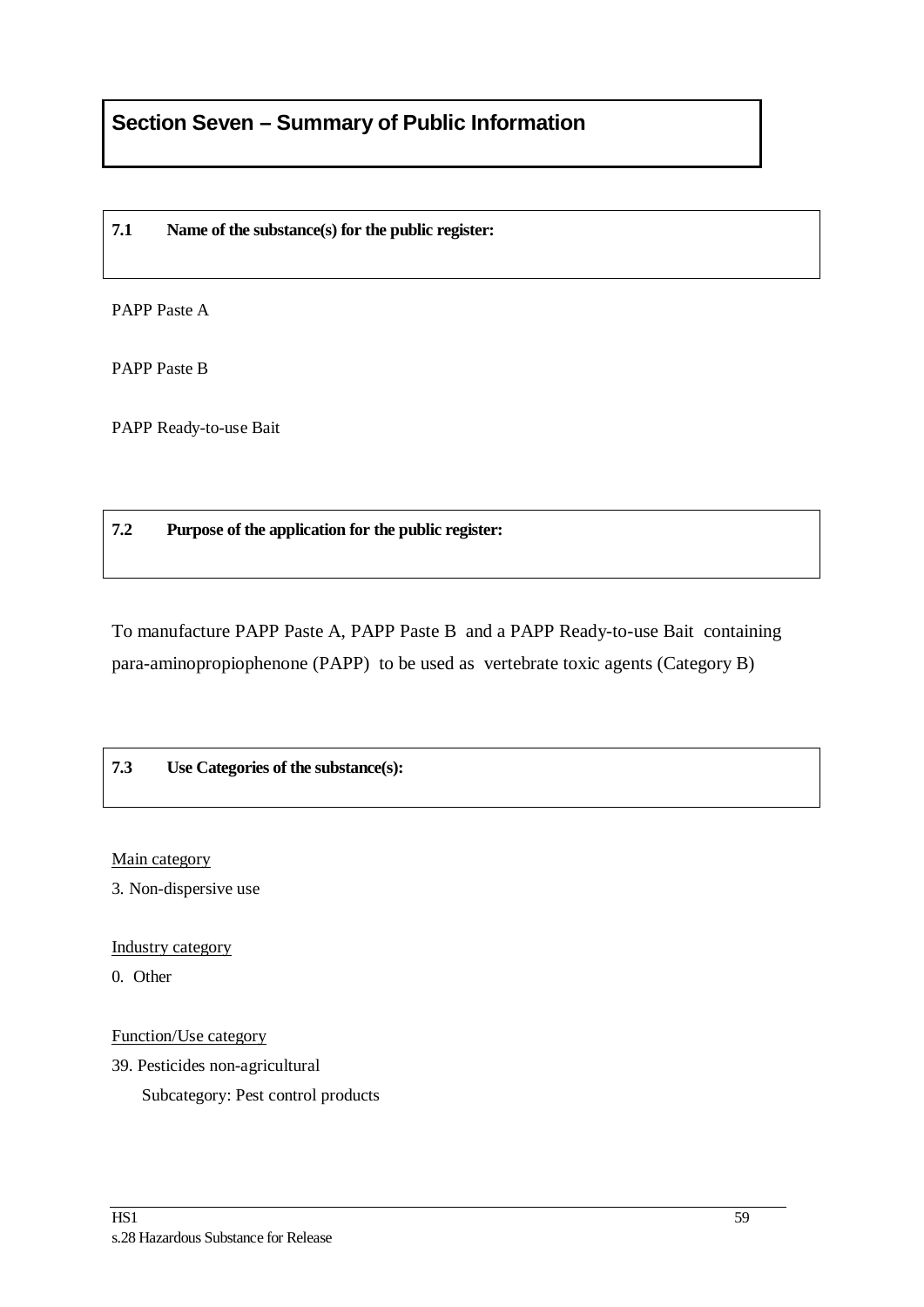#### **7.4 Executive Summary:**

The PAPP Paste A has hazardous classifications of 6.1B (oral) , 9.1D and 9.3A, the PAPP Paste B has hazardous classifications of 6.1D (oral) and 9.3B, and the PAPP Ready-to-use Bait has a hazardous classifications of 6.1D and 9.3C.

The active ingredient, para-aminopropiophenone (PAPP) is to be imported and used to manufacture PAPP Paste A and PAPP Paste B for use as Vertebrate Toxic Agents (VTA's). The PAPP Ready-touse bait is manufactured by enclosing a small amount of PAPP Paste A within a minced meat ball  $(5 - 10 \text{ g})$ . Typically this would occur just prior to placing the bait in the bait station under field conditions, but might need to be prepared prior to use and then transported to the site, so a separate approval is required. Efficacy data has been generated on PAPP paste as a hand laid bait in bait stations for the control or eradication of mustelids and feral cats. The hazard classifications indicate only the PAPP Paste A would trigger the HSNO Default Controls for an Approved Handler or Tracking. Default controls including those for Tracking and being under the control of an Approved Handler and as a Tracked substance can effectively manage any hazard and life cycle risk. The PAPP Paste A and PAPP Paste B would be subject to relevant controls under the HSNO Act and other statutory controls including but not limited to, the ACVM Act, and under some circumstances the RMA Act.

The PAPP Paste A, PAPP Paste B or PAPP Ready-to-use Bait can be disposed of by burying, e.g. 60 cm below ground level. Unused material, waste or residues containing PAPP can also be burnt in appropriate licensed incinerators. Compliance with these controls will safely and effectively manage any risk during the life cycle of the PAPP mixtures when used as a Vertebrate Toxic Agent.

Data available on PAPP indicates it is neither persistent nor bioaccumulative. PAPP is stable in the non-aqueous paste matrix under a range of conditions applicable to the proposed packaging types and storage conditions.

A PAPP containing bait would be particularly useful for stoats, because currently there are no toxins registered for use for this pest. Stoats continue to have an impact on a wide range of threatened birds, lizards and invertebrates in New Zealand, and there are few effective techniques available to control them. There is also potential to use PAPP as a toxin for feral cats. Therefore registration of an effective toxin that appears to show some relative specificity for certain animals and is lethal to stoats and feral cats at a low dose would be a significant advance for pest control. The development of PAPP as a toxin has been driven by the search for more humane poisons which will also have low residues in animals receiving sub-lethal doses.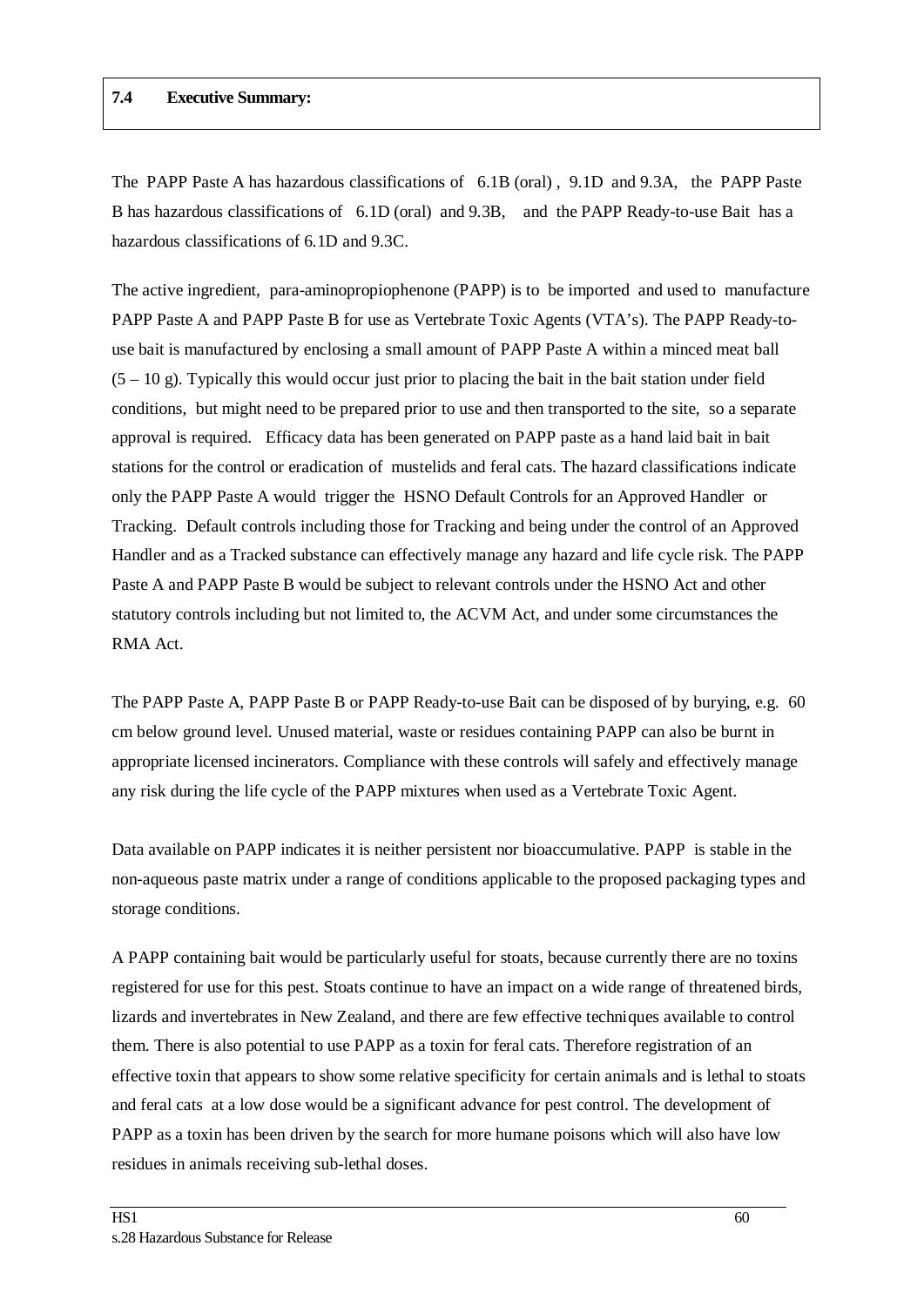PAPP has additional benefits when compared to existing approved toxins as it does not bioaccumulate in animal tissue which may lead to a risk of secondary poisoning of non-target vertebrates, e.g. dogs, and nor is it persistent in the environment. PAPP is also identified as being more humane in its effects on target species than most other toxins used in existing VTA products, and would be the first approved VTA product specifically targeting stoat control. Its application in pest control will create a significant saving in control costs and this saving could be redirected to stoat control on larger areas where sensitive and at risk species are endangered.

The approval of the PAPP Pastes and use in the Ready-to-use Bait would be additional new tools in the on-going programme of sustained pest control necessary to protect key endangered species on the New Zealand mainland.

# **CHECKLIST**

| Mandatory sections filled out | Yes |
|-------------------------------|-----|
| Appendices enclosed           | Yes |
| Fees enclosed                 | No  |
| Application signed and dated  | Yes |

Signed Date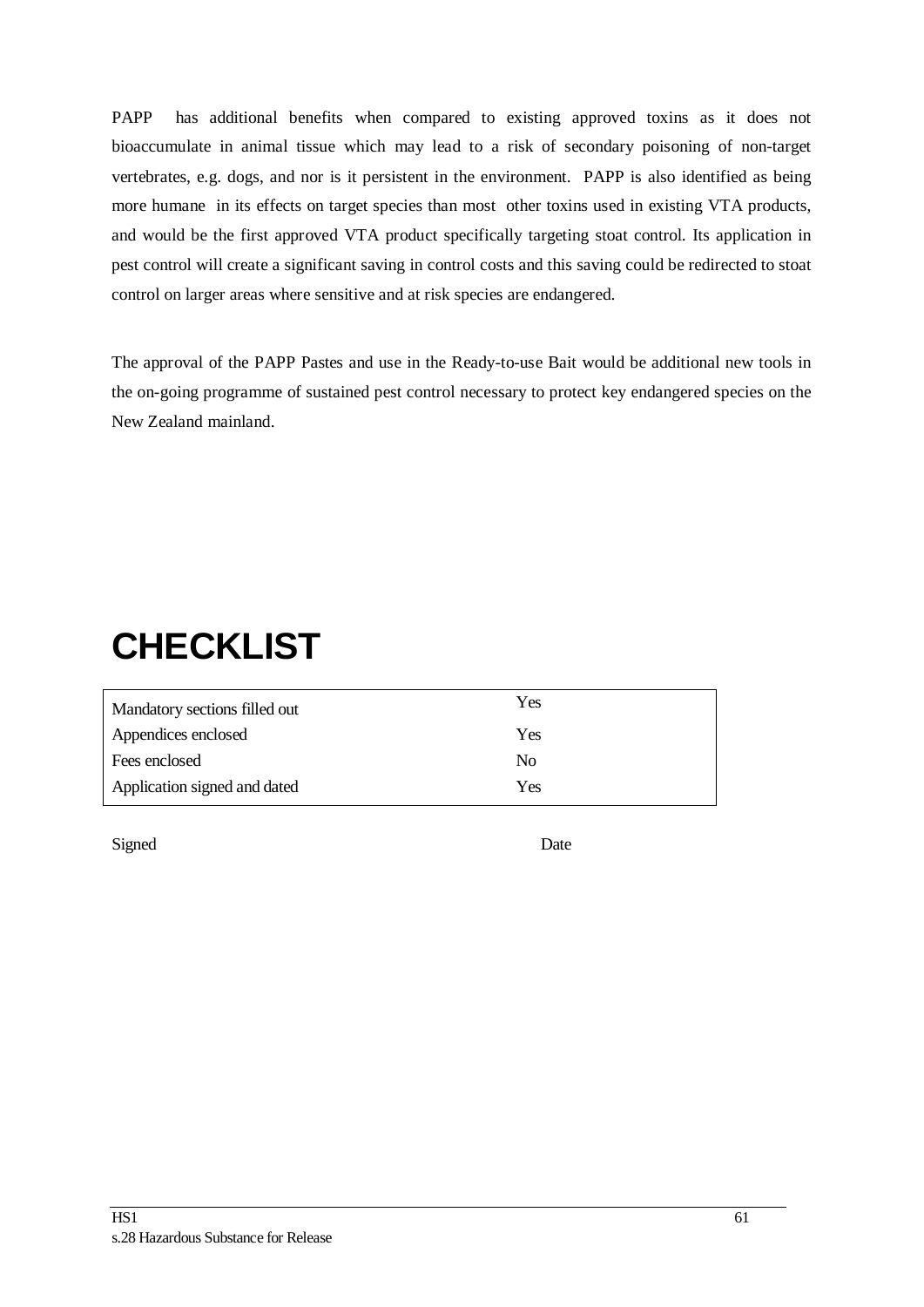### **References**

Admans, G., Takahashi, Y., Ban, S., Kato, H., Abe, G. and Hanai, S. (2001) Artificial neural network for predicting the toxicity of organic molecules. *Bull. Chem. Soc. Japan.* Vol. 74: 2451- 2461.

Anon, (1993) Antidotes for poisoning by cyanide Vol 2. IPCS/CEC Evaluation of Antidotes Series.

Anon , (2003) Chemwatch Report P-aminopropiophenone.

Baskin, S.I., and Fricke, R.F. (1992) The pharmacology of p-aminopropriophenone in the detoxification of cyanide. *Cardiovascular Drug Reviews,* 10; 358-375.

Beutler, E. and Mikus, B., (1961) The effect of sodium nitrite and para-aminopropiophenone administration of blood methemoglobin levels and red blood cell survival. *Blood*, 18 : 455 – 467.

Blickenstaff, R.T., Reddy S, and Witt. R. (1994) Potential radioprotective agents – V. Melatonin analogs. Oral activity of *p*-aminopropiophenone and its ethylene ketal. *Bio Organic and Medicinal Chemistry,* Vol 2 :10: 1057-1060.

Bodansky, O. and Gutmann, H., (1947) Treatment of methemoglobinemia. *J. Pharmacol. Exp. Ther*. 90:46

Bodansky O and Hendley, C., (1946) Effect of methemoglobinemia on the visual threshold at sea level, at high altitudes and after exercise. *J. Clin. Investigation, 25 ; 717 – 722..* 

Boylston, M. and Beer, D., (2002) Methemoglobinemia: A case study. *Critical Care Nurse*, Vol 22, No 4.

Bright, J.E. and Marrs, T. C., (1982) A comparison of the methemoglobin-inducing activity of moderate oral doses of 4-demethy.aminophenol and p-aminopropiophenone. *Toxicology Letters*, 13, pp 81-86.

Bright, J. E. and Marrs, T. C., (1983) The induction of methaemoglobin by p-aminophenones. *Toxicology Letters*, 18, pp157-161.

Bright, J. E. and Marrs, T. C., (1986) Kinetics of Methaemoglobin production (2). Kinetics of the cyanide antidote p-aminopropiophenone during oral administration. *Human Toxicology*, 5, 303-307.

Bright, J. E. and Marrs, T. C., (1987) Effect of p-aminopropiophenone (PAPP), a cyanide antidote, on cyanide given by intravenous infusion. *Human Toxicology*, 6, 133-137.

Bright, J. E., Woodman, A. C., Marrs, T. C., Wood, S. G., (1987) Sex differences in the production of methaemoglobinaemia by 4-aminopropiophenone. *Xenobiotica*, Vol 17, No 1, pp 79-83.

Brown, L. D ., Brewer, T.G., Flanagan, D.R, von Bredow, J.D., Brueckner, R.P., Engle, R.R., (1993) Oral pharmacodynamic bioavailability of six p-aminophenone derivatives. *Proceedings of the Medical Defense Bioscience Review* in Baltimore, Maryland on 10-13 May 1993, Vol 2.

Coleman, M. D. and Kuhns, M. J., (1998) Bioactivation of the cyanide antidote 4 aminopropiophenone (4-PAPP) by human and rat hepatic microsomal enzymes: effect of inhibitors. *Environmental Toxicology and Pharmacology*, 7, pp,75-80.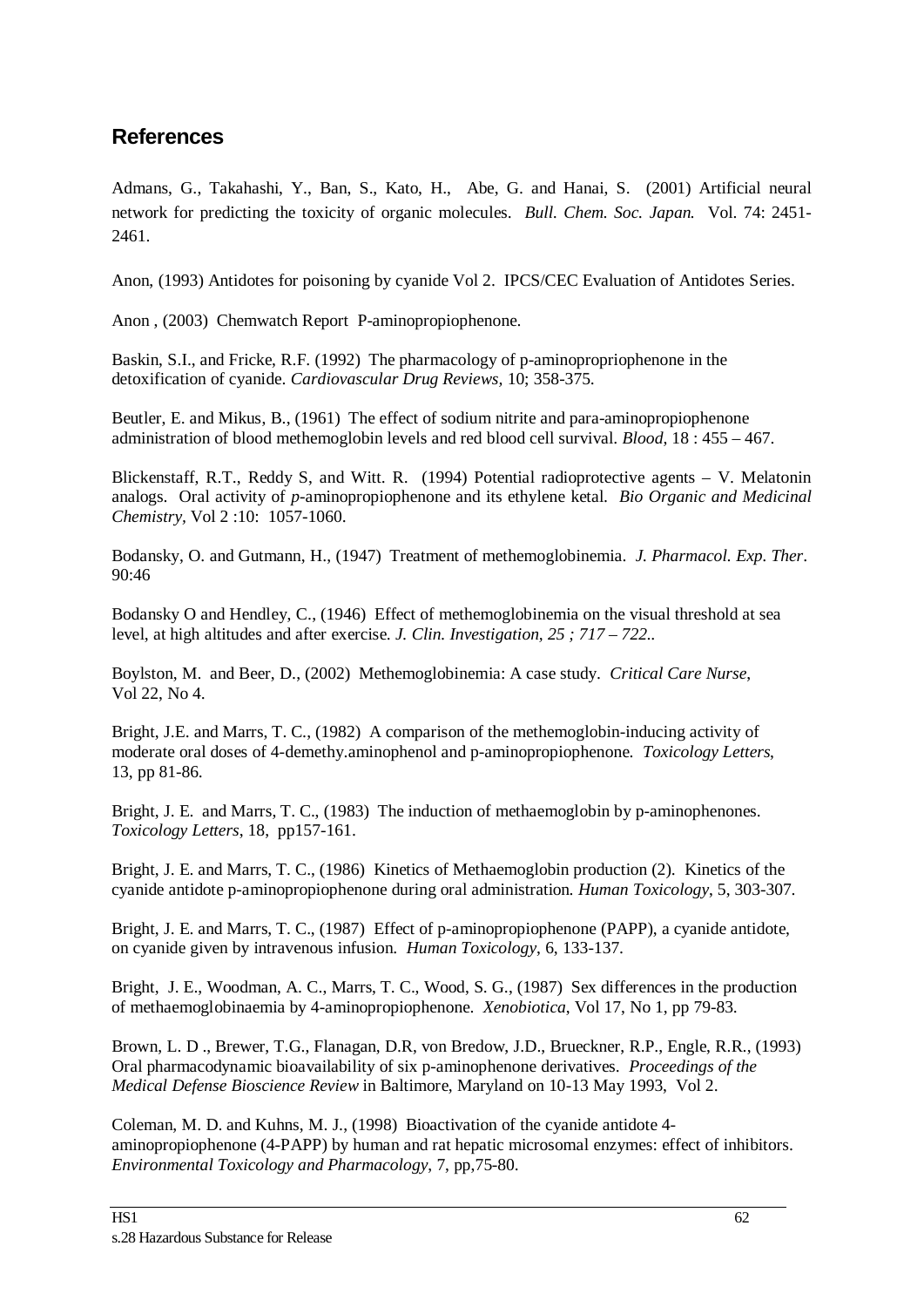DeFeo, F. G., Fitzgerald, T. J .and Doull, J, (1971) Synthesis and biologic activity of phydroxylaminopropiophenone. *Journal of Medicinal Chemistry*, Vol 15, No 11.

D'Mello, G. D., ( 1986) Effects of sodium cyanide upon swimming performance in guinea-pigs and the conferment of protection by pretreatment with p-aminpropiophenone. *Neurobehavioral Toxicology and Teratology*, Vol 8, pp 171-178.

Doull, J. and Plzak, V. (1963) Pharmacological and Toxicological Compounds as Protective or Therapeutic Agents against Radiation Injury in Experimental Animals. III Metabolism and Excretion of p-amminopropiophenone in mice. *Quarterly Programme Report 48., Prog Rep United States Air Force Radiat Lab Univ Chic.,* 15; 48:55-65.

Eason, C.T., Ogilvie, S., Miller, A., Henderson, R., Shapiro, L., Hix, S., MacMorran, D., and Murphy, E (2008) Smarter Pest Control Tools with Low-Residue and Humane Toxins , *Proc. 23rd Vertebrate Pest Conference*, pp 248 – 153.

Fisher, P.M., O'Connor, C.E. and Murphy, E.C. (2005) Acute oral toxicity of *p*-aminopropiophenone to stoats (*Mustela erminea*). Nz Journal of Zoology, Vol. 32: 163 – 169.

Fitzgerald, T. J., Doull, J, DeFeo, F. G., (1974) Radioprotective activity of p-aminopropiophenone. A structure-activity investigation. *Journal of Medicinal Chemistry*, Vol 17, No 8.

Graffe, W., Kiese, M. and Rauscher ,E., (1964) The formation in vivo of phydroxylaminopropiophenone from p-aminopropiophenone and its action in vivo and in vitro. *Naunyn-Schmiedeberrgs Arch. Exp. Path. U. Pharmak.* 249, 168-175.

Greenberg, M., (2001) Methylene Blue: Fast-acting antidote for Methemoglobinemia. *EMN*, *Toxicology Rounds*.

Guertler, A. T., Lagutchik, M. S. and Martin, D. G., (1992.) Topical anesthetic-induced methemoglobinemia in sheep: a comparison of benzocaine and lidocaine. *Fundamental and Applied Toxicology,* 18, 294-298.

Jandorf, B. J. and Bodansky, O., (1946) Therapeutic and prophylactic effect of methemoglobinemia in inhalation poisoning by hydrogen cyanide and cyanogen chloride. *J. Ind. Hygiene & Toxicology*, Vol 28 (4), 125-132.

Karabunarliev, S., Mekenyan, O.G., Karcher, W., Russom, C. L., and Bradley, S.P. (1996) Quantum-chemical descriptors for estimating the acute toxicity of substituted benzenes to the Guppy (*Poecilia reticulata*) and Fathead minnow (*Pimephales promelas*). *Quantum Structure Activity Relationships.* Vol. 15: 311-320.

Kulkarni, S.A., Raje, D.V.and Chakrabarti, T. (2001) Quantitative Structure Activity Relationships based on functional and structural characteristics of organic compounds. SAR and QSAR in *Environmental Research.* Vol 12 (565-591).

Kuznetsov, V. I. and Tank, L. I,, (1969) Radioprotective action and methemoglobin formation in the case of the joint use of sulfur-containing protectors and paraaminopropiophenone. pp 189 – 193.

Marino, M., Urquhart, M.R., Sperry, M.L., van Bredow, J., Brown, L.D., Lin, E., Brewer, T.G., (1997) Pharmacokinetics and kinetic-dynamic modelling of aminophenones as methaemoglobin formers. *J. Pharm Pharmocol*, 49, 282-287.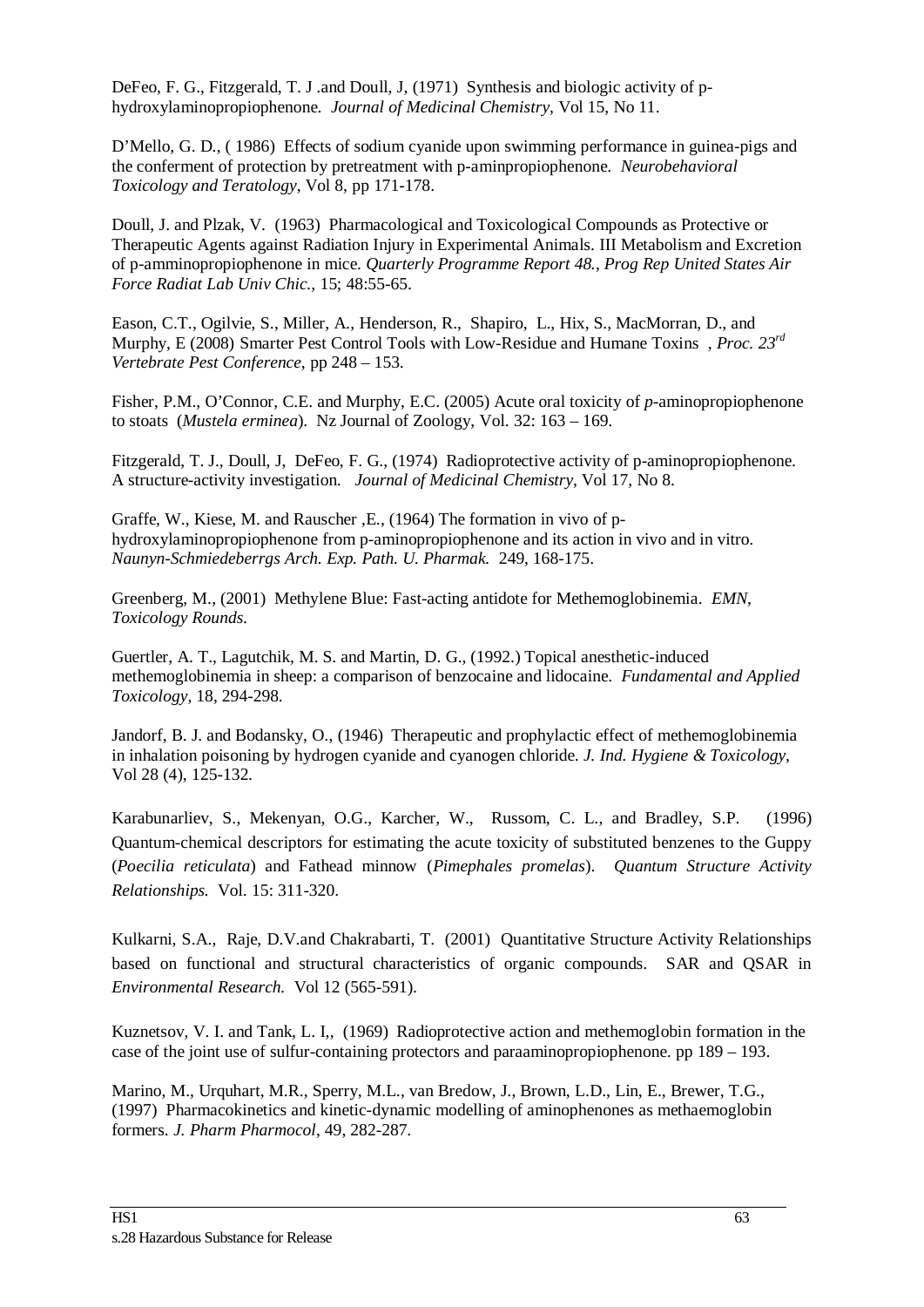Marks, C.A., Gigliotti, Busana, F., Johnston, M and Lindeman, M. (2004). Fox control using a paraaminopropiophenone formulation with the M-44 ejector. *Animal Welfare*, 13: 7 pp.

Marrs, T. C. and Bright, J. E., (1986) Kinetics of Methaemoglobin production (1). Kinetics of Methaemoglobinaemia induced by the cyanide antidotes. P-aminopropiophenone, phydroxyaminopropiophenone or p-dimethylaminophenol after intravenous administration. *Human Toxicology*, 5 : 295 – 301.

Marrs, T. C. and Bright, J. E, (1987) Effect on blood and plasma cyanide levels and on methaemoglobin levels of cyanide administered with and without previous protection using PAPP. *Human Toxicology* , 6, pp 139-145.

Marrs, T. C., Inns, R.H., Bright, J.E. and Wood, S.G., ( 1991) The formation of methaemoglobin by 4-aminopropiophenone (PAPP) and 4-(N-hydroxy) aminopropiophenone. *Human & Experimental Toxicology*, 10, pp183-188.

Martin, T.M. and Young, D.M. (2001) Prediction of the Acute Toxicity (96-h  $LC_{50}$ ) of Organic Compounds to the Fathead Minnow (*Pimephales promelas*) Uisng a Group Contribution Method. Chem. Res. Toxicol.., 14, 1378 -1385.

Menton, R. G., Reid, F.M., Olson, C.T., Niemuth, N.A., Audet, K.K., Marion, M., Brewer, T.G. and Korte, D.W. (1997) Comparative efficacy of three methaemoglobin formers in delaying effects of infused sodium cyanide. *International Journal of Toxicology*, 16, pp 151-164.

Morgan, D.R., Milne, L., O'Connor, C. and Ruscoe, W.A. (2001). Bait shyness in possums induced by sublethal does of cyanide paste bait. *Int. J. Pest Management,* 47 (4), 277 -284.

Murphy, E., Eason, C.T., Hix, S and MacMorran, D.B. (2007) Developing a New Toxin for Potential Control of Feral Cats, Stoats and Wild Dogs in New Zealand. *Proceedings of an International Symposium, UDA/APHIS/WS, National Wildlife Research Centre, Fort Collins, CO*.

Murphy, E., Lavrent, A., MacMorran, D., Robbins, L and Ross, P. (2005). Development of a Human Toxin for the Control of Introduce Mammalian Predators in New Zealand. *Proceedings of the 13th Australasian Vertebrate Pest Conference,* May 2- 5th, 2005, Wellington, New Zealand, pp 137 – 142.

Newsome, L.D., Johnson, D.E., Cannon, D.J. and Lipnick, R.L. (1987) Comparison of Fish Toxicity Screening Data and QSAR Predictions for 48 Aniline Derivatives. *QSAR in Environmental Toxicology*, K.L.E. Kaiser (ed.), 11, 231 – 250.

O'Connor, C. E. (2002) Evaluation of a new toxin for mustelid control, *Science for Conservation Series* 56 , p.14.

Oldfield, D. G., Doull, J. and Plzak ,V., (1965) Chemical protection against 440-Mev protons in mice pretreated with mercaptoethylamine (MEA) or p-aminopropiophenone (PAPP). *Radiation Research*, 26, 12-24

Orzechowski ,R. F., Gautieri, R. F. and Mann, D. E. Jnr. (1965) Effect of sodium nitrite and paminopropiophenone on the minimal carcinogenic dose of methylcholanthrene on mouse epidermis. *J. Pharmaceutical Sciences,* Vol 54 91), 64 -66.

Pan, H. P., Savarie, P. J., Elias, D. J. and Felton, R. R., (1982.) Alkyl chain length and acute oral toxicity of P-aminophenones. *Gen Pharmac*, Vol 14, No 4, pp 465-467.

Paulet , G., Aubectin, X., Laurens, L. And Bourrelier, J., (1963) On the methaemoglobin-forming action of P-aminopropiophenone in humans, with an experimental complement in dogs. Translated from the French.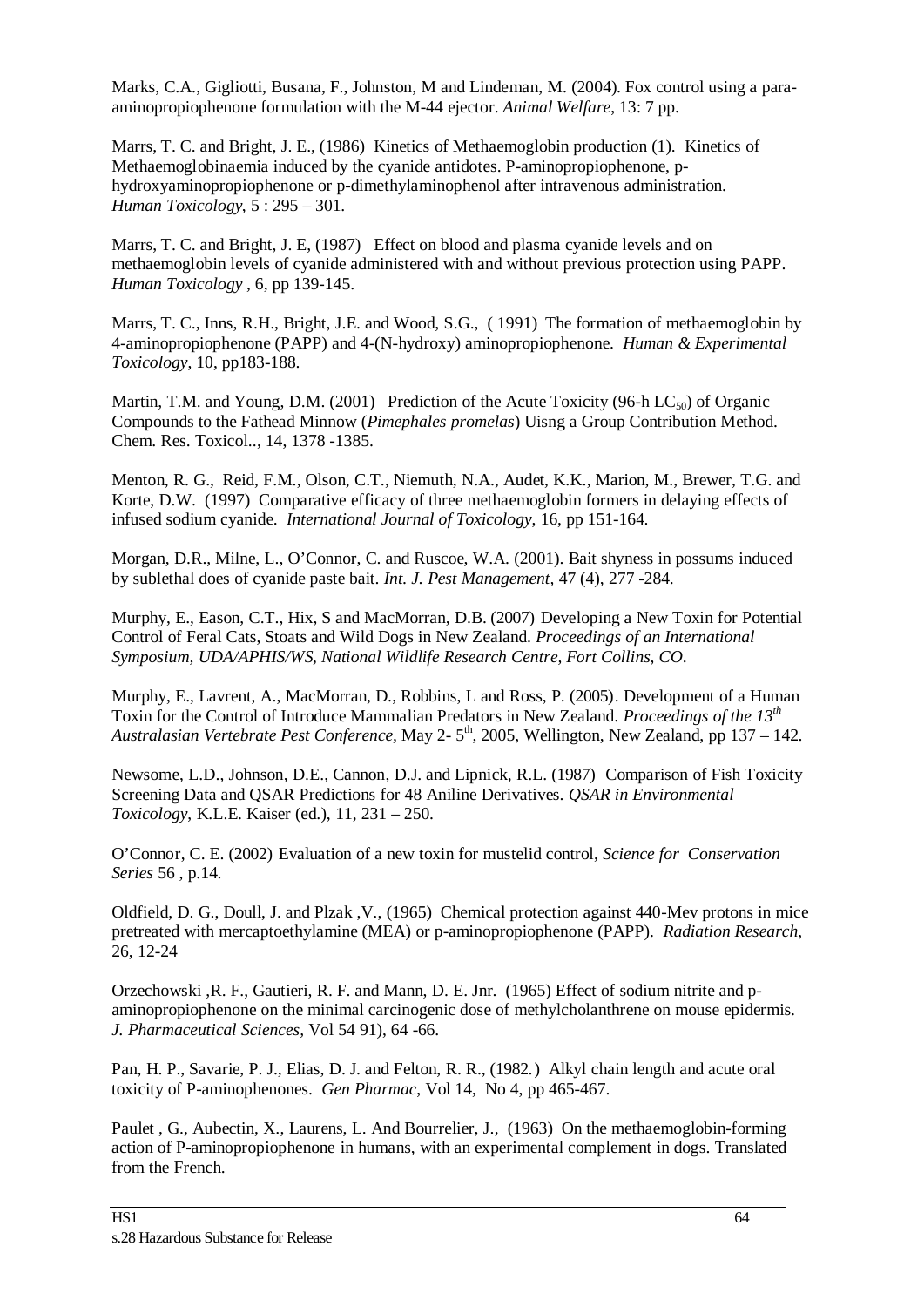Rammell, C.G. (1993) Persistence of compound 1080 in sheep muscle and liver. *Surveillance*, 20 (1), 20 -21.

Robin ,H. and Harley, J. D., (1966) Factors infuencing response of mammalian species to the methaemoglobin reduction test. *Australian J. Exp Biol. Med. Sci*., 44, pp 519-526.

Rockwood, G. A., Armstrong, K .R. and Baskin, S. I, (2002) Species comparison of methaemoglobin reductase. *Society for Experimental Biology and Medicine*, 5 pp.

Rockwood, G. A., Baskin, G.A., Romano, J.A. Jnr., Murrow, M.L., (1999) Comparison of hematologic consequences and efficacy of P-aminophenones in mice. *Environmental Toxicology and Pharmacology*, 7, pp 237-252.

Rockwood, G. A., Baskin, S. I., Romano, J. A Jnr, Murrow, M. L., (2000) Effects of methaemoglobin formers on spontaneous locomotor activity and methaemoglobin levels in mice. *US Army Medical Research Institute of Chemical Defense Report TR 00 06*.

Rose, C. L., Welles, J.S., Fink, R.D. and Chen, K.K. (1947) The antidotal action of Paminopropiophenone with or without sodium thiosulfate in cyanide poisoning. *Journal of Pharmaocology and Experimental Therapeutics*, 89 , pp 109-114.

Russom, C.L.; S.P. Bradbury, S.J. Broderius, D.E. Hammermeister and R.A. Drummond. 1997 Predicting modes of toxic action from chemical structure: acute toxicity in the Fathead minnow (*Pimephales promelas*). *Environmental Toxicology and Chemistry,* 16 (5): 948-967.

Savarie, P., Pan, H.P., Hayes, D.J., Roberts, J..D., Dasch, G.J., Felton, R., Schafer, E.W., (1983) Comparative acute oral toxicity of *para-*Aminopropiophenone (PAPP) in mammals and birds. *Bulletin of Environmental Contamination Toxicology,* 30; 122-126.

Schafer, E.W., Brunton, R.W., Schafer, E.C. and G. Chavez, G. (1982) Effects of 77 chemicals on reproduction in male and female Coturnix quail. *Ecotoxicology and Environmental Safety,* Vol. 6: 149-156.

Scawin, J.W. Swanston, D.W. and Marrs, T.C. (1984) The acute oral and intravenous toxicity of paminopropiophenone (PAPP) to laboratory rodents. *Toxicology Letters,* 23; 359-365.

Scharf, B.A., Fricke, R.F., and Baskin, S.I. (1992) Comparison of methemoglobin formers in protection against the toxic effects of cyanide. *General Pharmacology,* 23; 19-25.

Smith, R.P. and Beutler, E. (1966) Methemoglobin formation and reduction in man and various animal species. *American Journal of Physiology,* 210; 347-350.

Stolk, J. M. and Smith, R. P., (1965) Species differences in methaemoglobin reductase activity. *Biochemical Pharmacology*, Vol 15, pp 343-351.

Stossel, T. P. and Jennings, R. B., (1966) Failure of methylene blue to produce methemoglobinemia in vivo. *American Journal of Clinical Pathology*, Vol 45, No 5, pp 600-604.

Tepperman, J. and Bodansky , O., (1945) The role of hepatic detoxification in Paminopropiophenone induced methemoglobinaemia. *J. Pharmacol. Exp. Ther.*, 88, 287 – 299.

Tepperman, J., Bodansky, O. and Janforf, B., (1946) The effect of P-aminopropiophenone induced methemoglobinaemia on oxygenation of working muscle in human subjects. *Exercise and Methemogloinemia,* pp 702 – 709.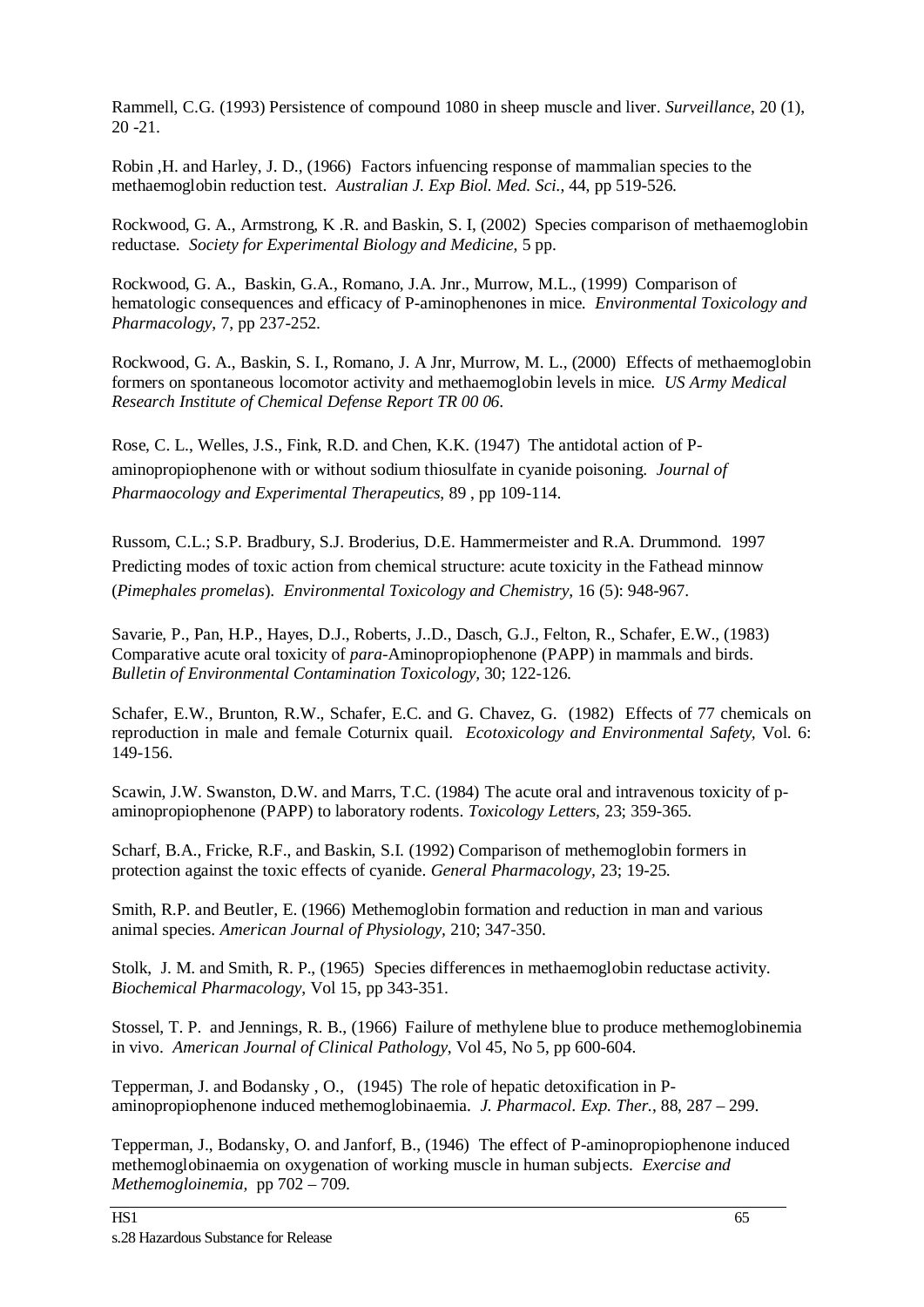Trepanier, L. A., Ray, K., Winand, N.J., Spielberg, S.P. and Cribb, A.E. ( 1997) Cytosolic arylamine N-acetyltransferase (NAT) deficiency in the dog and other canids due to an absence of NAT genes. *Biochemical Pharmacology*, Vol 54, pp 73-80.

Umbreit, J., (2007) Methemoglobin – it's not just blue: A concise review. *American Journal of Hematology,* 82: 134-144.

Vandenbelt, J. M,. Pfeiffer ,C., Kaiser, M. and Sibert, M. (1943) Methaemoglobinaemia after administration of P-aminoacetophenone and P-aminopropiophenone. *Phenones and methemolobinemia*, *Pharmacolgy Exp. Ther.*, 80:31, pp 31-38.

Vatsis, K. P., Martell, K. J. and Wendell, W. W, (1991) Diverse point mutations in the human gene for polymorphic N-acetyltransferase. *Proc. Natl Acad. Sci*, Vol 88, pp 6333-6337.

Von Jagow, R, Kiese, M., (1967) Isolation of N-hydroxy-p-aminopropiophenone from the urine of rabbits injected with p-aminopropiophenone. *Biochim Biophys. Acta* , 136, pp168-169.

Von Jagow, R., Kiese, M. and Renner, G., (1966) Urinary excretion of n-hydroxy derivatives of some aromatic amines by rabbits, guinea pigs and dogs. *Biochemical Pharmacology*, Vol 15, pp1899-1910.

Wood, S. G., Fitzpatrick, K., Bright, J.E., Inns, R.H., and Marrs, T.C. ( 1991) Studies of the pharmacokinetics and metabolism of 4- aminopropiophenone (PAPP) in rats, dogs and cynomolgus monkeys. *Human & Experimental Toxicology*, 10, 365-374.